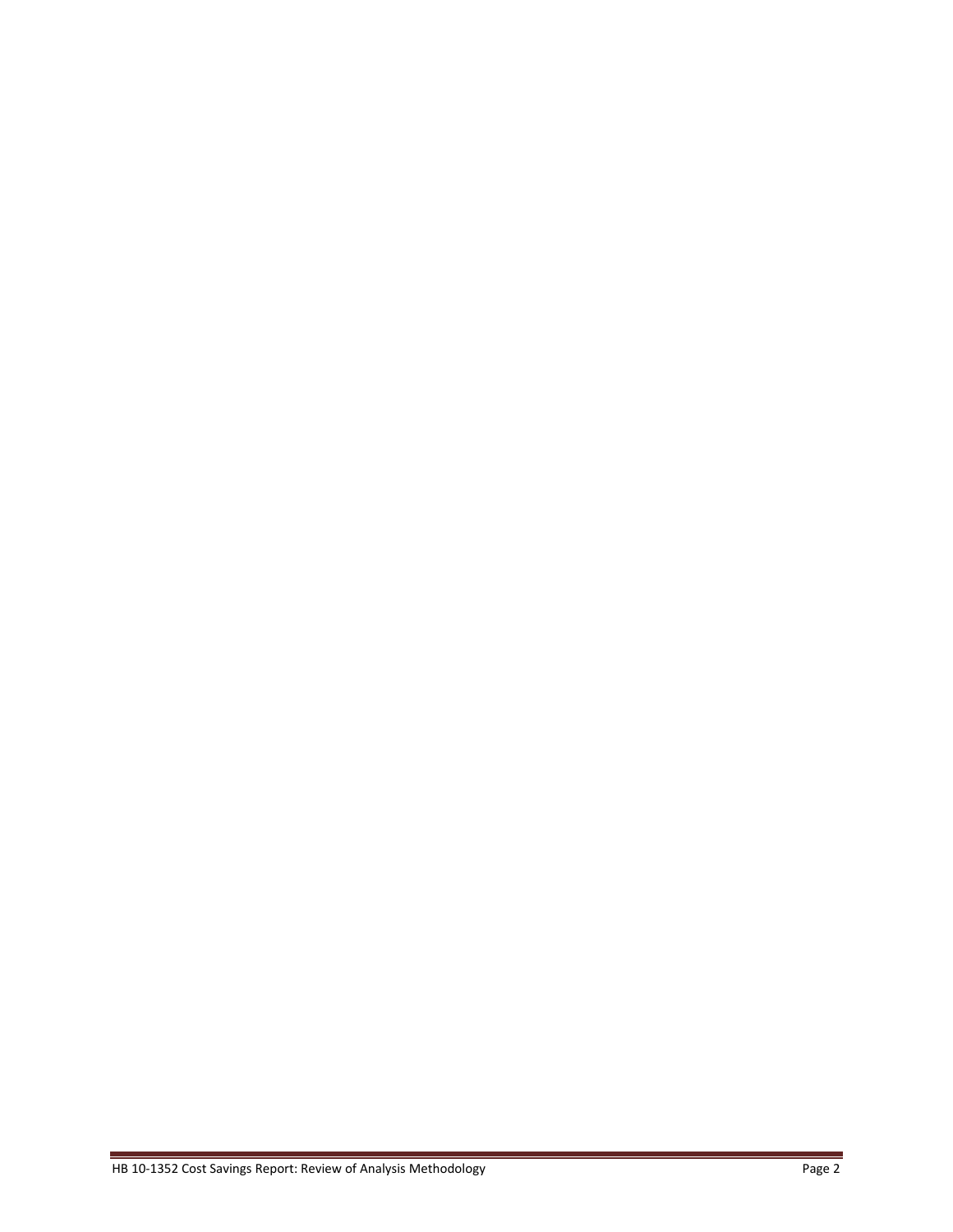## **TABLE OF CONTENTS**

- 5 | ACKNOWLEDGEMENTS
- 7 PREFACE
- 9 | EXECUTIVE SUMMARY
- 13 | INTRODUCTION
- 15 METHODOLOGY
- 17 SENTENCING PLACEMENTS
- 29 OFFICE OF THE STATE PUBLIC DEFENDER
- 31 | 18-19-103, C.R.S. DRUG OFFENDER SURCHARGE
- 33 SUMMARY

APPENDICES

- 35 | Appendix A: Sentence placements cost per day
- 39 Appendix B: Sentencing ranges by classification
- 43 | Appendix C: controlled substances

#### FIGURES

| 21 | Figure 1. HB 10-1352 sections 403.5 and 405 pre- and post-1352 original filing charge<br>classification: 10 week study period                       |
|----|-----------------------------------------------------------------------------------------------------------------------------------------------------|
| 22 | Figure 2. HB 10-1352 sections 403.5 and 405 pre- and post-1352 conviction charge by<br>crime classification: 10 week study period                   |
| 24 | Figure 3. HB 10-1352 section 406 pre- and post-1352, regarding marijuana offenses,<br>initial charges by crime classification: 10 week study period |
| 25 | Figure 4. HB 10-1352 section 406, concerning marijuana, pre-and post-1352 conviction<br>charges by crime classification: 10 week study period       |
|    | <b>TABLES</b>                                                                                                                                       |
| 11 | Table 1. HB 10-1352 pre- and post-1352 sentence costs: 10 week period                                                                               |
| 18 | Table 2. HB 10-1352 section 404, unlawful use, pre- and post-1352 filing charges by<br>crime classification: 10 week study period                   |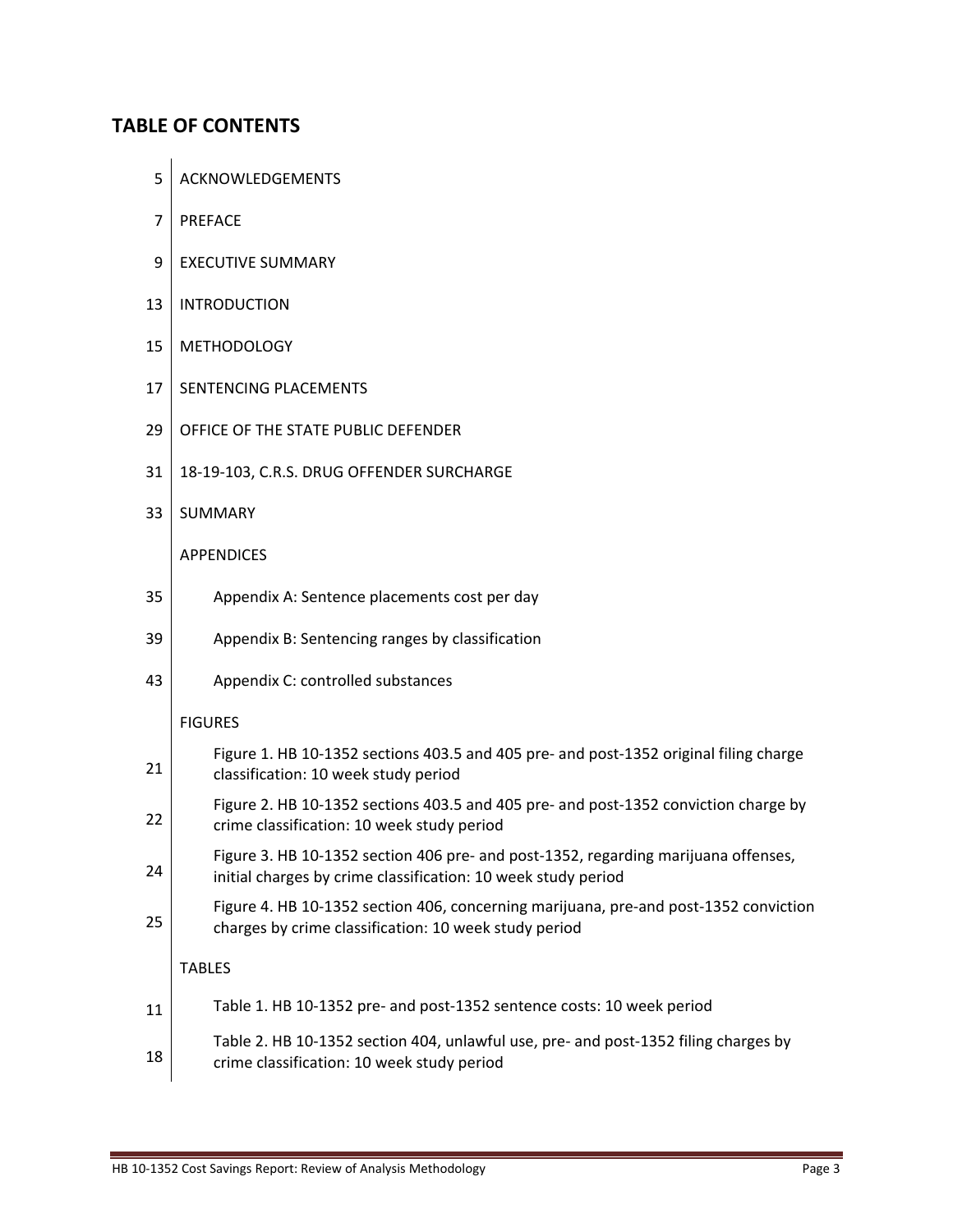| 18 | Table 3. HB 10-1352 section 404, unlawful use, pre- and post-1352 conviction charges<br>by crime classification: 10 week study period               |
|----|-----------------------------------------------------------------------------------------------------------------------------------------------------|
| 18 | Table 4. HB 10-1352 section 404, unlawful use, pre- and post-1352 sentence duration,<br>initial sentence: 10 week study period                      |
| 19 | Table 5. HB 10-1352 section 404, unlawful use, pre- and post-1352 costs for sentences<br>served: 10 week study period                               |
| 20 | Table 6. HB 10-1352 sections 403.5 and 405 pre- and post-1352 original filing charge<br>classification: 10 week study period                        |
| 21 | Table 7. HB 10-1352 sections 403.5 and 405 pre- and post-1352 conviction charges by<br>crime classification: 10 week study period                   |
| 22 | Table 8. Sections 403.5 and 405 pre- and post-1352 sentence lengths, initial sentence:<br>10 week study period                                      |
| 23 | Table 9. HB 10-1352 sections 403.5 and 405 pre- and post-1352 cost for sentences<br>served: 10 week study period                                    |
| 24 | Table 10. HB 10-1352 section 406 pre- and post-1352, regarding marijuana offenses,<br>initial charges by crime classification: 10 week study period |
| 24 | Table 11. HB 10-1352 section 406, concerning marijuana, pre- and post-1352 conviction<br>charges by crime classification: 10 week study period      |
| 25 | Table 12. HB 10-1352 section 406, regarding marijuana, pre- and post-1352 sentence<br>lengths, initial sentence: 10 week study period               |
| 26 | Table 13. HB 10-1352 section 406, concerning marijuana penalties, pre- and post-1352,<br>costs of sentences served: 10 week study period            |
| 26 | Table 14. HB 10-1352 section 415, fraud and deceit, pre- and post-1352, initial charges<br>by crime classification: 10 week study period            |
| 30 | Table 15. Pre- and post-1352, public defender cases containing 1352 charges: 10 week<br>study period                                                |
| 31 | Table 16. Pre- and post-1352 drug offender surcharge assessed*: 10 week study period                                                                |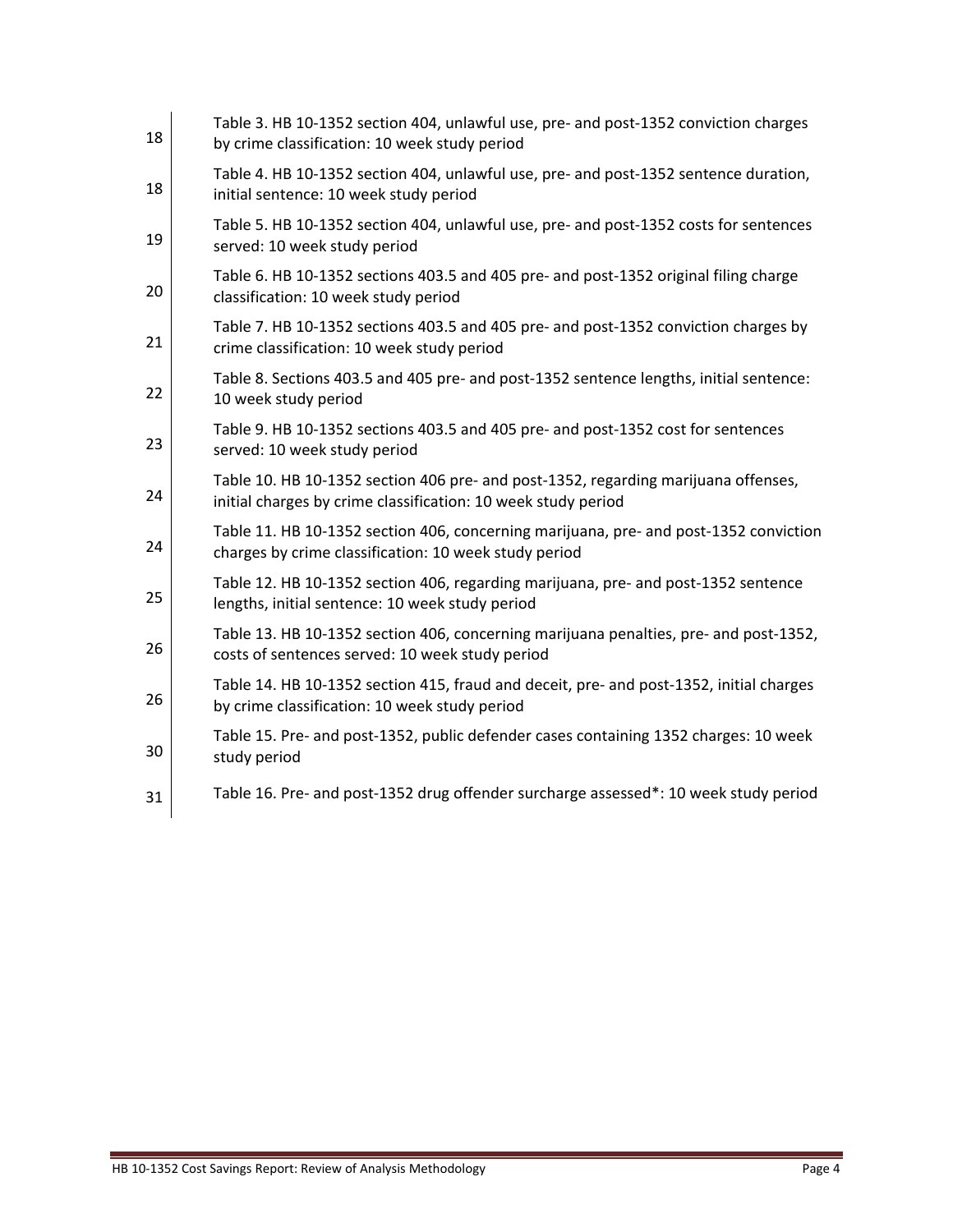## **ACKNOWLEDGEMENTS**

We would like to thank the following individuals who contributed data for this report and provided invaluable assistance in its analysis: Eileen Kinney, Ken Tomlinson, and Jessica Zender at the Judicial Branch; Bonnie Barr at the Department of Corrections; Carl Blesch at the Division of Criminal Justice; Doug Tracey at the Office of the State Public Defender; and Judge Mary Celeste, Mike McConville, and Kris Griffin at the Denver County Court. In particular we would like to thank Ken, Doug, and Linda Harrison from the Office of Research and Statistics for their helpful guidance in developing this methodology. Despite this assistance, we alone are responsible for any errors or omissions.

Peg Flick, Senior Policy Analyst Office of Research and Statistics Division of Criminal Justice *January 2011*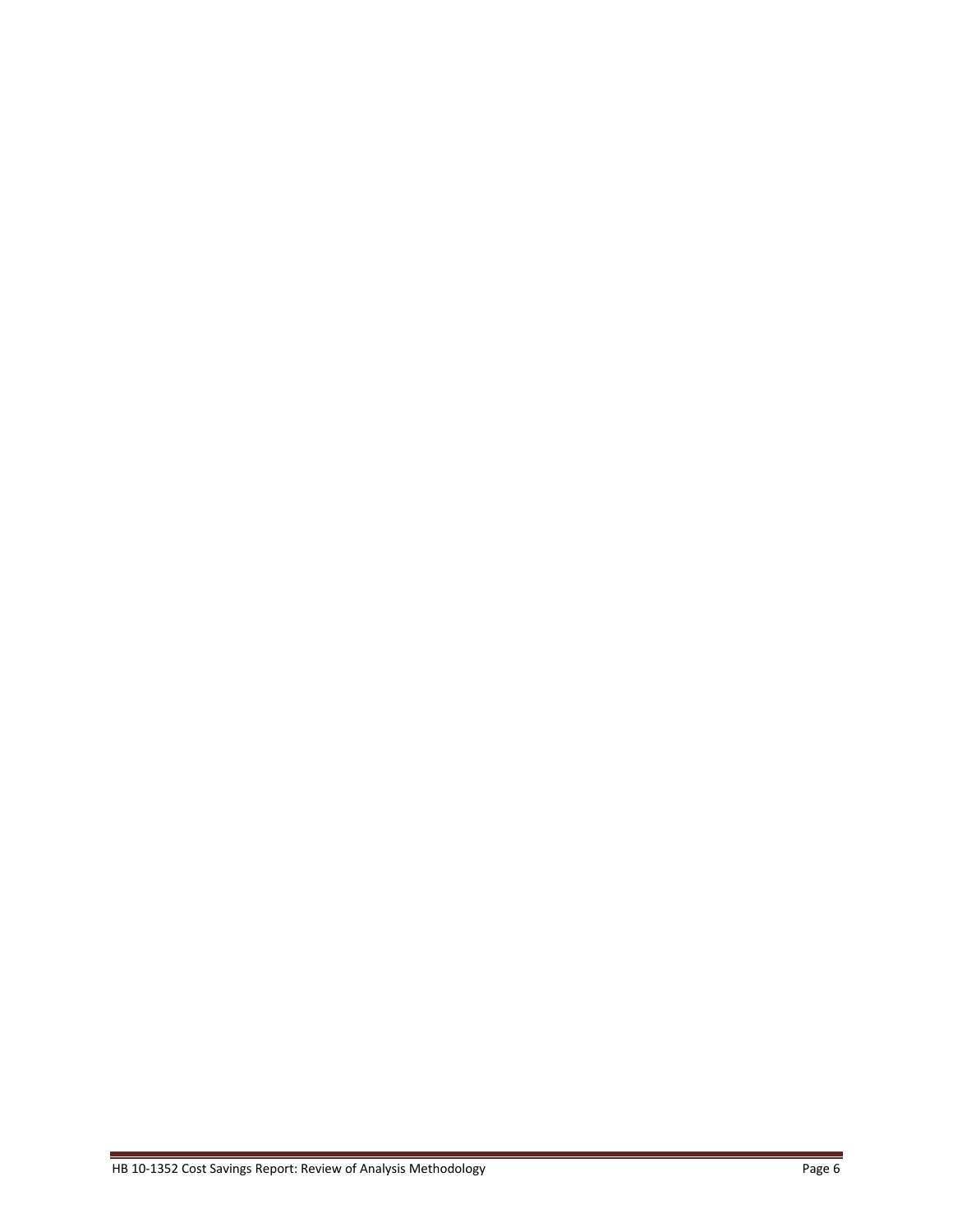### **PREFACE**

Due to the short span of time since the August 2010 effective date of House Bill 10‐1352, the focus of this report is the methodology—the mathematical model and data‐‐that will be used in the future to analyze the impact of the bill. Preliminary cost findings are presented here, however, these findings are based on a very small, unrepresentative sample of cases. For this reason, the findings should be interpreted with caution and should not be annualized. The Office of Research and Statistics has worked closely with our colleagues in the Division of Probation Services, the Department of Corrections, the Denver County Court, and The Office of the State Public Defender to devise a mathematical model that quantifies the effects of the bill. We welcome feedback and suggestions on the model and the report.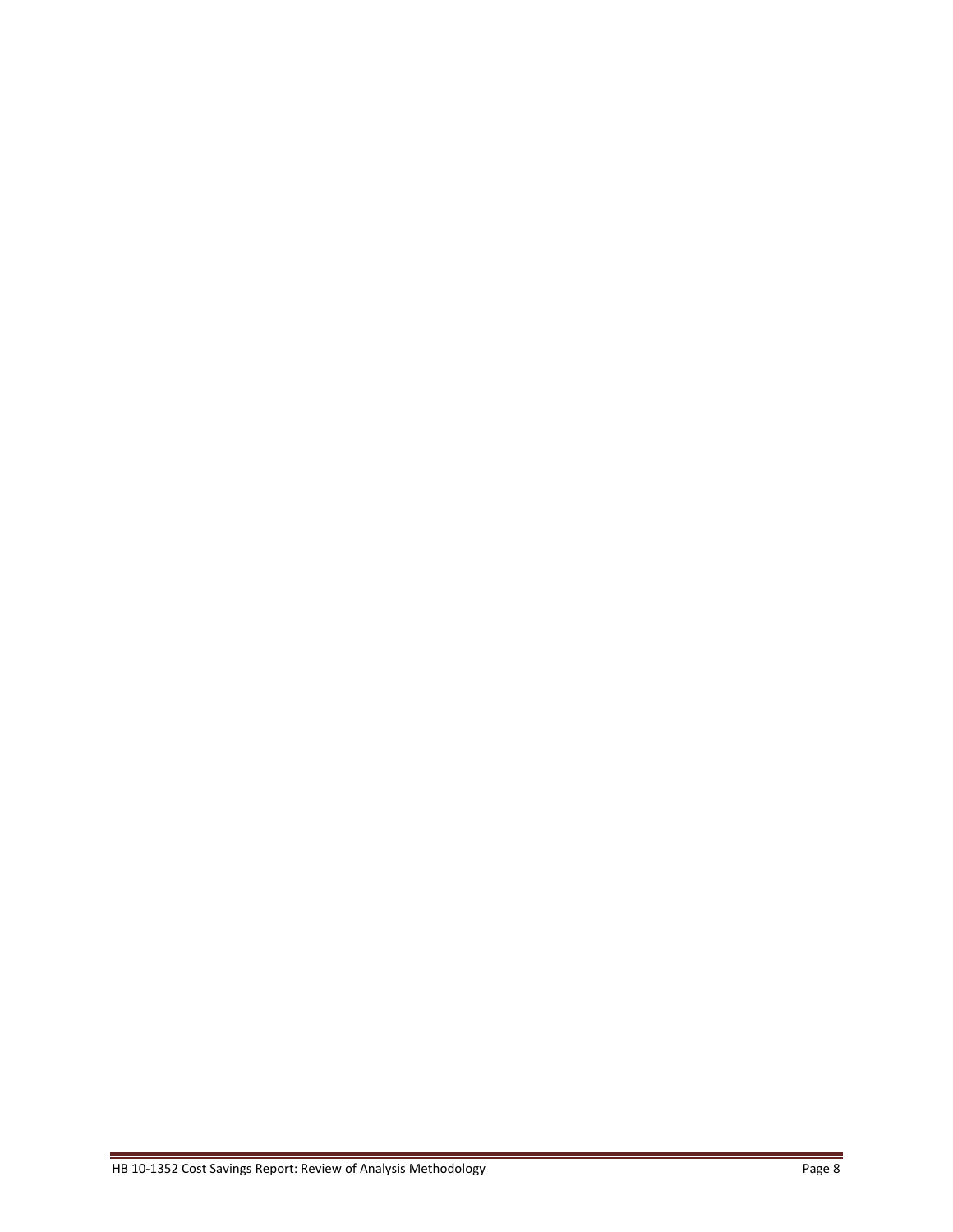## **EXECUTIVE SUMMARY**

## **Introduction**

In May 2010 the Colorado General Assembly passed House Bill 10‐1352 which substantially altered Article 18, Title 18 concerning Uniform Controlled Substances. These modifications are described in detail in this report. HB 10‐1352 lowered the penalties for drug use and possession and directs expected savings to the Drug Offender Treatment fund for substance abuse treatment of offenders. HB 10‐1352 also directs the Division of Criminal Justice (DCJ) to report annually on the savings generated by this bill  $(24-33.5-503(u), C.R.S.)$ . This is the first report since the bill was signed into law.

The statutory changes went into effect on August 11, 2010. This report describes the methodology used to analyze any savings and presents preliminary findings from an examination of the first 10 weeks following the bill's effective date.

## **Methodology**

*Mandate.* HB 10‐1352 mandated that DCJ determine the fiscal impact of modifications to penalties for controlled substances on the following:

- 1. Sentencing placements,
- 2. The caseload of the Office of the State Public Defender, and
- 3. The Drug Offender Surcharge.

*Data.* This report presents preliminary findings based on a limited sample of offenders. To be included in this analysis, an offender had to be arrested on or after August 11, and charged, convicted and sentenced for illegal use or possession of controlled substances on or before October 31, 2010. Cases meeting these same criteria in 2009 were used as the comparison group to estimate the impact of HB 10‐1352. Because it is unusual for cases to be resolved within 10 weeks, these findings must be interpreted with caution.

Sentence data (charges, conviction, placement, sentence duration, and dates) were obtained from the Judicial Branch and Denver County Court. Placement dates and time served information were obtained from the Office of Community Corrections in the Division of Criminal Justice and the Department of Corrections (DOC). Caseload data were obtained from the Office of the State Public Defender. These data, plus placement daily costs were used to develop a mathematical model for tracking individual cases as they progressed through the justice system. Ten weeks of data from August 11‐October 31, in 2009 (pre‐1352) and 2010 (post‐1352) allowed for the comparison of 184 offenders in 2009, and 207 offenders in 2010. *Note that the information analyzed on these cases should not be generalized to a 12 month period because it is unusual for cases to go from crime commission to sentencing in only 10 weeks. Further, this report presents costs associated with sentence placements served during the* study period only; reductions in time served are unknown at this time and will be presented in future *reports.*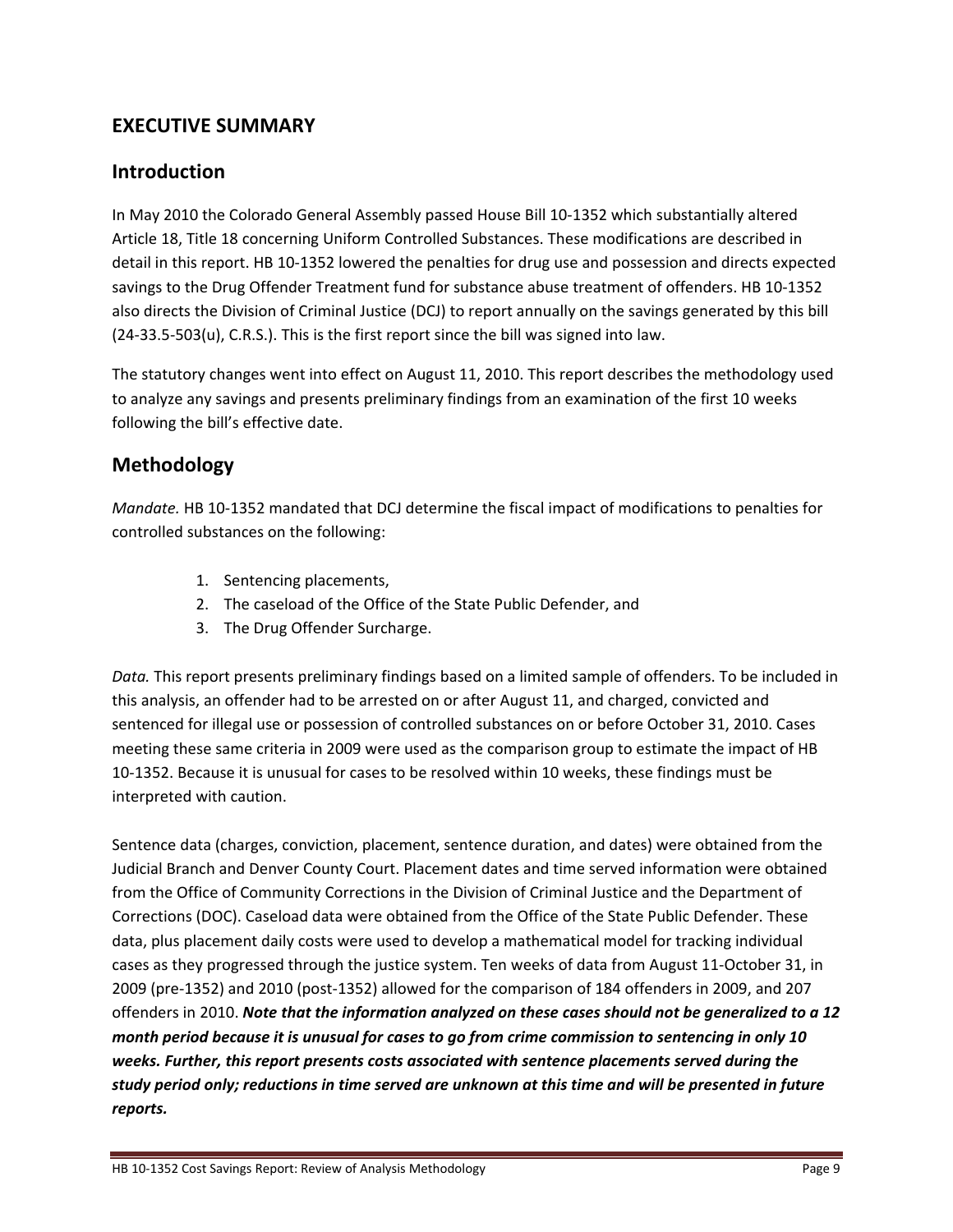## **Findings**

#### **Savings Analysis**

Savings are generated in two ways: (1) some individuals will be sentenced to less expensive placements (probation rather than prison, for example), and (2) some sentences will be shorter. HB 10‐1352 calls for the identification of actual savings, so only those savings actually generated due to placement differences during the first 10 weeks of implementation are presented here. For a variety of reasons discussed below it is difficult to precisely determine the savings generated by HB 10‐1352. In an effort to do so, post-1352 costs will be compared to what sentence placement costs would have been had HB 10‐1352 not passed.

#### **Sentence Placements**

Based on 184 2009 cases and 207 2010 cases analyzed during the first ten weeks of implementation (between August 11 and October 31, 2010) the state realized a \$7,524 savings in sentence placements (see Table 1). This savings resulted in large part by fewer sentences to the Juvenile Diversion and Division of Youth Corrections (DYC) for marijuana offenses. However when jail sentences were included, the costs *increased* from 2009 to 2010 by \$22,386. Total cost is calculated by multiplying the number of offenders in the placement by the cost per placement per day. Appendix A contains sentence placement costs used in this study. Jail costs for all jurisdictions were not available therefore the daily rate at which the DOC reimburses counties for prisoners being held is used (\$50.44). This amount underestimates the cost for metropolitan counties. For example, Jefferson County's daily cost is  $$62^1$ and Arapahoe County ranges from \$68 to \$70 per day<sup>2</sup>.

Note that the savings reported here are the actual savings based on the sentence placement and time served during the first 10 weeks of implementation. Savings generated by reductions in the sentence length are incomplete at this time and will be analyzed in future reports.

<sup>&</sup>lt;sup>1</sup> Grayson Robinson, Arapahoe County Sheriff (personal communication with the author, January 12, 2011). <sup>2</sup> Chief Patsy Mundell, Detention Services, Jefferson County Sheriff's Office (personal communication with the aut December 14, 2010).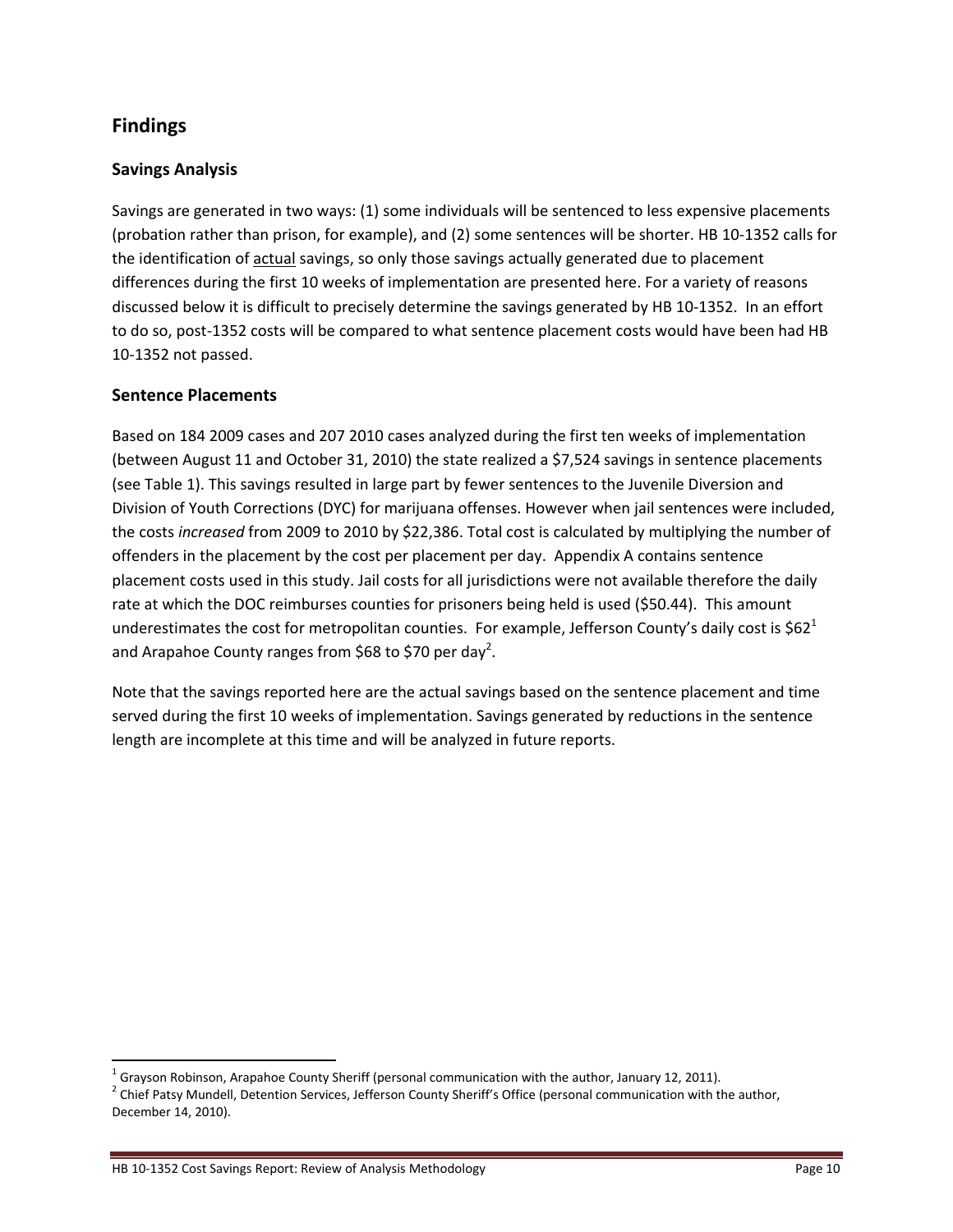|                                         | 2009     | 2010      |                   |
|-----------------------------------------|----------|-----------|-------------------|
| Sentence placement                      | (184)    | (207)     | <b>Difference</b> |
| Probation/Deferred (adults & juveniles) | \$13,684 | \$18,965  | $+ $5,281$        |
| <b>Dept of Corrections</b>              | \$10,897 | \$11,074  | $+ $177$          |
| Dept of Youth Corrections               | \$9,261  | \$0       | $-59,261$         |
| Juvenile Detention                      | \$3,824  | \$0       | $-53,824$         |
| Adult Intensive Supervision             | \$147    | \$249     | $+ $102$          |
| <b>Total cost</b>                       | \$37,812 | \$30,288  | $-57,525$         |
| Jail <sup>*</sup>                       | \$45,093 | \$75,004  | +\$29,911         |
| <b>Total cost</b>                       | \$82,906 | \$105,292 | +\$22,386         |

#### **Table 1. HB 10‐1352 pre‐ and post‐1352 sentence costs: 10 week period (N=391)**

Source: Judicial Branch and Denver County court records, Department of Corrections inmate records, and DCJ's Community Corrections billing data.

\*Jail costs reflect the Department of Corrections reimbursement rate.

These sentencing results, based on very few cases, should be viewed with caution for the following reasons:

- It is unlikely that these cases are representative of the population of cases affected by HB 10-1352 because it is unusual for a case to move from committing a crime to disposition in only 10 weeks.
- It is difficult to quantify cost differences caused by HB 10-1352 alone. Criminal filings have been decreasing for several years.
- HB 10-1352 reduced penalties associated with certain felony and misdemeanor classifications, but sentence ranges overlap across crime classifications. For example, the presumptive range for a Class 6 felony is 1 year to 18 months and the range for Class 5 felony is 1 to 3 years. (see Appendix B).
- Sentencing is influenced by a variety of factors such as aggravating and mitigating circumstances, criminal history, and plea bargaining. Differences documented post‐1352 may not be due entirely to reductions in controlled substance use and possession laws.
- Most offenders are charged with multiple crimes, and disaggregating the impact of HB 10-1352 alone is not possible.
- Sentences are modified over time. For example, probation can be revoked and reinstated or a jail term added.
- Offenders may have multiple open cases and may receive concurrent sentences.
- Despite efforts to improve records management systems, data errors or omissions affect the accuracy of the model. Additionally, records from the 2010 timeframe may have been modified after the data extract was performed for this study.

In future reports, the number of cases analyzed will be significantly greater and the results can be interpreted with greater confidence.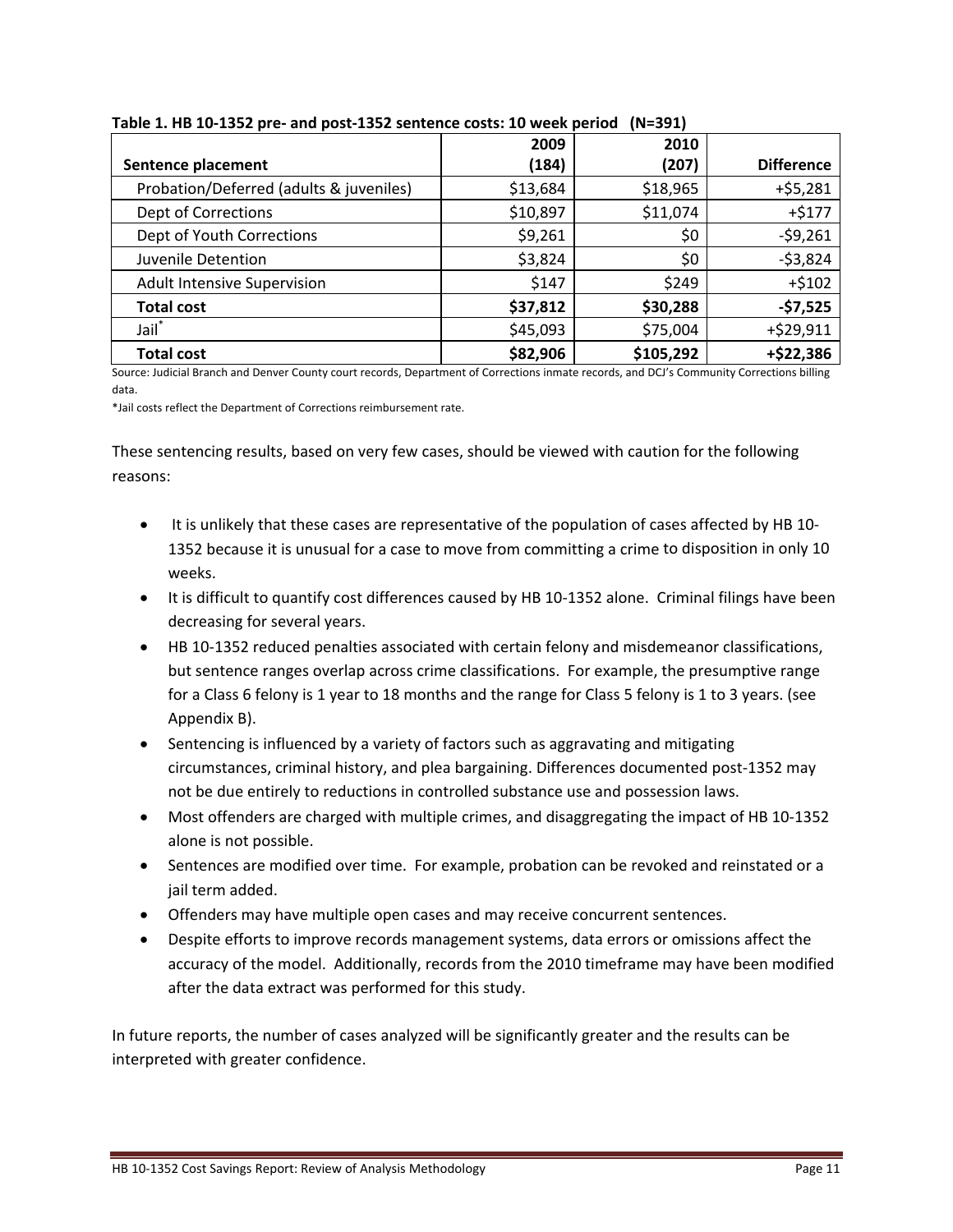#### **Office of the State Public Defender**

In the first 10 weeks after the effective date of HB 10‐1352 there were 43 fewer cases for the Office of the State Public Defender (OSPD). However, according to OSPD officials, this decrease is the result of normal caseload fluctuation since HB 10‐1352 did not decriminalize drug crimes. OSPD identifies the crime classification of the most serious charge to quantify workload demands. The majority of cases examined had multiple charges so that even when a HB 10-1352 charge was not the most serious, there were still other charges that required the work of a public defender. More information will be available on the impact of HB 10‐1352 on OSPD as the time period of study is expanded.

#### **Drug Offender Surcharge**

HB 10-1352 increased Drug Offender Surcharge fees for Petty Offenses through Felony 4 classifications. There were 229 offenders in the pre‐HB 10‐1352 period and 245 offenders in the post‐HB 10‐1352 period that were assessed a Drug Offender Surcharge. The sum assessed (not collected) by the Drug Offender Surcharge increased by \$75,815, from \$125,825 to \$201,640. Some portion of the assessed fees are collected. This information will be available in future reports.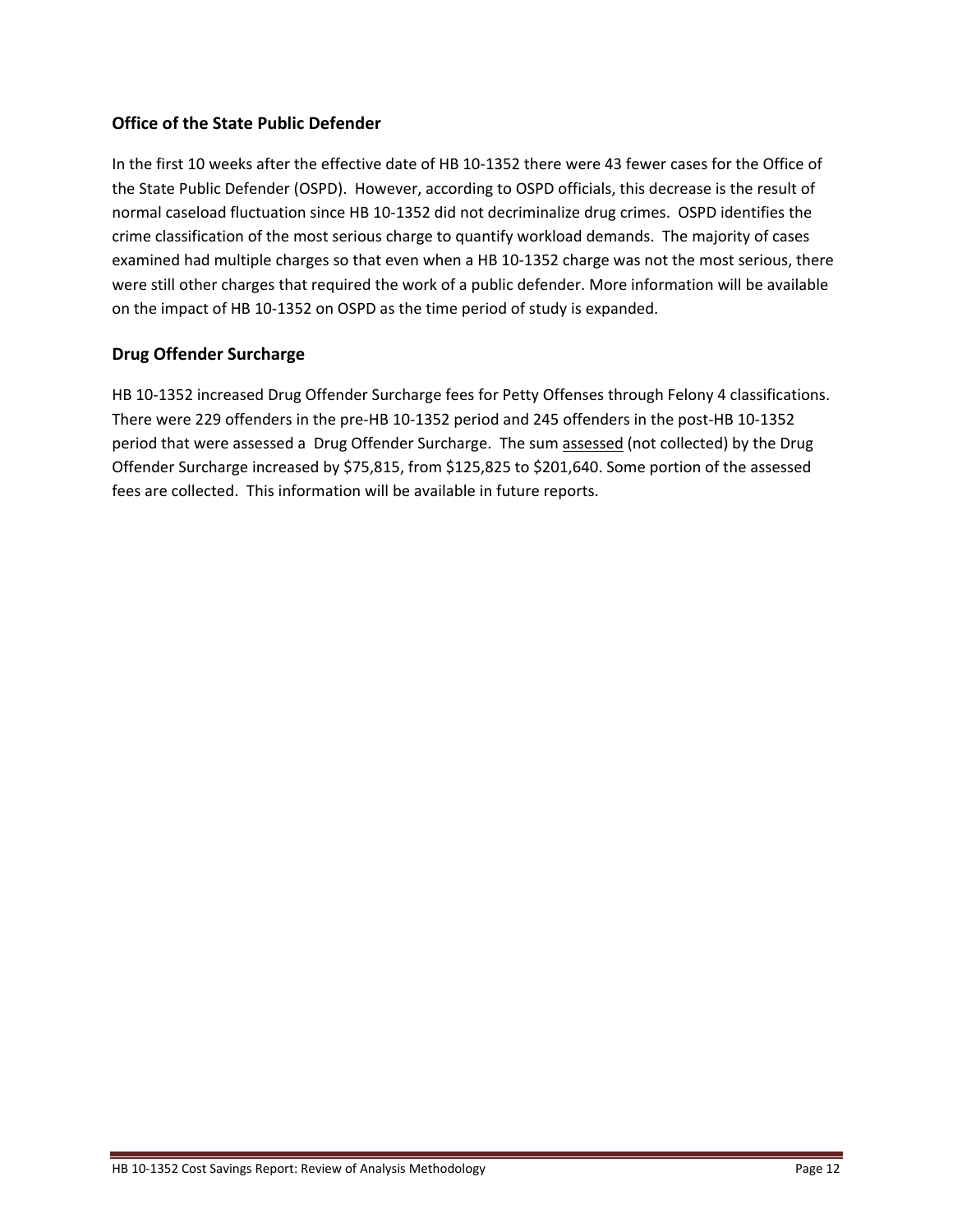## **INTRODUCTION**

In May 2010 the Colorado General Assembly passed House Bill 10‐1352 which substantially altered Article 18, Title 18 concerning Uniform Controlled Substances. The intent of HB 10‐1352 as specified in its legislative declaration was to generate savings from reduced crime classifications and direct those savings into substance abuse treatment. HB 10-1352 creates a distinction between drug use and possession, and the crimes of manufacturing and distribution. Specifically, the bill lowers penalties for use and possession crimes, and directs expected savings to the Drug Offender Treatment fund. HB 10‐ 1352 also directs the Division of Criminal Justice (DCJ) to report annually on the savings generated by HB 10‐1352 (24‐33.5‐503(u), C.R.S.). This is the first report since the bill was signed into law.

The bill went into effect on August 11, 2010. This report describes the methodology used to analyze any savings and presents preliminary findings from an examination of the first 10 weeks following the bill's enactment.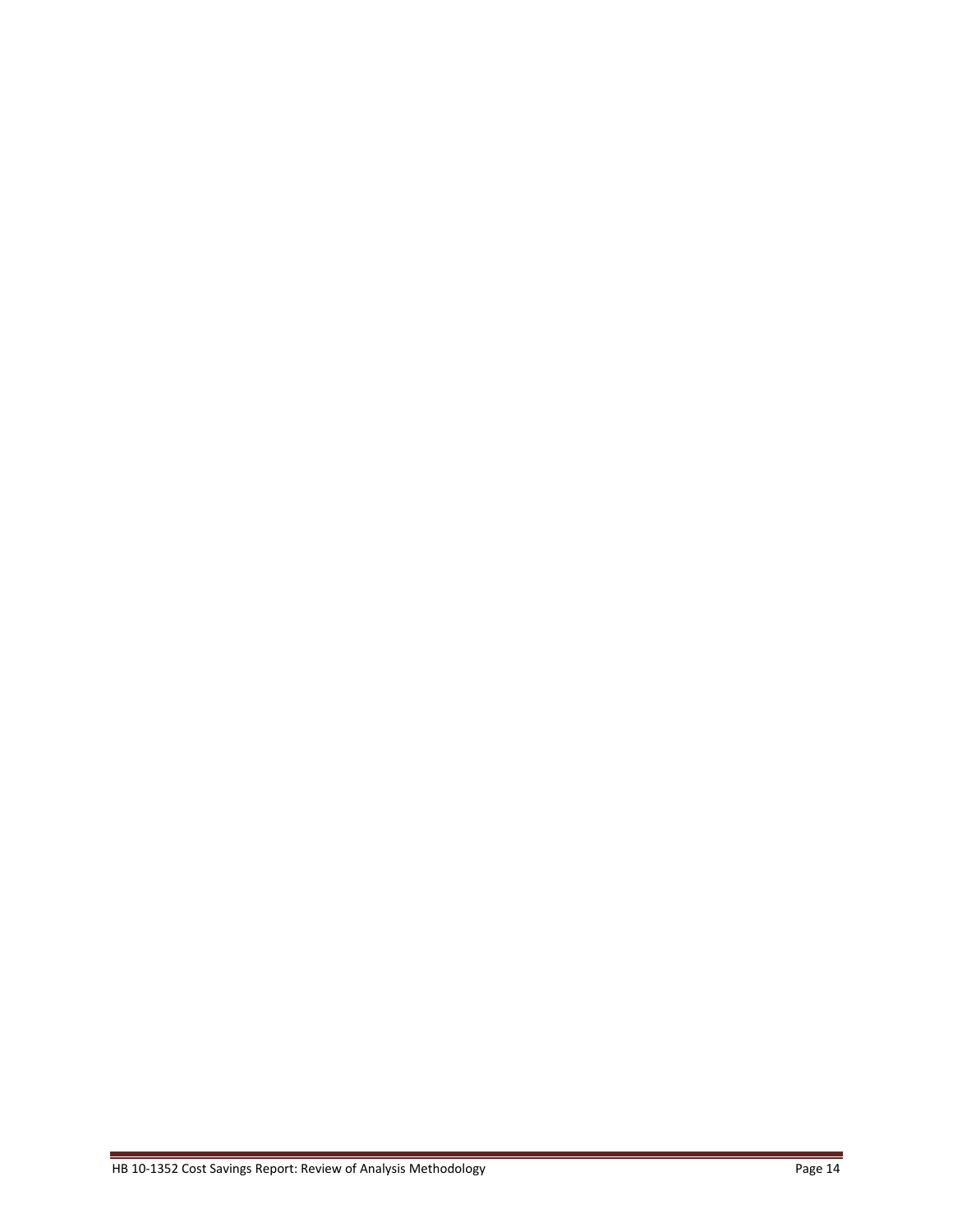## **METHODOLOGY**

*Mandate.* HB 10‐1352 directs DCJ to determine the fiscal impact of modifications to penalties for controlled substances on the following:

- 1. Sentencing placements,
- 2. The caseload of the Office of the State Public Defender, and
- 3. The Drug Offender Surcharge.

*Costs.* Offender cost is driven by the sentence placement combined with sentence length. For this analysis, a mathematical model details, for each offender affected by HB 10‐1352, the placement, duration of each placement, and associated costs. Note that the costs of sentences are truncated in this preliminary analysis because the bulk of most sentences fall outside the 10-week study period. That is, most sentences imposed in this analysis will be served in the future, after the 10 week study period.

*Data.* To be included in this analysis, an individual had to commit the crime on or after August 11, and be charged, convicted and sentenced for illegal use or possession of controlled substances on or before October 31, 2010. Cases meeting these specifications in 2009 were used as the comparison group to estimate the impact of HB 10‐1352. Because it is unusual for cases to be resolved within 10 weeks, these findings should not be generalized across 12 months, and the findings presented here must be considered preliminary and interpreted with caution.

Data were provided by the Colorado Judicial Branch (statewide felony and misdemeanor cases; Denver County misdemeanors excluded) and Denver County Court (misdemeanors) to identify cases where the most serious charge was one affected by HB 10‐1352. Sentence data included charges, conviction, placement, sentence length, and dates. Additional information on placement dates and time served was obtained from the Office of Community Corrections in the Division of Criminal Justice and the Department of Corrections. Data from Department of Corrections and DCJ's Office of Community Corrections provided specific entry and termination/exit dates.

These data, plus placement daily costs, were used in the mathematical model to track individuals as they progressed through the justice system. Ten weeks of data from August 11 to October 31, in 2009 (pre‐ 1352) and 2010 (post‐1352) allowed for the comparison of 184 offenders in 2009, and 207 offenders in 2010. *Note that the information analyzed on these cases should not be generalized to a 12 month period because it is unusual for cases to go from crime commission to sentencing in only 10 weeks. Further, this report presents costs associated with sentence placements served during the study period only; reductions in time served are unknown at this time and will be presented in future reports.*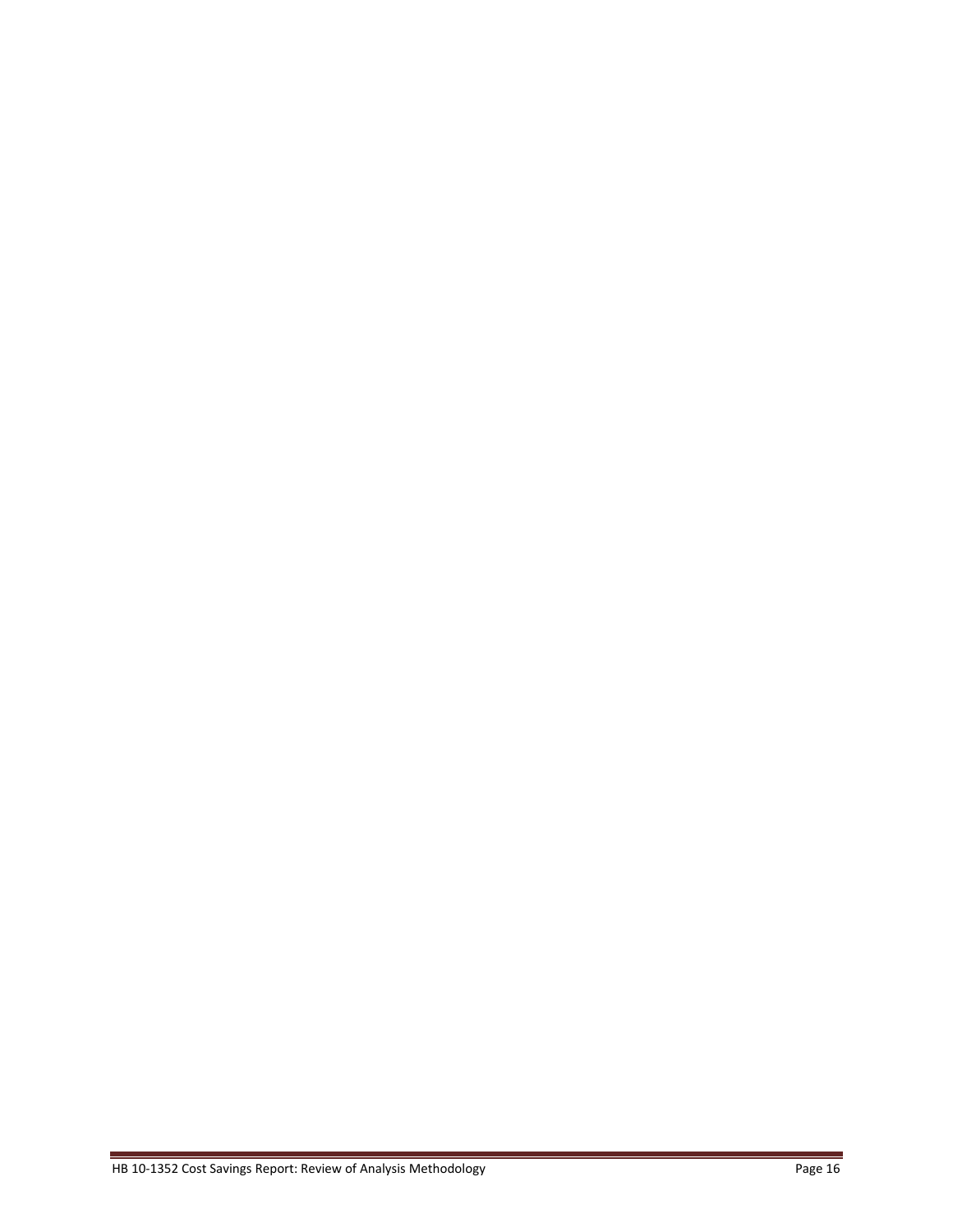## **SENTENCING PLACEMENTS**

The most serious charge was determined by the highest crime classification (felony, misdemeanor, or petty offense). Offenders are often charged and convicted of multiple offenses, and the sentence given to an offender is driven by the most serious charge, among other factors.

Offenders may receive multiple initial sentence placements. For example, it is not uncommon for a sentence to include jail plus probation. Subsequent modifications to their initial sentences can also occur. For example, an offender on probation can be revoked for a violation of the conditions of supervision. Offenders may receive deferred sentences and if the conditions of the sentences are violated, the individual may be convicted and placed on probation. All sentence modifications indicated in the court records are included in the HB 10‐1352 mathematical model.

As noted above, two groups of offenders were compared to determine the cost impact of HB 10‐1352. Offenders had to commit the offense, get arrested, have charges filed, and get convicted and sentenced between August 11, 2009 to October 31, 2009 (comparison group) and August 11, 2010 to October 31, 2010 (study group).

For each section of Title 18, Article 18 modified by HB 10-1352, the costs for offenders sentenced preand post-1352 is calculated and compared. Initial charges and conviction charges are presented to show how many offenders enter the system with a controlled substance crime and, ultimately, how many are convicted of that crime. Initial sentence placements and lengths show the effects of the reduction in crime classifications and qualifying amounts. *Offenders may receive multiple sentence placements; costs were calculated for the actual number of days served during the 10 week time period.*

Sentence projections were also developed to estimate what sentences the post‐1352 population would have received had HB 10‐1352 not been enacted. These projections were developed by using the distribution of sentences that the pre‐1352 population received, and applying them to the post‐1352 population.<sup>3</sup> These projections serve as a comparison measure to help assess the impact of HB 10-1352 since the number of offenders convicted and sentenced in the two study periods is different and hence not directly comparable.

#### **18‐18‐404, C.R.S. Unlawful use of a controlled substance.**

HB 10-1352 lowered the classification for use of a Schedule I or II controlled substance other than marijuana to a  $2^{nd}$  degree misdemeanor (M2) from a Felony 6 (F6). It also lowered the classification for use of Schedule III, IV, and V drugs to an M2 from an M1<sup>4</sup>.

Table 2 shows that there were 31 people who were charged (filed) with Section 404, unlawful use, offenses in 2009 and 9 charged in 2010. In 2010 more offenses were filed as M2 than as felonies. Table

<sup>&</sup>lt;sup>3</sup> A similar approach was used in the cost analysis for Senate Bill 03-318 undertaken by the Division of Probation Services.

<sup>&</sup>lt;sup>4</sup> See Appendix C for Controlled Substances Schedules I to V.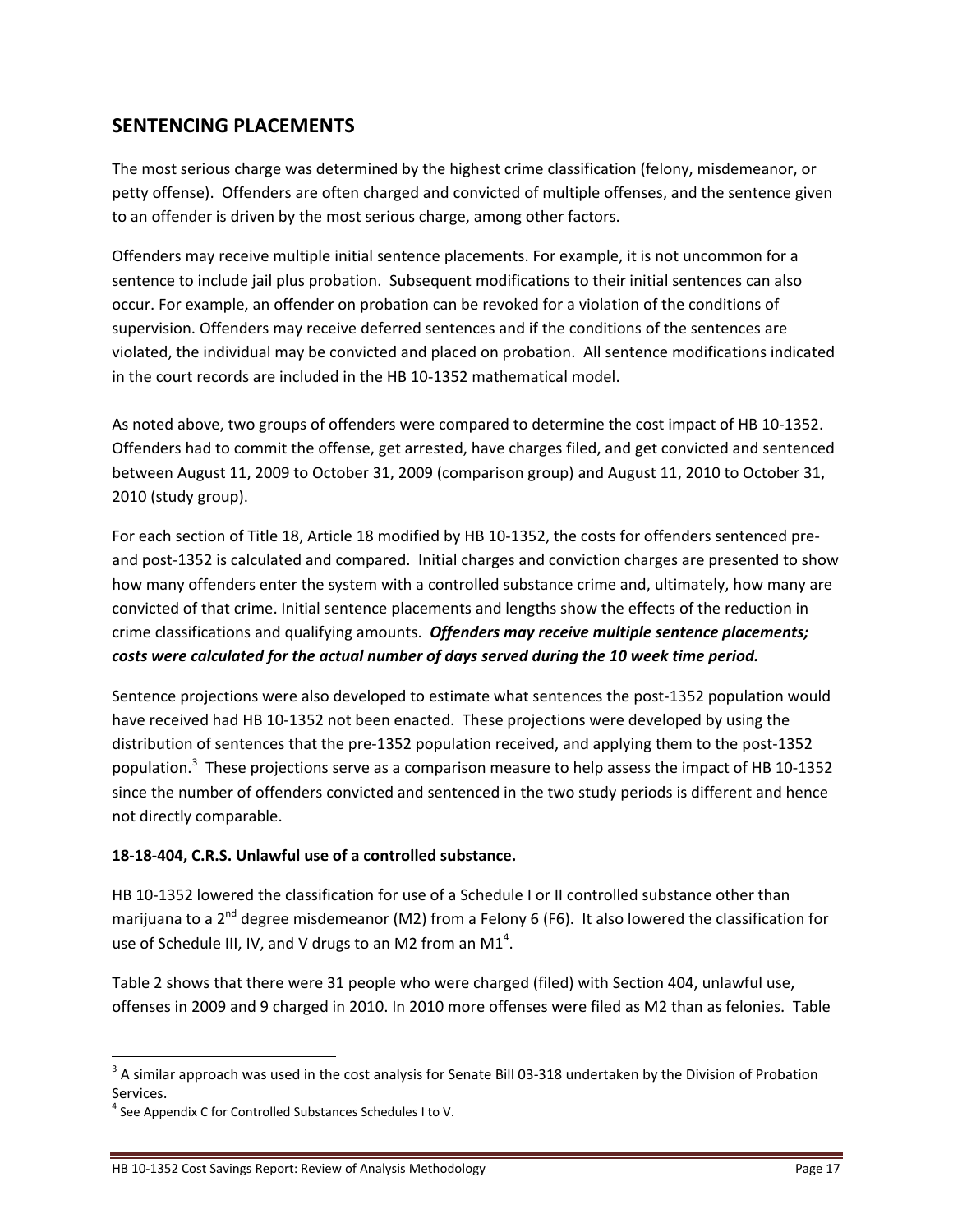3 shows the number of offenders convicted of Section 404 offenses. Similarly there are more M2 conviction charges in the post‐1352 period.

Table 2. HB 10-1352 section 404, unlawful use, pre- and post-1352 filing charges by crime **classification: 10 week study period**

| <b>Crime classification</b> | 2009 | 2010 |
|-----------------------------|------|------|
| F5                          |      |      |
| F6                          | 30   |      |
| M <sub>2</sub>              |      |      |
| <b>Total offenders</b>      | 31   |      |

Source: Judicial Branch and Denver County court records.

#### Table 3. HB 10-1352 section 404, unlawful use, pre- and post-1352 conviction charges by crime **classification: 10 week study period**

| <b>Crime classification</b> | 2009 | 2010 |
|-----------------------------|------|------|
| -6                          |      |      |
| M <sub>1</sub>              |      |      |
| M <sub>2</sub>              |      |      |
| <b>Total offenders</b>      |      |      |

Source: Judicial Branch and Denver County court records.

Table 4 shows total days sentenced (initial sentences) on Section 404 conviction charges. Sentences given in both time periods included Jail and Probation/Deferred, but the post HB 10‐1352 jail sentences were longer and the probation sentences were shorter. In 2009 one person received a 10-day jail sentence and the other offender received 2 years probation. In 2010 two offenders received jail terms (365 and 30 days) and the third received 1 year probation. This is a very small sample and constraints associated with the sample (discussed above) limit the generalizability of the findings so the results should be interpreted with caution.

| Table 4. HB 10-1352 section 404, unlawful use, pre- and post-1352 sentence duration, initial sentence: |  |
|--------------------------------------------------------------------------------------------------------|--|
| 10 week study period                                                                                   |  |

|                                         | 2009   |      | 2010   |      |
|-----------------------------------------|--------|------|--------|------|
| Sentence placement                      | # Days | %    | # Days | %    |
| Jail                                    | 10     | 1%   | 395    | 52%  |
| Probation/Deferred (adults & juveniles) | 730    | 99%  | 365    | 48%  |
|                                         | 740    | 100% | 760    | 100% |

Source: Judicial Branch and Denver County court records.

Changes to Section 404, unlawful use, by HB 10‐1352 did not result in a cost savings during the 10 week study period. One more offender was convicted in 2010 than in 2009 under Section 404 but Table 5 shows the actual non‐jail costs are lower than costs projected using pre‐1352 distributions (\$227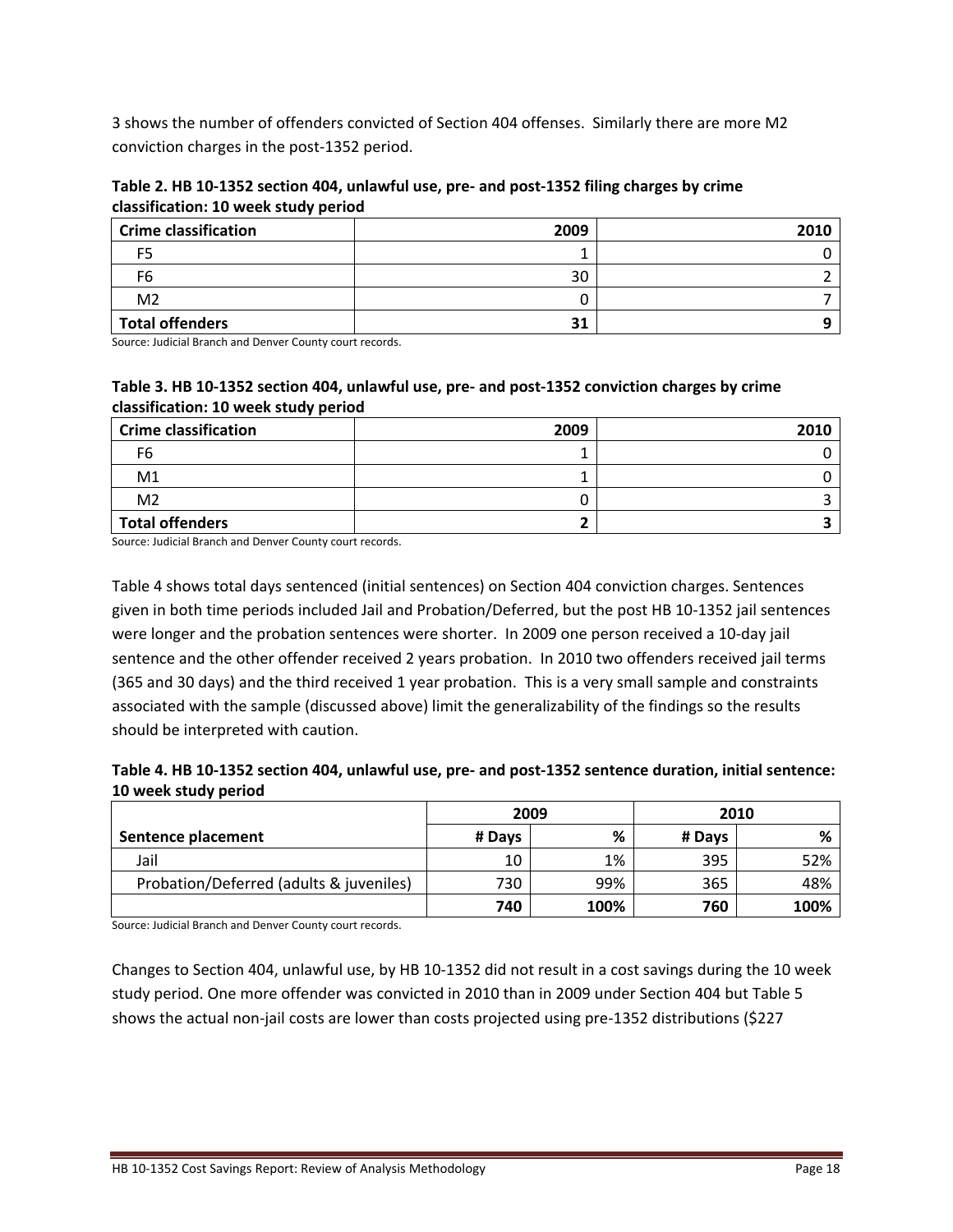projected, \$149 actual). The costs increase when jail sentences are considered.<sup>5</sup> Table 5 also shows actual jail costs are much higher than projected (\$1,892 projected, \$4,739 actual).

| Table 5. HB 10-1352 section 404, unlawful use, pre- and post-1352 costs for sentences served: 10 week |  |  |
|-------------------------------------------------------------------------------------------------------|--|--|
| study period                                                                                          |  |  |

|                                         |         |                  |               | <b>Difference</b> |
|-----------------------------------------|---------|------------------|---------------|-------------------|
|                                         | 2009    | 2010             | 2010          | 2009 and 2010     |
| Sentence placement                      | Actual  | <b>Projected</b> | <b>Actual</b> | <b>Actual</b>     |
| Probation/Deferred (adults & juveniles) | \$136   | \$227            | \$149         | \$13              |
| <b>Total</b>                            | \$136   | \$227            | \$149         | \$13              |
| Jail <sup>**</sup>                      | \$1,110 | \$1,665          | \$4,590       | \$3,480           |
| <b>Total</b>                            | \$1,245 | \$1,892          | \$4,739       | \$3,493           |

Source: Judicial Branch and Denver County court records, Department of Corrections inmate records, Community Corrections billing data, and per day sentence placement costs listed in Appendix A.

\* Projected sentence placements are calculated using pre‐ HB 10‐1352 sentence distributions with post‐ HB 10‐1352 cases.

\*\*Jail costs represent the Department of Corrections reimbursement rate.

#### **18‐18‐403.5, C.R.S. Unlawful possession of a controlled substance 18‐18‐405, C.R.S. Unlawful distribution, manufacturing, dispensing or sale.**

HB 10‐1352 relocates the act of possession from 18‐18‐405 C.R.S. to a new section numbered 403.5. In this study, data for section 403.5 is combined together with data for section 405 to enable direct comparison of costs for pre‐ and post‐1352 timeframes.

*18‐18‐403.5, C.R.S. Unlawful possession of a controlled substance.*

HB 10‐1352 created a new section as a result of removing possession offenses from Section 405. The new section made the following modifications to crime classifications for possession:

- Increased the maximum amount for possession--from 1 gram to 4 grams or less--of Ketamine, Flunitrazepam, or a Schedule I or II drug, except Methamphetamine, for the Felony Class 6 (F6) classification.
- Reduced the classification for possession of more than 4 grams of Ketamine, Flunitrazepam, or a Schedule I or II drug, except Methamphetamine to Felony Class 4 (F4). Classified two grams or less of Methamphetamine as an F6; 2 grams or more as an F4.
- Reduced the classification for possession of Schedule III, IV and V drugs except Flunitrazepam or Ketamine to an M1. Previously only Schedule V drug possession was penalized as an M1**.**
- Removed the increased felony class for prior convictions.

 $<sup>5</sup>$  Please see Appendix B for placement costs. The HB 10-1352 mathematical model includes any subsequent modifications to</sup> the sentence that may have occurred during the study timeframe, such as probation revocation.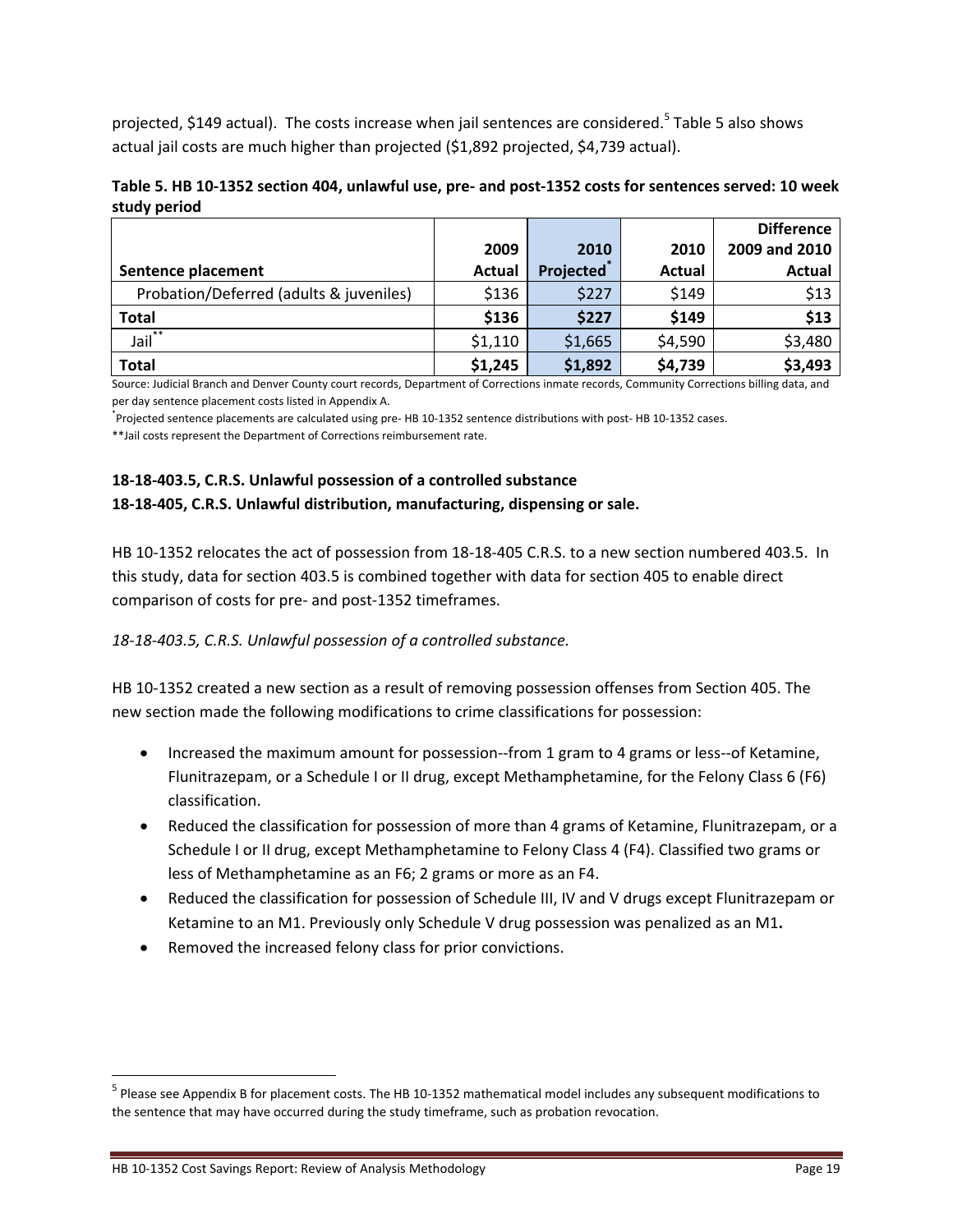#### *18‐18‐405, C.R.S. Unlawful distribution, manufacturing, dispensing or sale.*

Modifications to Section 405 involved the following changes:

- Moved the act of possession from this section to a new section in Title 18, Article 18 numbered 403.5.
- Added distribution, manufacturing, dispensing or sale of Ketamine as an F3 or F2, depending on the offender's prior convictions.
- Added selling, dispensing or distributing a controlled substance other than marijuana to a minor if the adult is more than 2 years older as an F3 punishable by a state prison term.
- Added Ketamine to subsections 2.5 and 5 regarding prior convictions and offenses.

Table 6 shows that, in 2010, while only two fewer persons were charged/filed on under Sections 403.5 or 405 (1086 compared to 1084), the crime classification of the original filing charge shifts significantly towards the lower crime classification categories. Figure 1 shows the proportion of M1s and F6s increasing in the post‐1352 population relative to F3s and F4s: nearly 65% of the filing charges were for F6 and M1 offenses in 2010 compared to just over 40% in 2009.

Table 6. HB 10-1352 sections 403.5 and 405 pre- and post-1352 original filing charge classification: 10 **week study period**

| <b>Crime classification</b> | 2009 | 2010 |
|-----------------------------|------|------|
| F <sub>2</sub>              |      |      |
| F3                          | 374  | 327  |
| F4                          | 266  | 77   |
| F <sub>5</sub>              |      |      |
| F <sub>6</sub>              | 444  | 620  |
| M1                          |      | 60   |
| <b>Total offenders</b>      | 1086 | 1084 |

Source: Judicial Branch and Denver County court records.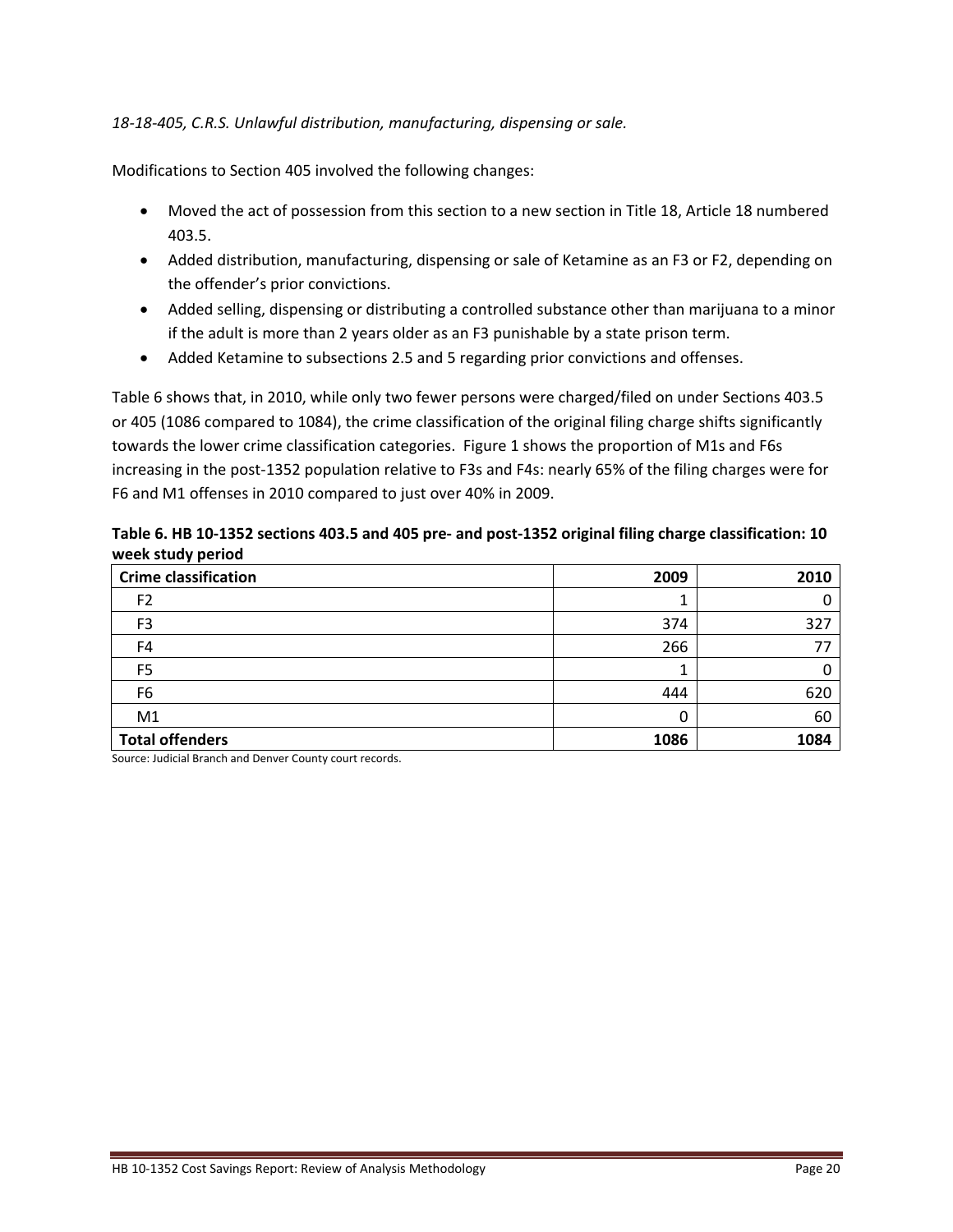



Source: Judicial Branch and Denver County court records.

Only 10% of those charged with 403.5 or 405 offenses during the 10 week 2009 study period were convicted of those crimes compared to 12% in 2010<sup>6</sup>. Still, in absolute numbers, the number of offenders convicted of a 403.5 or 405 offense increased in 2010 (133) compared to 2009 (108) (see Table 7).

Additionally, Figure 2 shows that, similar to filing charges, there was a shift to lower crime classifications in 2010 for conviction charges, reflecting the impact of HB 10-1352. In 2010, as shown in Figure 2, almost 90% of offenders convicted of Section 403.5 or 405 were convicted of F6s or lower compared to almost 75% in 2009.

| Table 7. HB 10-1352 sections 403.5 and 405 pre- and post-1352 conviction charges by crime |  |
|-------------------------------------------------------------------------------------------|--|
| classification: 10 week study period                                                      |  |

| <b>Crime classification</b> | 2009 | 2010 |
|-----------------------------|------|------|
| F <sub>3</sub>              | O    |      |
| F4                          | 19   |      |
| F5                          |      |      |
| F6                          | 79   | 58   |
| M1                          |      | 61   |
| <b>Total offenders</b>      | 108  | 133  |

Source: Judicial Branch and Denver County court records.

 $6$  Charged individuals may still have been convicted and sentenced, but these events may have occurred outside this study period.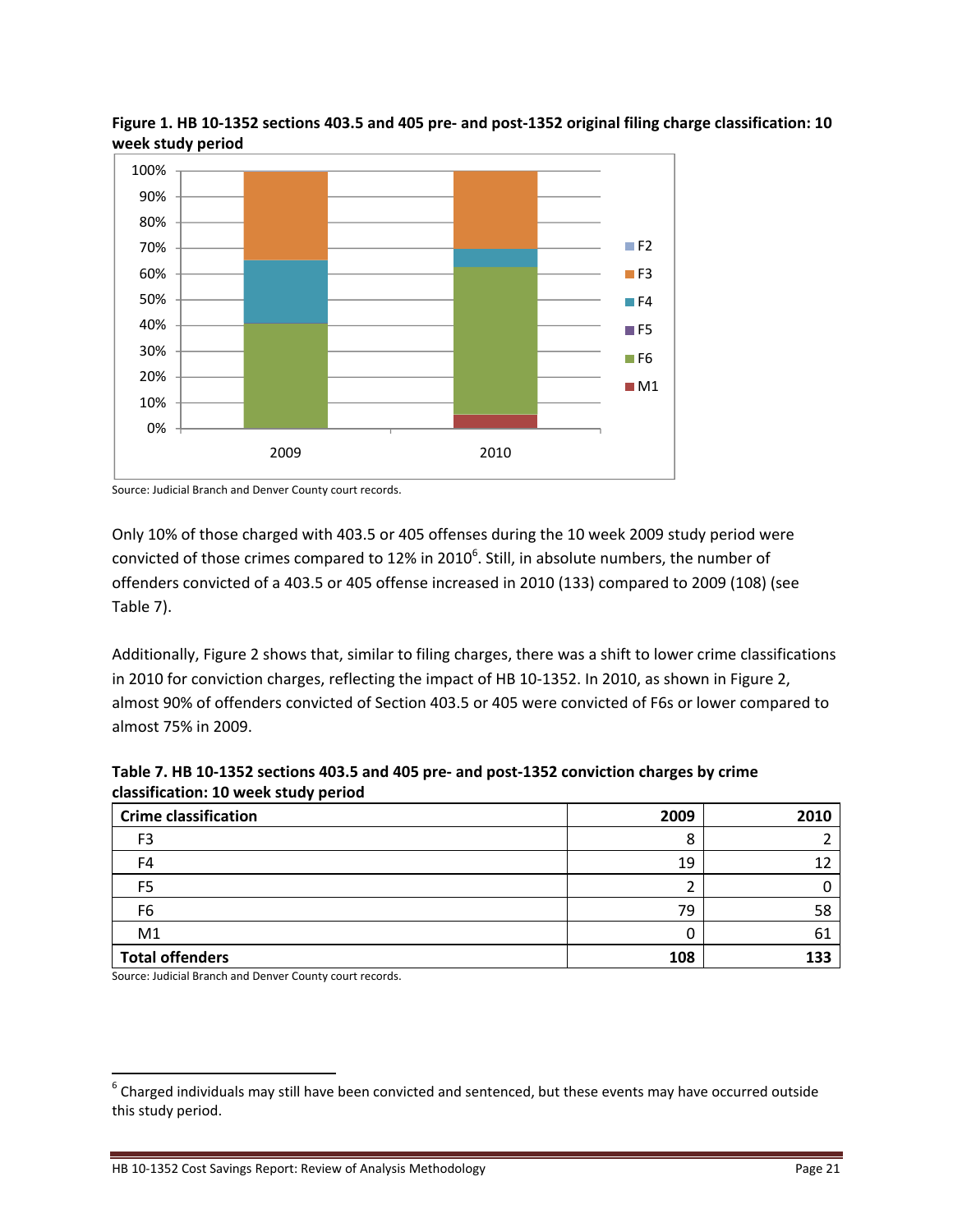

Figure 2. HB 10-1352 sections 403.5 and 405 pre- and post-1352 conviction charge by crime **classification: 10 week study period**



The number of offenders convicted and sentenced in 2010 increased as did the total number of days sentenced to the initial placement (see Table 8). In 2010 there is a shift of sentence placements from Department of Corrections to probation.

Table 8. Sections 403.5 and 405 pre- and post-1352 sentence lengths, initial sentence: 10 week study **period**

|                                         |        | 2009 |        | 2010 |
|-----------------------------------------|--------|------|--------|------|
| Sentence placement                      | # Days | %    | # Days | %    |
| <b>Community Corrections</b>            | 1,390  | 2%   | 335    | 0%   |
| <b>Dept of Corrections</b>              | 10,102 | 12%  | 7,409  | 9%   |
| <b>Adult Intensive Supervision</b>      | 2,555  | 3%   | 3,650  | 4%   |
| Juvenile Detention                      | 20     | 0%   | 0      | 0%   |
| Probation/Deferred (adults & juveniles) | 68,154 | 82%  | 72,692 | 84%  |
| Jail <sup>*</sup>                       | 642    | 1%   | 2,272  | 3%   |
| <b>Total days</b>                       | 82,863 | 100% | 86,358 | 100% |

Source: Judicial Branch and Denver County court records.

\*Jail costs represent the Department of Corrections reimbursement rate.

Although 25 more offenders were convicted in 2010 than 2009, as shown in Table 7, and almost 3,500 additional days were included in the sentence lengths, the cost is only slightly higher (\$3,898) when jail placements are removed (Table 9)<sup>7</sup>. The difference can be attributed to the lack of Juvenile Detention sentence placements in 2010.

 $7$  Costs are calculated for actual days served within the study timeframe; the bulk of most sentences will be served outside the study period.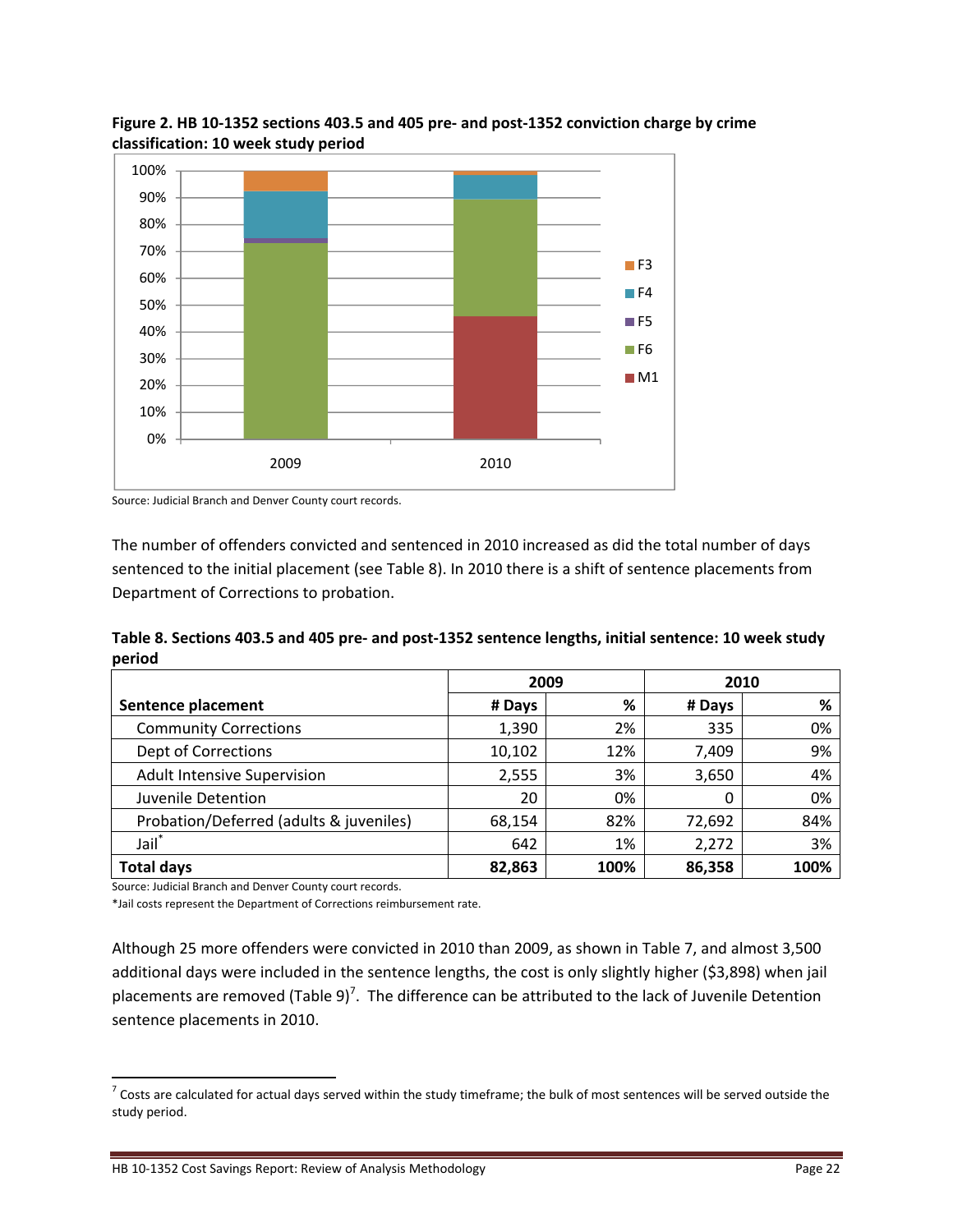|                                         |               |                        |          | <b>Difference</b> |
|-----------------------------------------|---------------|------------------------|----------|-------------------|
|                                         |               |                        |          | 2009 and          |
|                                         | 2009          | 2010                   | 2010     | 2010              |
| <b>Sentence Placement</b>               | <b>Actual</b> | Projected <sup>®</sup> | Actual   | Actual            |
| Dept of Corrections                     | \$8,239       | \$10,188               | \$10,631 | $+ $2,392$        |
| <b>Adult Intensive Supervision</b>      | \$147         | \$496                  | \$249    | $+ $102$          |
| Juvenile Detention                      | \$3,441       | \$4,206                | \$0      | $-53,441$         |
| Probation/Deferred (adults & juveniles) | \$9,547       | \$13,119               | \$14,393 | $+ $4,846$        |
| <b>Total</b>                            | \$21,375      | \$28,009               | \$25,273 | +\$3,898          |
| $\overline{Jai}$ <sup>**</sup>          | \$24,009      | \$29,558               | \$50,289 | $+ $26,279$       |
| <b>Total</b>                            | \$45,384      | \$57,567               | \$75,561 | +\$30,177         |

Table 9. HB 10-1352 sections 403.5 and 405 pre- and post-1352 cost for sentences served: 10 week **study period**

Source: Judicial Branch and Denver County court records, Department of Corrections inmate records, Community Corrections billing data, and per day sentence placement costs listed in Appendix A.

\* Projected sentence placements are calculated using pre‐1352 sentence distributions with post‐1352 cases

\*\*Jail costs represent the Department of Corrections reimbursement rate.

#### **18‐18‐406, C.R.S. Offenses relating to marijuana and marijuana concentrate**

The following crime classification changes were made to offenses related to marijuana, per HB 10‐1352:

- Increased the amount of marijuana to 2 ounces or less (from 1 ounce) for unlawful possession, consumption, display, or use for a 2<sup>nd</sup> Degree Petty Offense (PO2).
- Reduced the classification to an M2 from an M1 for possession of 2 to 6 ounces from 1 to 8 ounces. The F5 for prior convictions was dropped.
- Lowered the upper illegal amount of marijuana to 6 ounces but no more than 12 ounces, or 3 ounces or less of marijuana concentrate. The classification for this was lowered from F5 to M1. The F4 for prior convictions was dropped.
- Created a classification of F6 for possession of more than 12 ounces of marijuana, or 3 ounces of concentrate.
- Reduced the classification for manufacturing or selling 5 pounds or less of marijuana or concentrate to an F5; F4 for more than 5 pounds and less than 100 pounds, or one pound up to 100 pounds concentrate; F3 for more than 100 pounds.
- Raised the quantity of marijuana distributed to a minor older than 15 but under 18 years, to more than 2 ounces, but less than 5 pounds, or less than one pound of concentrate for the F4 classification; F3 for the sale of more than 5 pounds, or 1 or more pounds concentrate to a minor older than 15. If the minor is younger than 15 years old the classification was raised to F3 from F4.
- Based crime classification for cultivation on the number of plants: M1 for 6 or less plants; F5 for more than 6 plants but less than 30; F4 for more than 30 plants.

In 2010, 347 fewer individuals were charged with marijuana offenses (1663 compared to 1316, as shown in Table 10). The changes are graphically presented in Figure 3: fewer petty offenses were charged and more F5s were charged, proportionally, in 2010 than in 2009.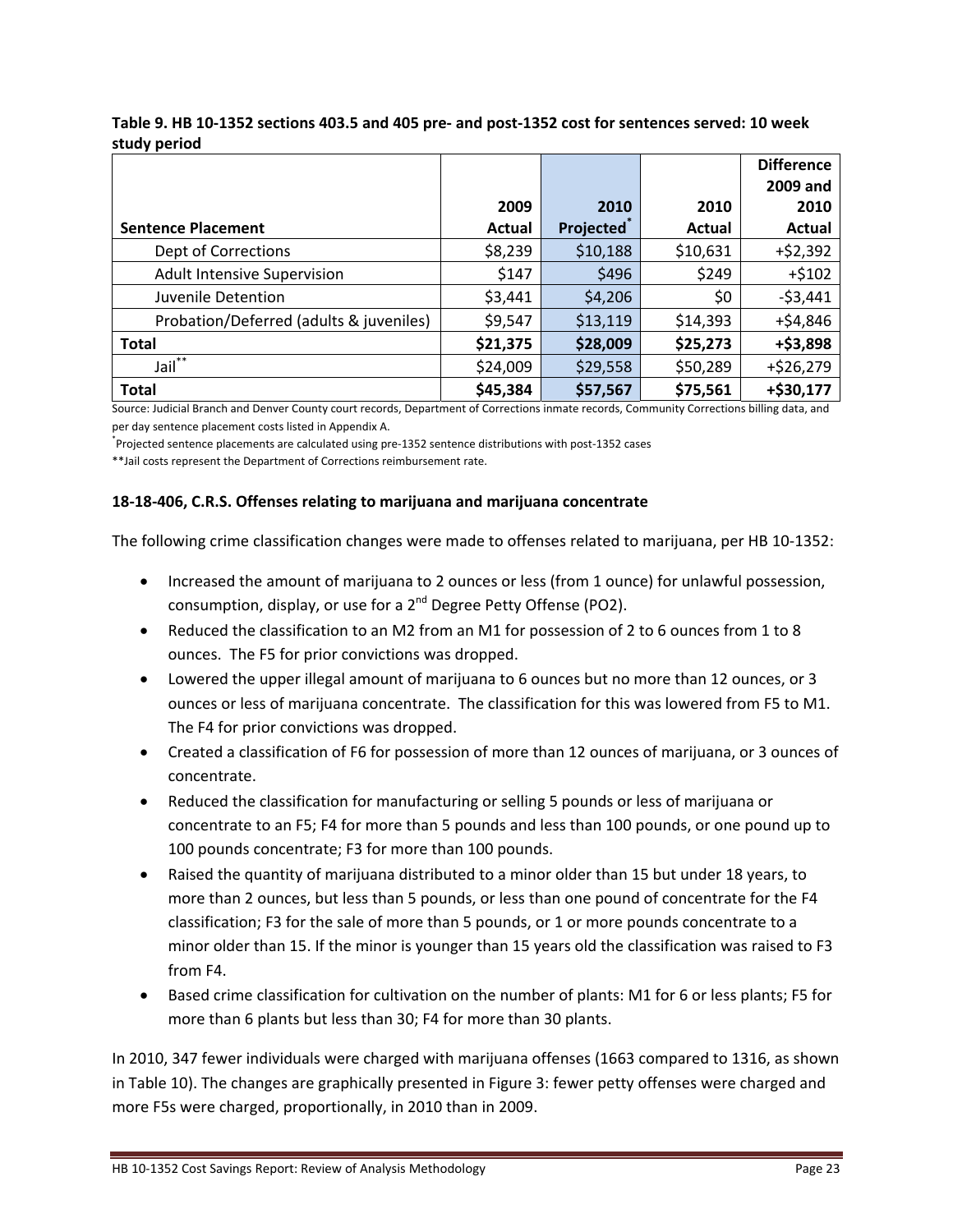| <b>Crime classification</b> | 2009 | 2010 |
|-----------------------------|------|------|
| F <sub>3</sub>              |      |      |
| F4                          | 164  | 42   |
| F <sub>5</sub>              | 20   | 90   |
| F6                          |      |      |
| M1                          | 68   | 87   |
| M <sub>2</sub>              |      | 33   |
| PO <sub>2</sub>             | 1408 | 1053 |
| <b>Total offenders</b>      | 1663 | 1316 |

Table 10. HB 10-1352 section 406 pre- and post-1352, regarding marijuana offenses, initial charges by **crime classification: 10 week study period**

Source: Judicial Branch and Denver County court records.





Source: Judicial Branch and Denver County court records

#### Table 11. HB 10-1352 section 406, concerning marijuana, pre- and post-1352 conviction charges by **crime classification: 10 week study period**

| <b>Crime classification</b> | 2009 | 2010 |
|-----------------------------|------|------|
| F4                          | 11   |      |
| F5                          |      |      |
| M1                          | 15   | 18   |
| M <sub>2</sub>              |      |      |
| PO <sub>2</sub>             | 45   | 43   |
| <b>Total offenders</b>      | 74   |      |

Source: Judicial Branch and Denver County court records.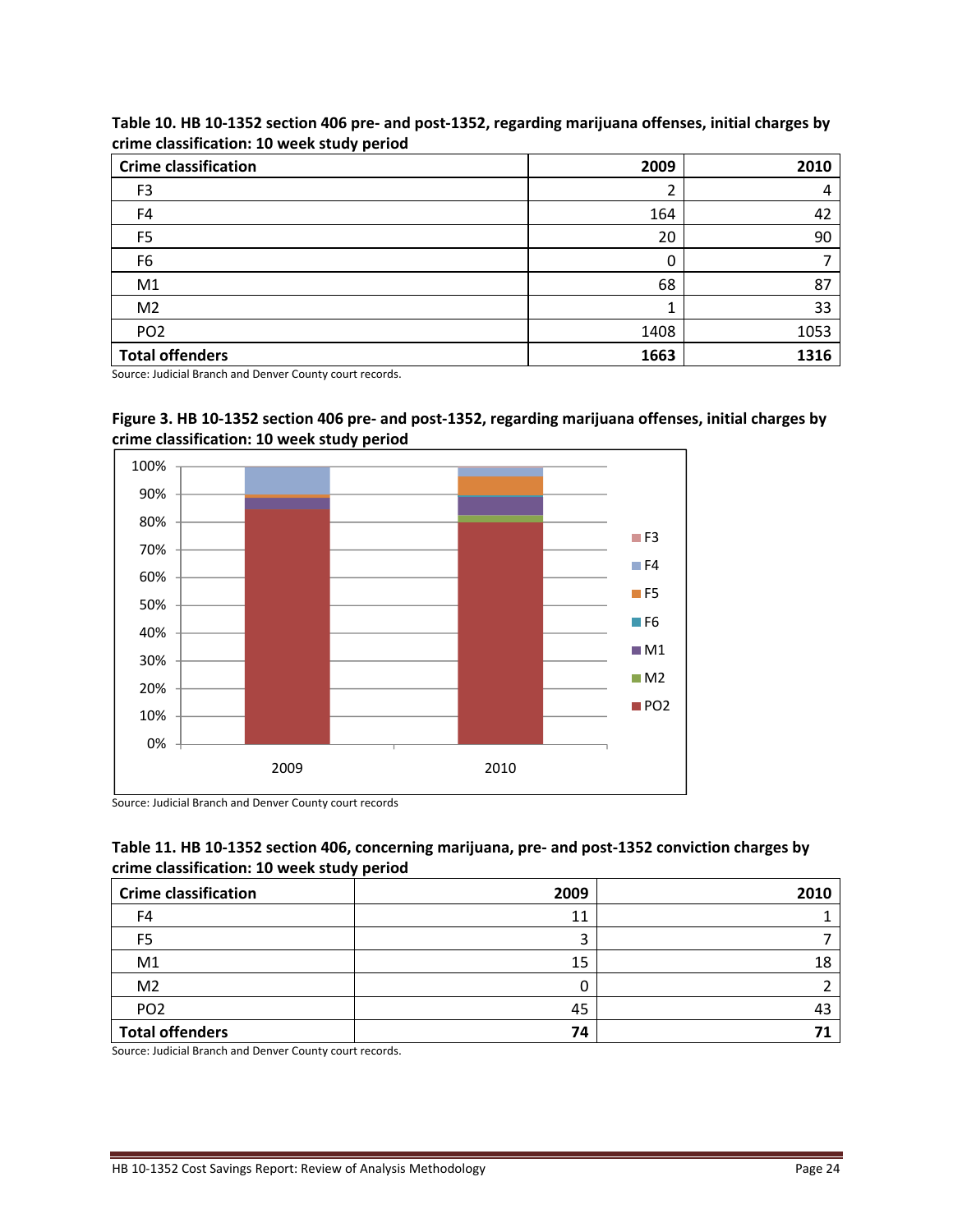Three fewer offenders were convicted during the 10 week study period in 2010 than in 2009 (Table 11). Figure 4 shows the downward redistribution of crime classes for their conviction charges.



Figure 4. HB 10-1352 section 406, concerning marijuana, pre-and post-1352 conviction charges by **crime classification: 10 week study period**

As shown in Table 12, the initial sentence placements resulting from marijuana conviction charges reflect an increase of 576 days during the 10 week study period. Differences in 2010 reflect more days in adult corrections (DOC) and fewer days in youth corrections (DYC), and fewer jail days but more probation days.

| Table 12. HB 10-1352 section 406, regarding marijuana, pre- and post-1352 sentence lengths, initial |  |
|-----------------------------------------------------------------------------------------------------|--|
| sentence: 10 week study period                                                                      |  |

|                                         | 2009   |      | 2010   |      |
|-----------------------------------------|--------|------|--------|------|
| Sentence placement                      | # Days | %    | # Days | %    |
| Dept of Corrections                     | 707    | 4%   | 2,122  | 10%  |
| Dept of Youth Corrections               | 730    | 4%   | 0      | 0%   |
| Electronic Surveillance                 | 45     | 0%   | 0      | 0%   |
| Juvenile Detention                      | 3      | 0%   | 0      | 0%   |
| Probation (Denver)*                     | 558    | 3%   | 0      | 0%   |
| Probation/Deferred (adults & juveniles) | 16,816 | 84%  | 17,823 | 87%  |
| $Jail**$                                | 1,145  | 6%   | 635    | 3%   |
| <b>Total days</b>                       | 20,004 | 100% | 20,580 | 100% |

Source: Judicial Branch and Denver County court records.

\* Denver probation services are paid for by the City and County of Denver

\*\*Jail costs represent the Department of Corrections reimbursement rate.

Table 13 shows that there was a savings of \$11,435, excluding jail sentences, for the post-1352 study period. There were fewer offenders charged and convicted under Section 406 in 2010 so a savings would

Source: Judicial Branch and Denver County court records.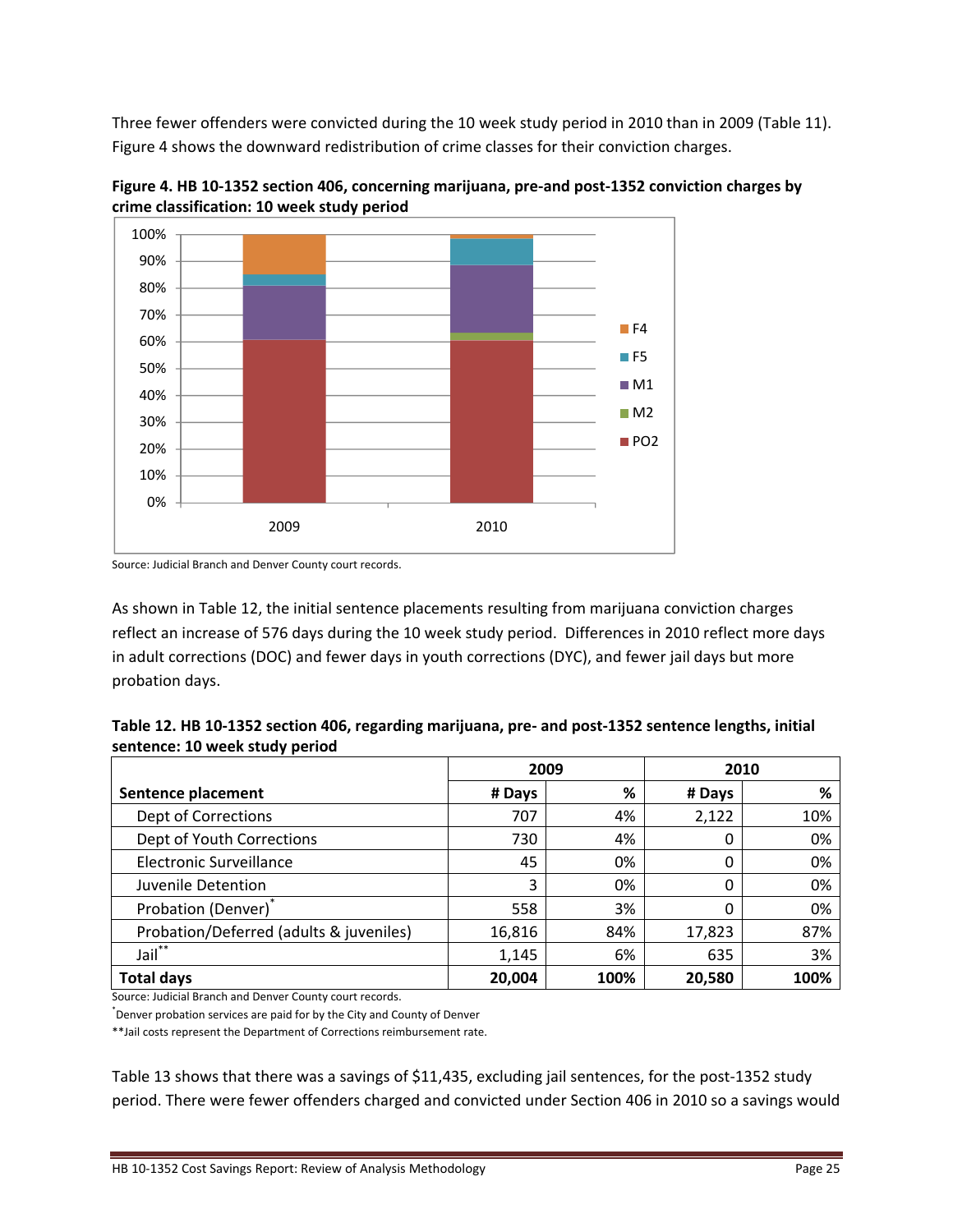be expected. In fact, the 2010 actual non‐jail savings exceeds the savings projected if these offenders had been charged under pre‐1352 Section 406.

|                                         |             |           |             | <b>Difference</b> |
|-----------------------------------------|-------------|-----------|-------------|-------------------|
|                                         |             | 2010      |             | 2009 and          |
| Sentence placement                      | 2009 Actual | Projected | 2010 Actual | 2010 Actual       |
| Dept of Corrections                     | \$2,658     | \$2,569   | \$443       | $-52,215$         |
| Dept of Youth Corrections               | \$9,261     | \$7,456   | \$0         | $-59,261$         |
| Juvenile Detention                      | \$382       | \$382     | \$0         | $-5382$           |
| Probation/Deferred (adults & juveniles) | \$4,001     | \$4,204   | \$4,423     | $+5422$           |
| <b>Total</b>                            | \$16,302    | \$14,612  | \$4,866     | $-$11,435$        |
| Jail**                                  | \$19,974    | \$19,167  | \$20,126    | $+ $151$          |
| <b>Total</b>                            | \$36,276    | \$33,779  | \$24,992    | $-$11,284$        |

Table 13. HB 10-1352 section 406, concerning marijuana penalties, pre- and post-1352, costs of **sentences served: 10 week study period**

Source: Judicial Branch and Denver County court records, Department of Corrections inmate records, Community Corrections billing data, and per day sentence placement costs listed in Appendix A.

\* Projected sentence placements are calculated using pre‐1352 sentence distributions with post‐1352 cases

\*\*Jail costs represent the Department of Corrections reimbursement rate.

#### **18‐18‐407, C.R.S. Special Offender**

Section 407 concerns aggravating circumstances which designate a special offender. HB 10‐1352 increased the thresholds for importing Schedule I and II controlled substances to more than 4 ounces from any amount, and more than 2 ounces of methamphetamine. It also added as an aggravating circumstance the presence of a weapon within reach, and a confederate in possession of a firearm.

During the pre‐1352 10 week study period, Section 407 was associated with only two convictions. In the post-1352 10 week period it was not found to be associated with any convictions or sentences.

#### **18‐18‐415, C.R.S. Fraud and Deceit**

HB 10‐1352 changes to Section 415 reduced the classification for Fraud and Deceit to F6 from F5. The F4 for prior convictions was also dropped.

Two charges were filed under Section 415 in the pre‐ and post‐1352 10 week study periods (Table 14). There were no offenders convicted under Section 415 during the pre- and post- periods.

#### Table 14. HB 10-1352 section 415, fraud and deceit, pre- and post-1352, initial charges by crime **classification: 10 week study period**

| <b>Crime classification</b> | 2009 | <b>2016</b> |
|-----------------------------|------|-------------|
|                             |      |             |
|                             |      |             |
| <b>Total offenders</b>      |      |             |

Source: Judicial Branch and Denver County court records.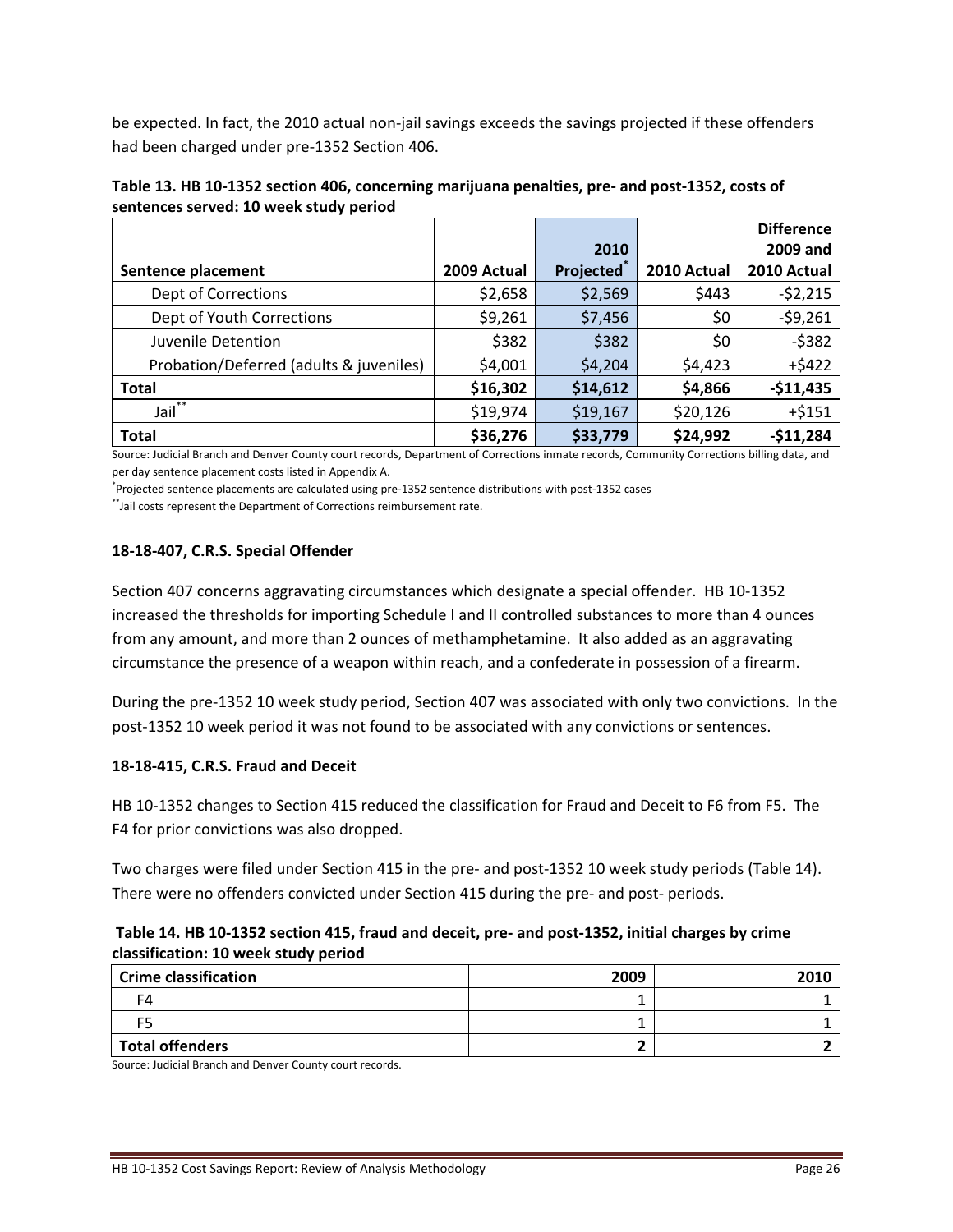#### **16‐13‐303, C.R.S. and 16‐13‐503, C.R.S.**

Title 16 Article 13 Section 303 addresses Class 1 public nuisances. HB 10‐1352 raised the amount of marijuana to 16 ounces from 8 for the purposes of deeming property a public nuisance. Section 503 specifies which acts are subject to the Colorado Contraband and Forfeiture Act. HB 10‐1352 raised the qualification amount of marijuana to 16 ounces from 8.

During the pre- and post-10 week study periods there were no filings, convictions, or sentences found for the modified paragraphs of these sections.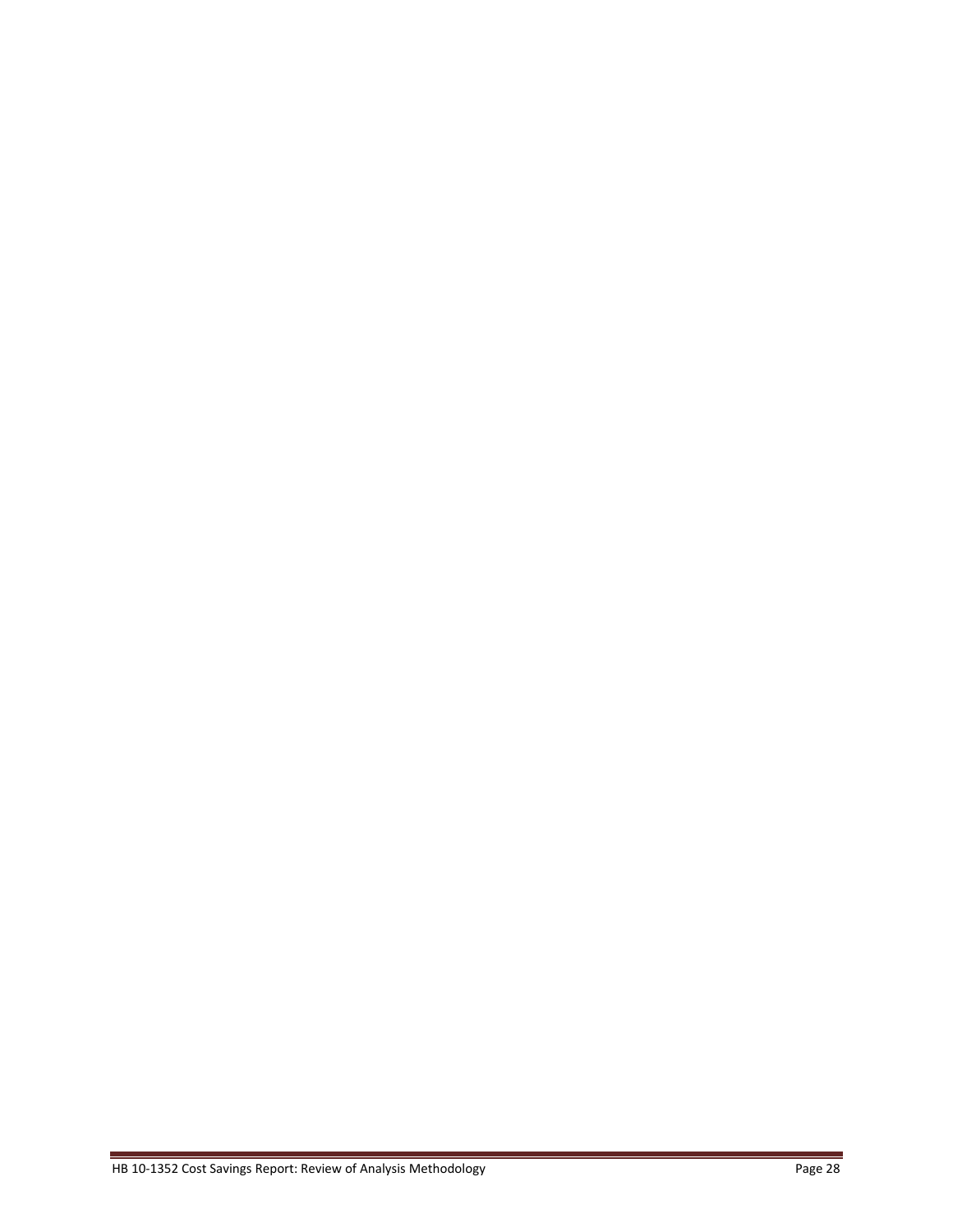## **OFFICE OF THE STATE PUBLIC DEFENDER**

Records were obtained from the Office of the State Public Defender (OSPD) for cases opened during the 10 week analysis periods for both 2009 and 2010. The offense and case filed dates were obtained from court records and added to OSPD data to ensure that cases fell within the study period. It was not necessary that the offender be sentenced within the same timeframe since the work of the public defender begins when the case is filed.

Most offenders have multiple charges and the OSPD calculates workload using the crime classification for the most serious charge in the case. Table 15 shows the total number of cases which contained any HB 10-1352 offense, either as the most serious or as a lesser charge, during the 10 week study period. In 2010 there were 146 cases containing any HB 10‐1352 charges compared with 189 in 2009. Analysts expected that HB 10‐1352 would result in a decline in the number of cases with a HB 10‐1352 charge as the most serious offense. But in the 2010 study period, more cases had a HB 10‐1352 charge as the top charge than in 2009: 87% vs. 83%. To ascertain the effect if the law had not been passed, the pre‐1352 crime classification was identified for each 2010 charge and included in the analysis. $^8$  Table 15 shows that if the law had not passed, a HB 10‐1352 charge would have been the top charge in 93% of the cases versus 87%.

<sup>&</sup>lt;sup>8</sup> Estimating the effect of HB 10-1352 by calculating the prior crime classification is complicated. Many of the changes in HB 10-1352 involved increases in the quantity of the drug, and this information is not available in the electronic court record or the electronic OSPD data. When multiple crime classification choices based upon drug amount were available the highest classification was used for the estimation which may overestimate the findings.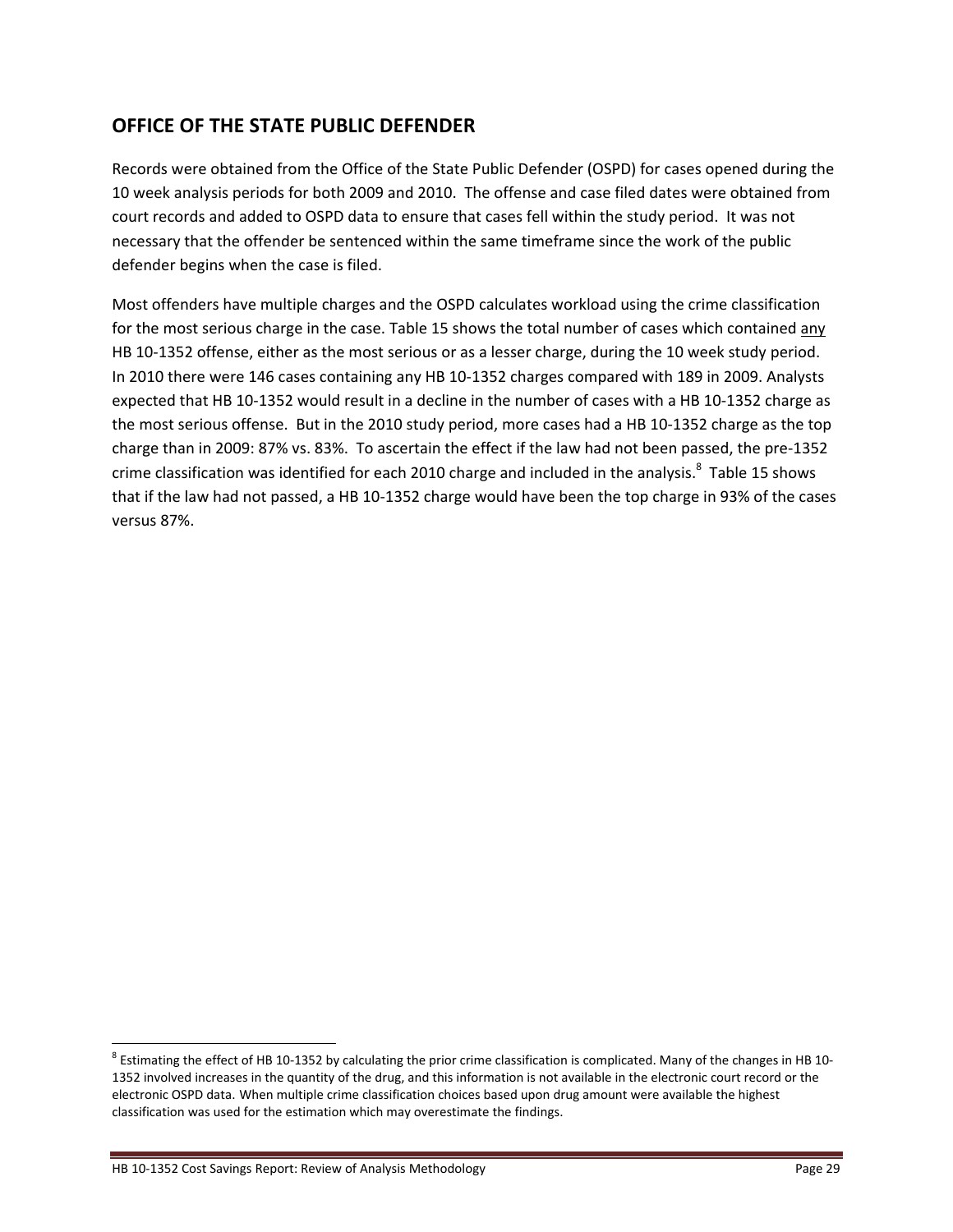|                                                                    |                |      |                |      | 2010 prior              |      |
|--------------------------------------------------------------------|----------------|------|----------------|------|-------------------------|------|
|                                                                    | 2009           | %    | 2010           |      | crime<br>classification |      |
| <b>Most Serious Charge</b><br><b>Use of a Controlled Substance</b> |                |      |                | %    |                         | %    |
| (Section 404)                                                      | $\overline{2}$ | 1%   | $\mathbf 0$    | 0%   | 1                       | 1%   |
| F <sub>6</sub>                                                     | 2              | 1%   | $\mathbf{0}$   | 0%   | $\mathbf{1}$            | 1%   |
| <b>Possession of a Controlled Substance</b>                        |                |      |                |      |                         |      |
| (Section 403.5)                                                    |                |      |                |      |                         |      |
| <b>Distribution Manufacturing</b>                                  |                |      |                |      |                         |      |
| <b>Dispensing or Sale (Section 405)</b>                            | 136            | 72%  | 117            | 80%  | 124                     | 85%  |
| F <sub>3</sub>                                                     | 41             | 22%  | 37             | 25%  | 43                      | 29%  |
| F <sub>4</sub>                                                     | 32             | 17%  | 6              | 4%   | 81                      | 55%  |
| F <sub>6</sub>                                                     | 63             | 33%  | 71             | 49%  | 0                       | 0%   |
| M1                                                                 | $\mathbf 0$    | 0%   | $\overline{3}$ | 2%   | $\overline{0}$          | 0%   |
| <b>Marijuana Offenses (Section 406)</b>                            | 19             | 10%  | 10             | 7%   | 11                      | 7%   |
| F4                                                                 | 16             | 8%   | 1              | 1%   | 9                       | 6%   |
| F <sub>5</sub>                                                     | 3              | 2%   | 8              | 5%   | $\overline{0}$          | 0%   |
| M1                                                                 | $\mathbf 0$    | 0%   | $\mathbf{0}$   | 0%   | $\overline{2}$          | 1%   |
| M <sub>2</sub>                                                     | 0              | 0%   | 1              | 1%   | $\Omega$                | 0%   |
| Non-1352 Charge                                                    | 32             | 17%  | 19             | 13%  | 10                      | 7%   |
| F <sub>2</sub>                                                     | $\overline{2}$ | 1%   | $\Omega$       | 0%   | 0                       | 0%   |
| F <sub>4</sub>                                                     | 8              | 4%   | $\overline{7}$ | 5%   | $\overline{2}$          | 1%   |
| F <sub>5</sub>                                                     | 9              | 5%   | 5              | 3%   | 5                       | 3%   |
| F <sub>6</sub>                                                     | $\overline{4}$ | 2%   | 3              | 2%   | 1                       | 1%   |
| M1                                                                 | 5              | 3%   | $\overline{2}$ | 1%   | $\mathbf{1}$            | 1%   |
| M <sub>2</sub>                                                     | $\overline{2}$ | 1%   | $\mathbf{1}$   | 1%   | $\mathbf{1}$            | 1%   |
| M <sub>3</sub>                                                     | $\overline{2}$ | 1%   | $\mathbf{1}$   | 1%   |                         | 0%   |
| Total # cases with an HB 10-1352                                   |                |      |                |      |                         |      |
| charge                                                             | 189            | 100% | 146            | 100% | 146                     | 100% |

**Table 15. Pre‐ and post‐1352, public defender cases containing 1352 charges: 10 week study period**

Source: Office of the State Public Defender and State Judicial Branch.

The reduction represented in Table 15 would not, alone, represent a workload savings for OSPD since the offender was still served by a public defender, just not with a HB 10‐1352 charge as his/her most serious offense. In 2009 88% of the cases found in the OSPD data had more than one charge and in 2010 84% had multiple charges.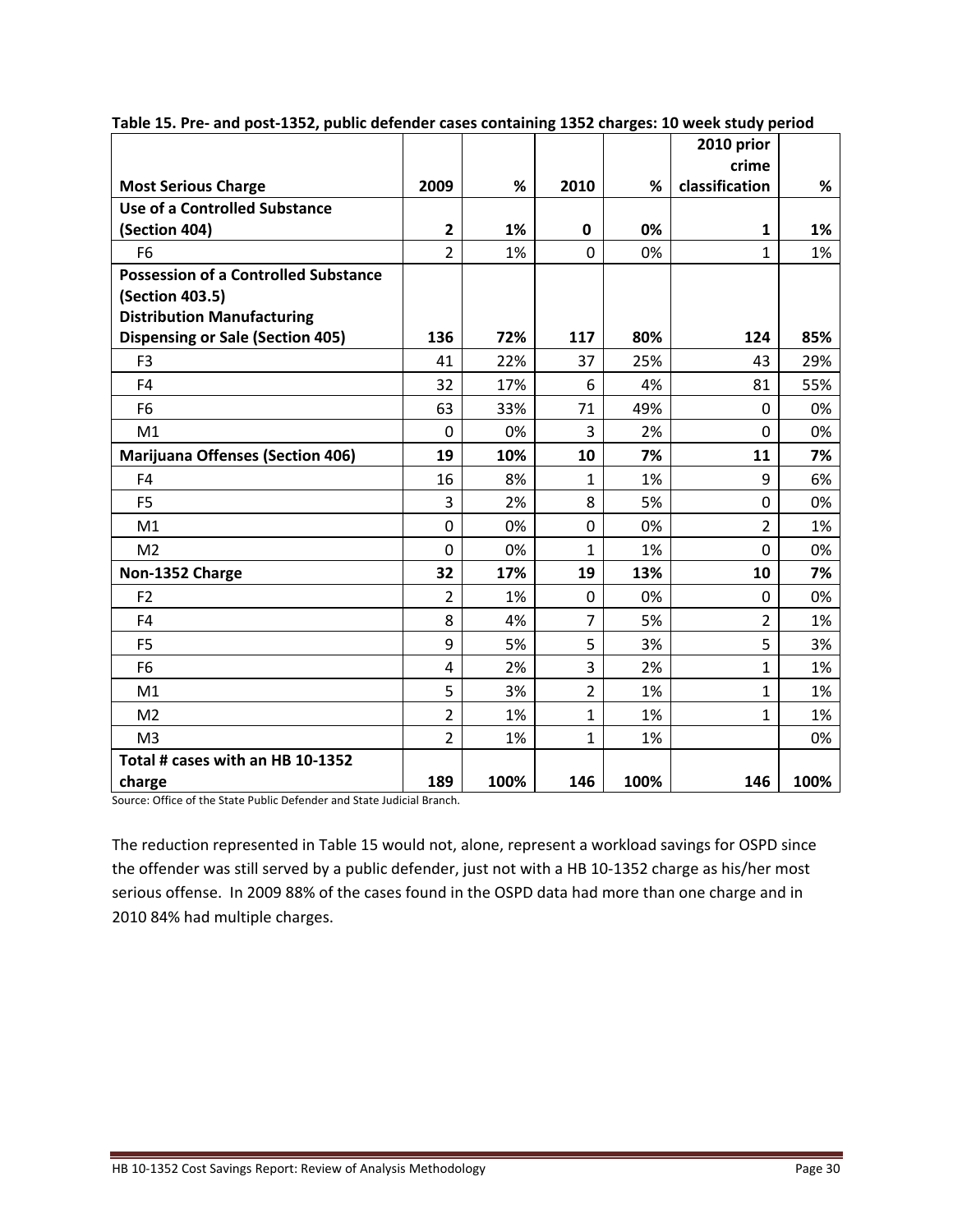## **18‐19‐103, C.R.S. DRUG OFFENDER SURCHARGE**

HB 10-1352 made the following changes to the Drug Offender Surcharge:

- Increased F4 surcharge from \$1,500 to \$2,000.
- Increased F5 surcharge from \$1,125 to \$1,500.
- Increased F6 surcharge from \$750 to \$1,250.
- Increased M1 surcharge from \$600 to \$1,000.
- Increased M2 surcharge from \$450 to \$600.
- Increased M3 surcharge from \$225 to \$300.
- Increased Petty Offenses surcharge from \$100 to \$200.

In the post ‐1352 timeframe 245 offenders were assessed the Drug Offender Surcharge compared with 229 in the pre‐1352 period (Table 16). This resulted in an increase of \$75,815. To determine what portion of that increase was due to HB 10‐1352, projected fees were calculated using the pre‐1352 surcharge schedule with the post‐1352 cases. Table 16 shows that had HB 10‐1352 not passed, the additional 16 offenders would have increased the fund by \$9,500 instead of \$75,815 that actually was assessed. Some portion of the assessed fees are collected. This information will be available in future reports.

| <b>Crime</b>    | 2009 (N)       | 2010 (N)       | <b>Difference</b> | <b>Projected</b> | <b>Difference</b> |
|-----------------|----------------|----------------|-------------------|------------------|-------------------|
| classification  |                |                | between 2009      |                  | between 2009      |
|                 |                |                | and 2010          |                  | and projected     |
| F4              | \$27,000(18)   | \$28,740(15)   | $+ $1,740$        | \$22,500(15)     | $-54,500$         |
| F <sub>5</sub>  | \$6,375(6)     | \$13,025(9)    | $+$ \$6,650       | \$10,125(9)      | $+ $3,750$        |
| F <sub>6</sub>  | \$47,150(63)   | \$74,950(62)   | $+$ \$27,800      | \$46,500(62)     | $-5650$           |
| M1              | \$37,100(64)   | \$70,825(75)   | $+$ \$33,725      | \$45,000(75)     | $+ $7,900$        |
| M <sub>2</sub>  | \$600(1)       | \$3,800(8)     | $+$ \$3,200       | \$3,600(8)       | $+$ \$3,000       |
| PO <sub>2</sub> | \$7,600(77)    | \$10,300(76)   | $+ $2,700$        | \$7,600(76)      | \$0               |
| Total           | \$125,825(229) | \$201,640(245) | $+ $75,815$       | \$135,325(245)   | $+ $9,500$        |

Table 16. Pre- and post-1352 drug offender surcharge assessed<sup>\*</sup>: 10 week study period (N=474)

Source: Judicial Branch court records.

\* Part of the Drug Offender Surcharge may be waived by the court if the offender is unable to pay the full amount.

\*\*Projected surcharges are calculated using the Drug Offender Surcharge schedule that was in place prior to HB 10‐1352's enactment.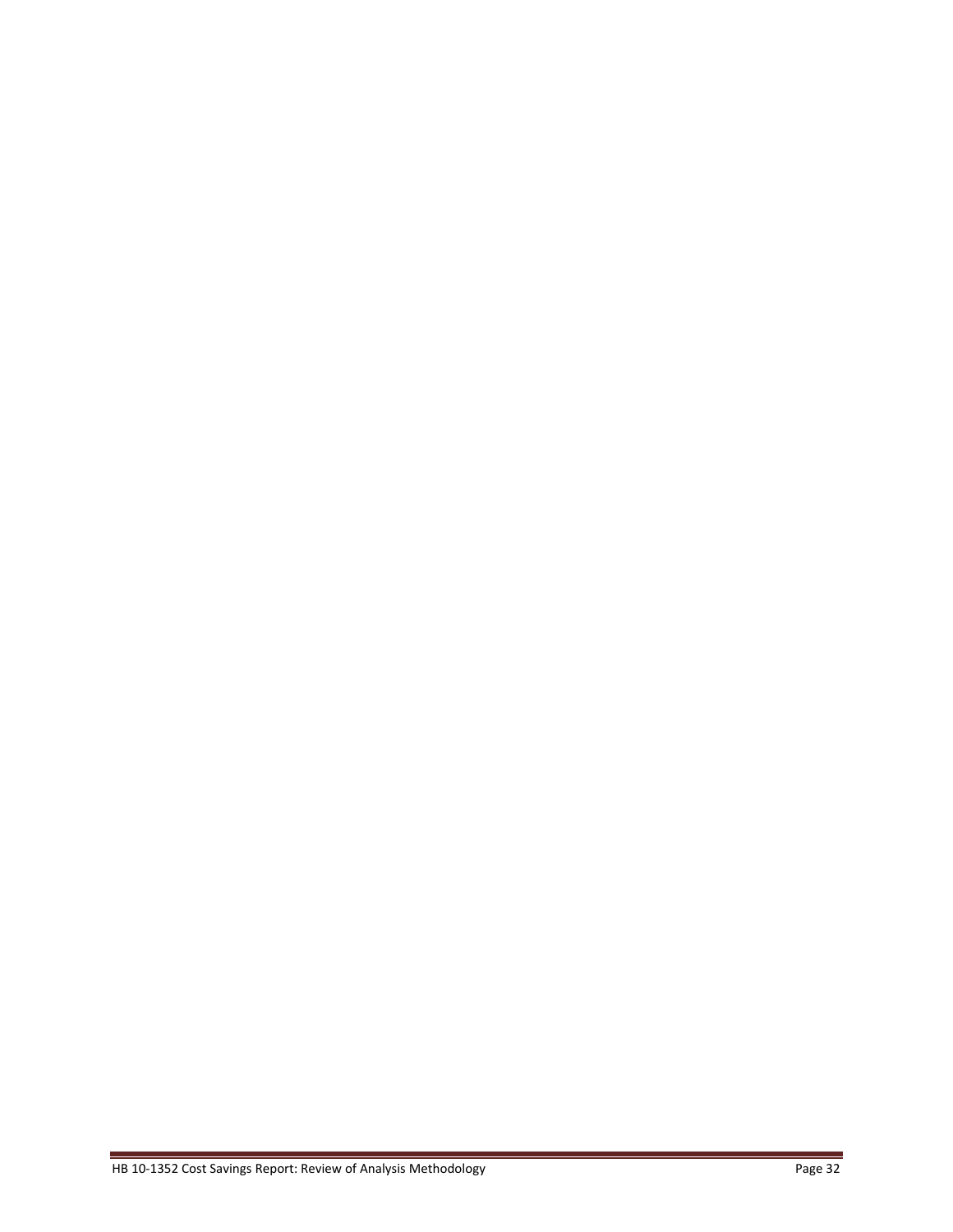## **SUMMARY**

Insufficient time has passed since HB 10‐1352's enactment to do a full year's analysis of its effects. The primary focus of this report is to present the methodology that will be used in future reports. A decrease in cost to the state from the pre‐1352 period was found for sentence placements, however these results are based on a very small data set and should not be annualized. The Office of the State Public Defender did not realize a decrease in workload as a result of HB 10‐1352. It is expected that a full year of data will improve the ability to see the impact of HB 10-1352 on OSPD's workload. For the Drug Offender Surcharge, higher fees mandated by HB 10‐1352 resulted in an overall increase over the previous year. This increase is directly attributable to the changes enacted in HB 10‐1352.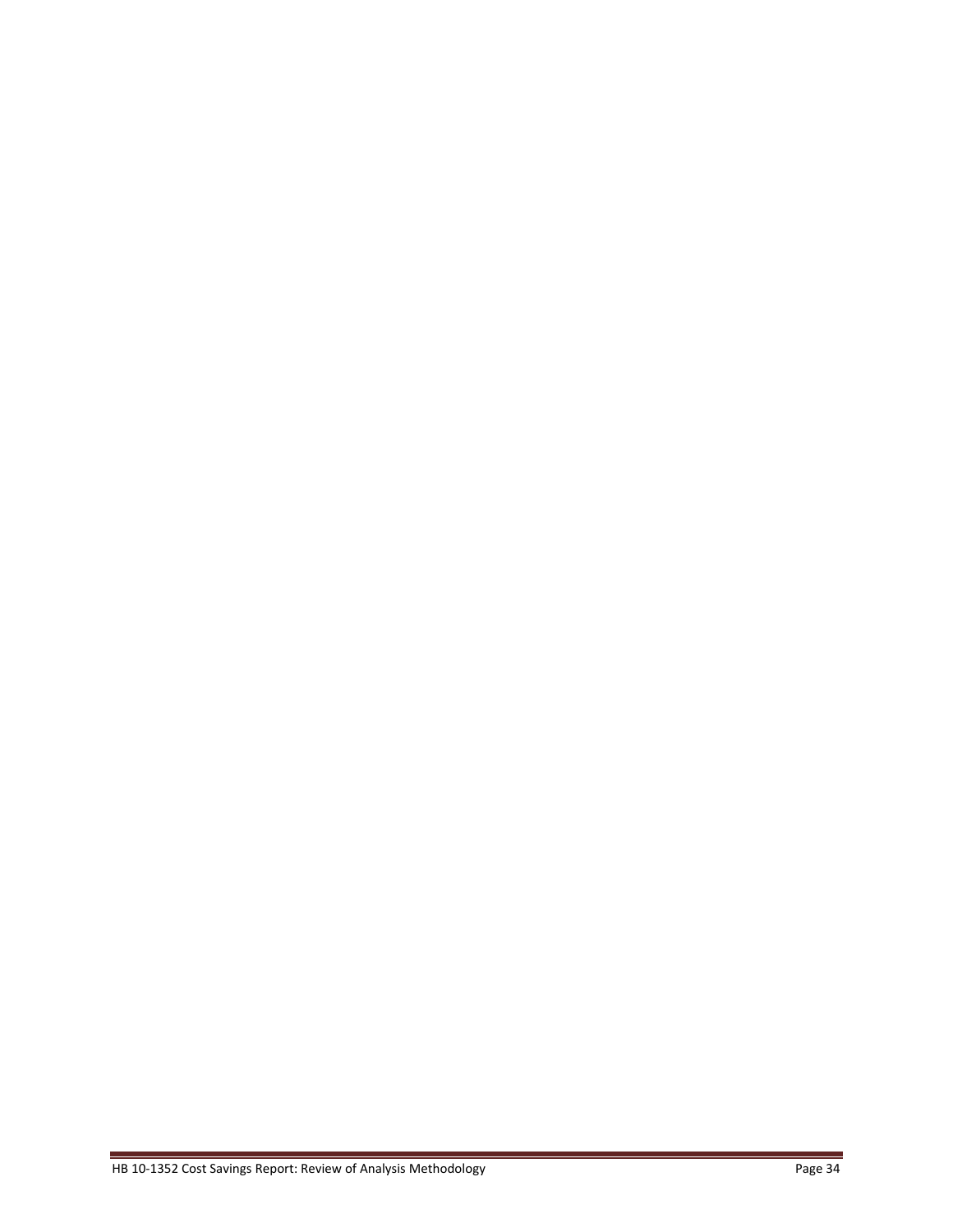## **APPENDIX A: SENTENCE PLACEMENTS COST PER DAY**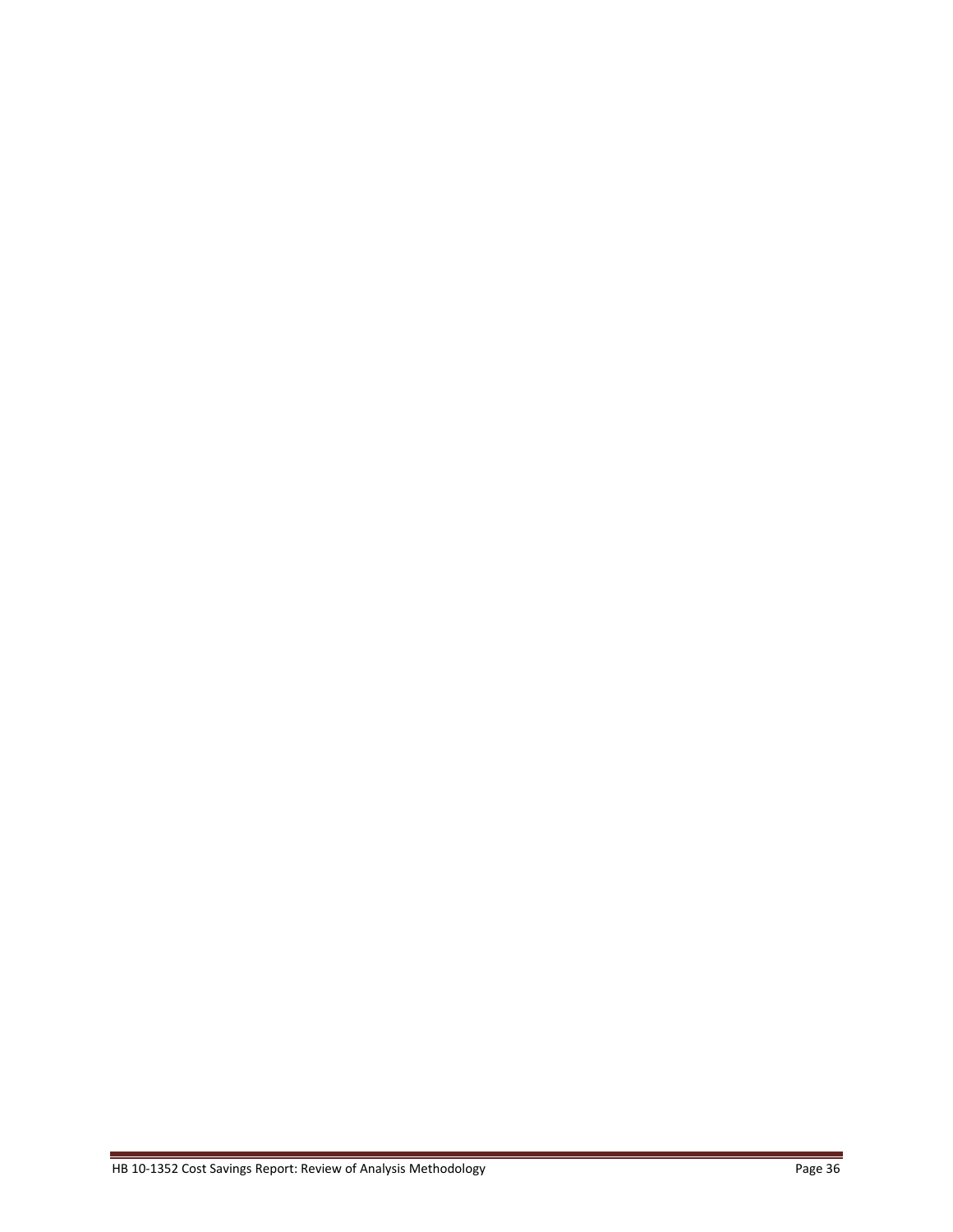## **Sentence Placements Cost Per Day**

Daily Cost of Probation

| <b>Type of supervision</b>     | <b>FY 2010</b> | <b>FY 2011</b> |
|--------------------------------|----------------|----------------|
| Adult regular                  | \$3.88         | \$4.37         |
| Juvenile regular               | \$4.36         | \$5.10         |
| Adult intensive supervision    | \$10.56        | Not available  |
| Juvenile intensive supervision | \$14.74        | Not available  |

Source: Division of Probation Services, State Court Administrator's Office, Colorado Judicial Department.

#### Daily Cost of the Colorado Department of Corrections

| <b>Type of supervision</b> | <b>FY 2010</b> | <b>FY 2011</b> |
|----------------------------|----------------|----------------|
| Adult                      | \$88.59        | Not available  |
| <b>YOS</b>                 | \$191.19       | Not available  |

Source: YOS: Colorado Department of Corrections, Office of Planning & Analysis, Youthful Offender System Annual Report, Fiscal Year 2009‐2010.

#### Daily Cost of the Division of Youth Corrections Placements

| <b>Type of supervision</b> | <b>FY 2010</b> | <b>FY 2011</b> |
|----------------------------|----------------|----------------|
| Detention                  | \$165.79       | Not available  |
| Commitment                 | \$225.87       | Not available  |

Source: Division of Youth Corrections.

#### Daily Cost of community corrections FY 2010 and 2011

| <b>Service Type</b>             | <b>Daily Cost</b> |
|---------------------------------|-------------------|
| <b>Condition of Parole</b>      | \$37.74           |
| <b>Condition of Probation</b>   | \$37.74           |
| Day Treatment                   | \$33.27           |
| Div SO 2010 Fed Grant           | $$37.74 + $33.02$ |
| <b>Diversion IRT</b>            | $$37.74 + $17.78$ |
| Diversion IRT - 90 Day          | $$37.74 + $17.78$ |
| <b>Diversion IRT Assessment</b> | $$37.74 + $17.78$ |
| <b>Diversion Mental Health</b>  | $$37.74 + $33.02$ |
| Diversion Non Residential       | Average \$5.12    |
| <b>Diversion Residential</b>    | \$37.74           |
| Early Non Residential           | \$13.50           |
| HB10-1360 TC                    | $$37.74 + $14.34$ |
| <b>IRT Assessment</b>           | $$37.74 + $17.78$ |
| JERP                            | $$37.74 + $52.80$ |
| Pre-Residential                 | Average \$5.12    |
| <b>Short Term Diversion</b>     | \$37.74           |
| <b>Short Term Transition</b>    | \$37.74           |
| <b>TC-Diversion</b>             | $$37.74 + $14.34$ |
| <b>TC-Outpatient Diversion</b>  | \$13.32           |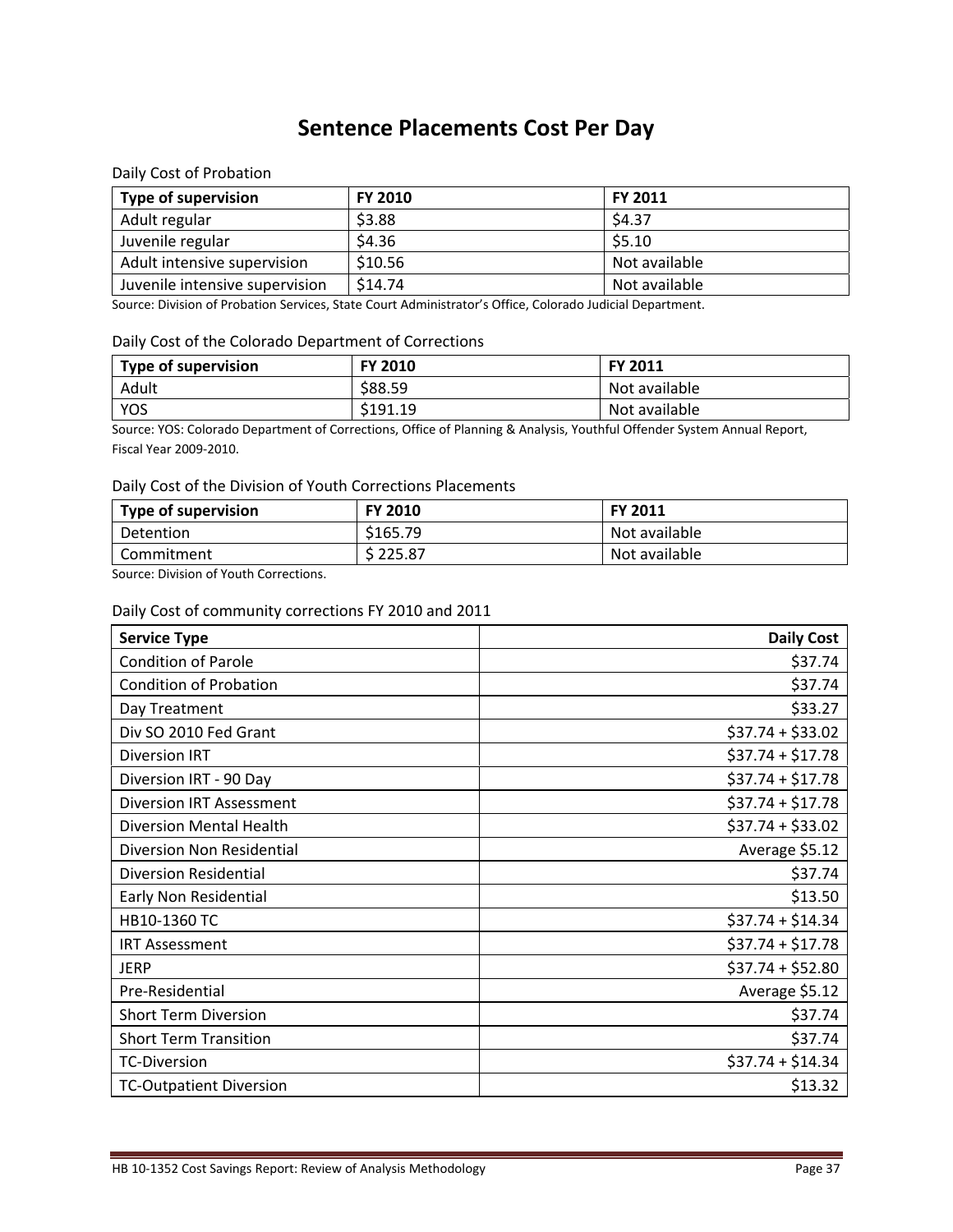| <b>TC-Outpatient Transition</b>  | \$13.32           |
|----------------------------------|-------------------|
| <b>TC-Parole</b>                 | \$37.74           |
| <b>TC-Transition</b>             | $$37.74 + $14.34$ |
| Trans SO 2010 Fed Grant          | $$37.74 + $33.02$ |
| Transition                       | \$37.74           |
| <b>Transition IRT</b>            | $$37.74 + $17.78$ |
| <b>Transition IRT Assessment</b> | $$37.74 + $17.78$ |
| <b>Transition IRT-90 Day</b>     | $$37.74 + $17.78$ |
| <b>Transition Mental Health</b>  | $$37.74 + $33.02$ |

Source: Division of Criminal Justice, Office of Community Corrections.

Jail costs are reimbursed by the Department of Corrections at \$50.44 per day.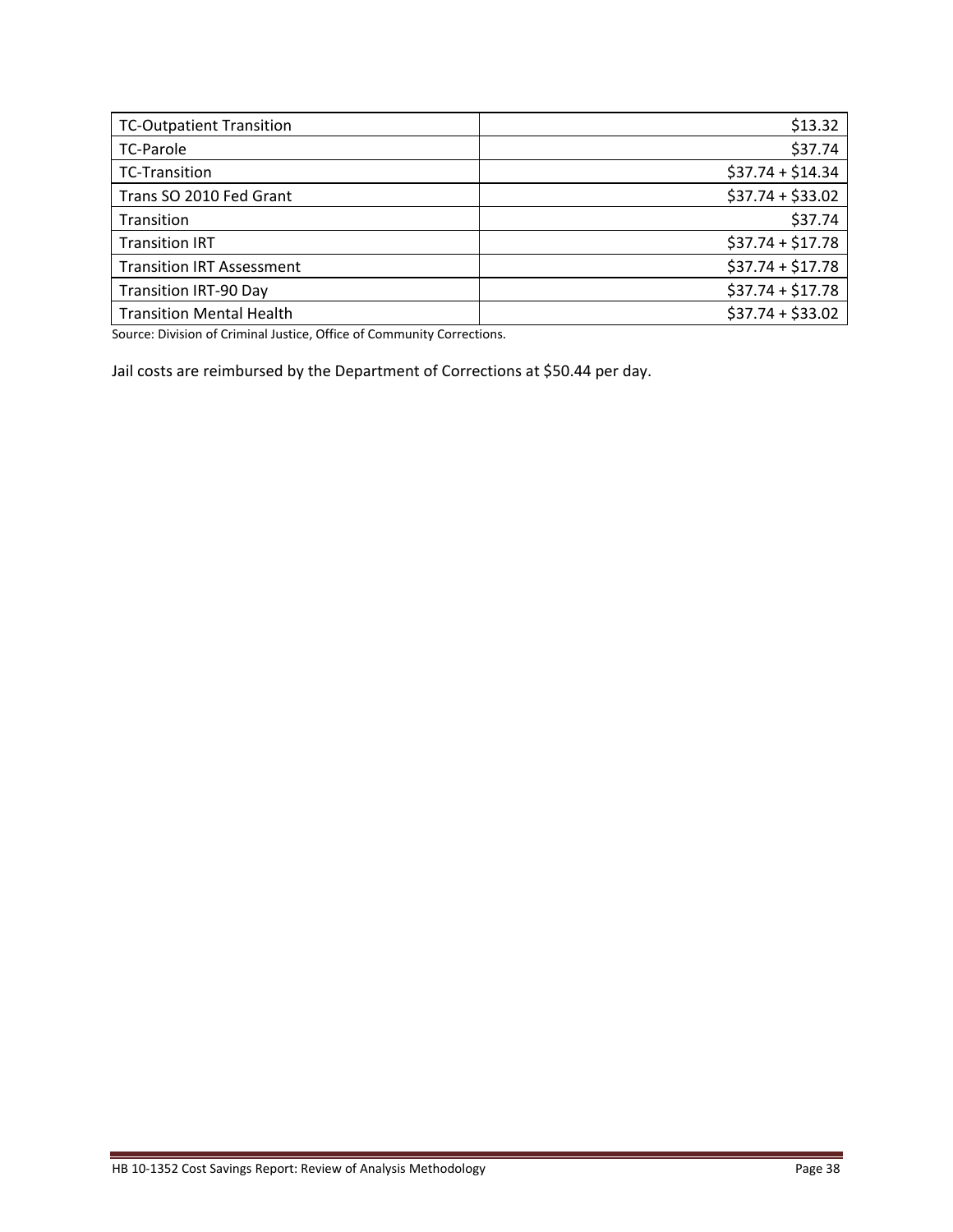## **APPENDIX B: SENTENCING RANGES BY CLASSIFICATION**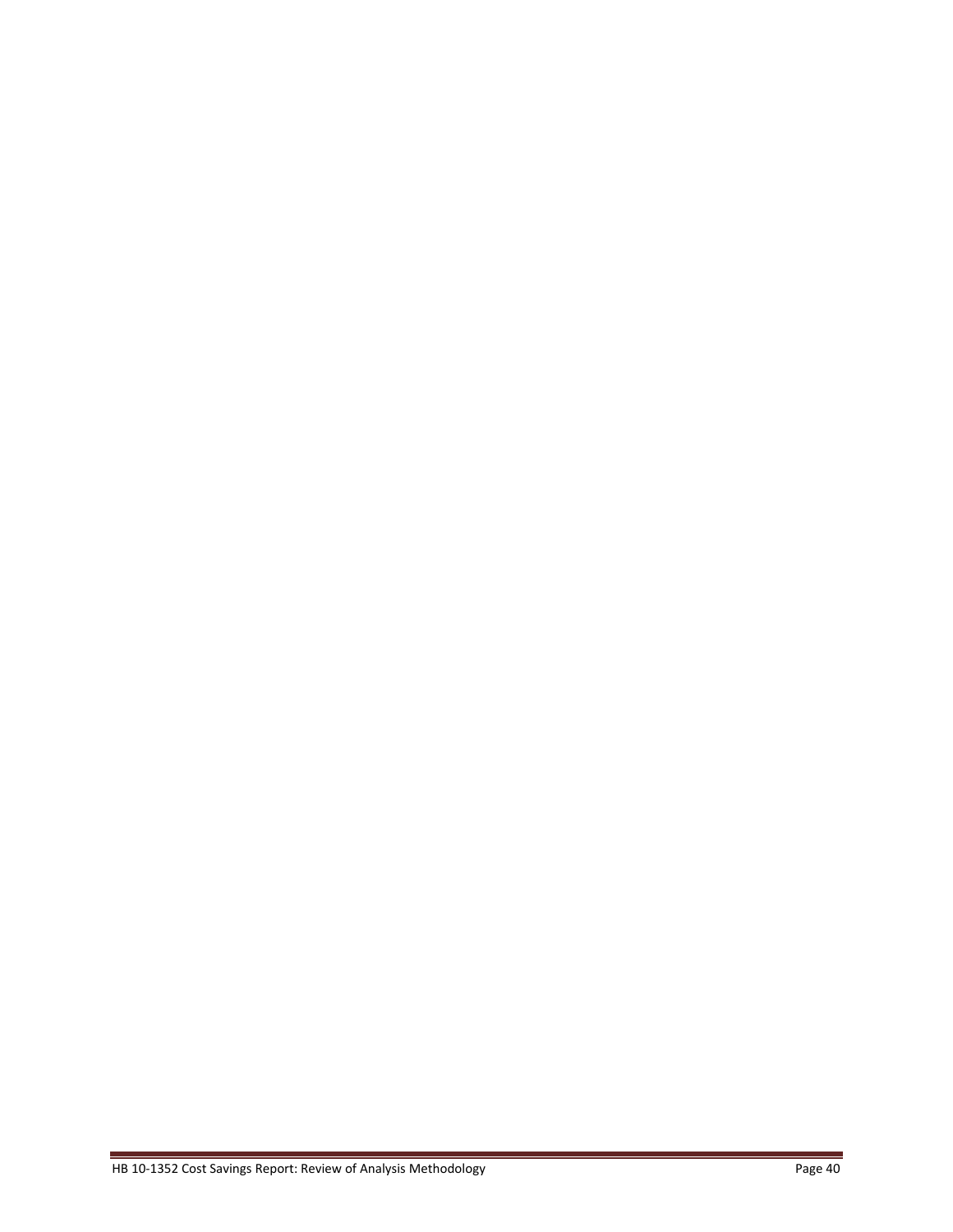| FELONIES COMMITTED ON OR AFTER<br><b>JULY 1, 1993</b> |                          |                             |                                  |                |                                   |  |  |  |
|-------------------------------------------------------|--------------------------|-----------------------------|----------------------------------|----------------|-----------------------------------|--|--|--|
|                                                       | <b>PRESUMPTIVE RANGE</b> |                             | <b>EXCEPTIONAL CIRCUMSTANCES</b> |                |                                   |  |  |  |
| <b>CLASS</b>                                          | <b>MINIMUM</b>           | <b>MAXIMUM</b>              | <b>MINIMUM</b>                   | <b>MAXIMUM</b> | <b>MANDATORY</b><br><b>PAROLE</b> |  |  |  |
| $\mathbf{1}$                                          | Life<br>Imprisonment     | Death                       | Life<br>Imprisonment             | Death          |                                   |  |  |  |
| $\overline{2}$                                        | 8 years<br>\$5000 fine   | 24 years<br>\$1,000,000     | 4 years                          | 48 years       | 5 years                           |  |  |  |
| $\overline{3}$                                        | 4 years<br>\$3000        | 12 years<br>\$750,000       | 2 years                          | 24 years       | 5 years                           |  |  |  |
| Extraordinary<br><b>Risk Crime</b>                    | 4 years<br>\$3000 fine   | 16 years<br>\$750,000       | 2 years                          | 32 years       | 5 years                           |  |  |  |
| $\overline{4}$                                        | 2 years<br>\$2000 fine   | 6 years<br>\$500,000        | 1 year                           | 12 years       | 3 years                           |  |  |  |
| Extraordinary<br><b>Risk Crime</b>                    | 2 years<br>\$2000 fine   | 8 years<br>\$500,000        | 1 year                           | 16 years       | 3 years                           |  |  |  |
| 5                                                     | 1 year<br>\$1000 fine    | 3 years<br>\$100,000        | 6 months                         | 6 years        | 2 years                           |  |  |  |
| Extraordinary<br><b>Risk Crime</b>                    | 1 year<br>\$1000 fine    | 4 years<br>\$100,000        | 6 months                         | 8 years        | 2 years                           |  |  |  |
| 6                                                     | 1 year<br>\$1000 fine    | 18 months<br>\$100,000 fine | 6 months                         | 3 years        | 1 year                            |  |  |  |
| Extraordinary<br><b>Risk Crime</b>                    | 1 year<br>\$1000 fine    | 2 years<br>\$100,000        | 6 months                         | 4 years        | 1 year                            |  |  |  |

## **Sentencing Ranges by Crime Classification**

Source: 2009 Colorado Revised Statutes.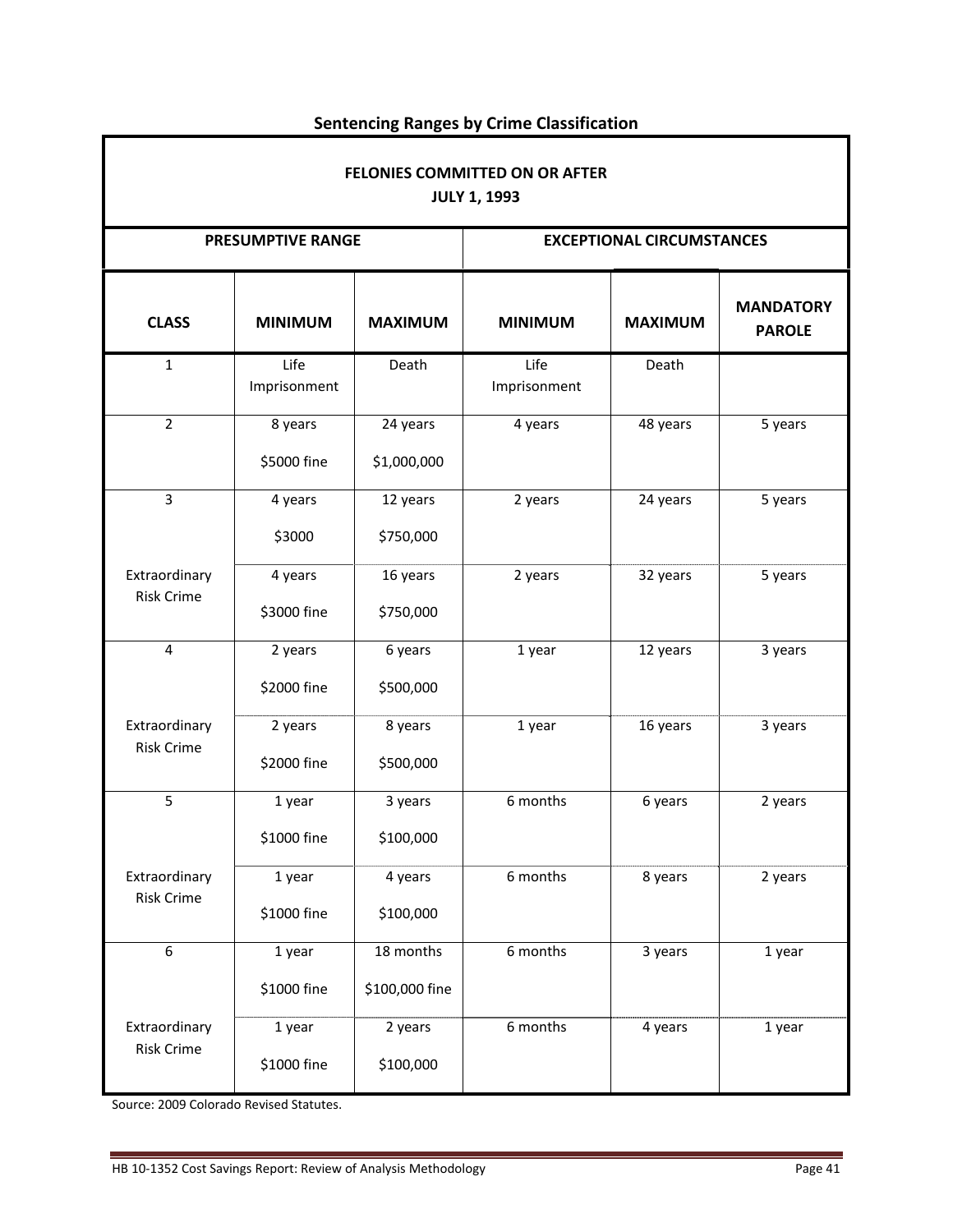| MISDEMEANORS COMMITTED ON OR AFTER JULY 1, 1993 |                 |                     |  |  |  |  |  |  |
|-------------------------------------------------|-----------------|---------------------|--|--|--|--|--|--|
| <b>TYPE</b>                                     |                 | <b>MISDEMEANORS</b> |  |  |  |  |  |  |
| <b>CLASS</b>                                    | <b>MINIMUM</b>  | <b>MAXIMUM</b>      |  |  |  |  |  |  |
| 1                                               |                 |                     |  |  |  |  |  |  |
|                                                 | <b>6 MONTHS</b> | <b>18 MONTHS</b>    |  |  |  |  |  |  |
|                                                 | \$500 FINE      | \$5,000 FINE        |  |  |  |  |  |  |
| <b>EXTRAORDINARY</b>                            |                 |                     |  |  |  |  |  |  |
| <b>RISK CRIME</b>                               | <b>6 MONTHS</b> | 24 MONTHS           |  |  |  |  |  |  |
|                                                 | \$500 FINE      | \$5,000             |  |  |  |  |  |  |
|                                                 |                 |                     |  |  |  |  |  |  |
| $\overline{2}$                                  | 3 MONTHS        | <b>12 MONTHS</b>    |  |  |  |  |  |  |
|                                                 | \$250 FINE      | \$1,000 FINE        |  |  |  |  |  |  |
|                                                 |                 |                     |  |  |  |  |  |  |
| 3                                               | \$50 FINE       | <b>6 MONTHS</b>     |  |  |  |  |  |  |
|                                                 |                 | \$750 FINE          |  |  |  |  |  |  |

Source: 2009 Colorado Revised Statutes.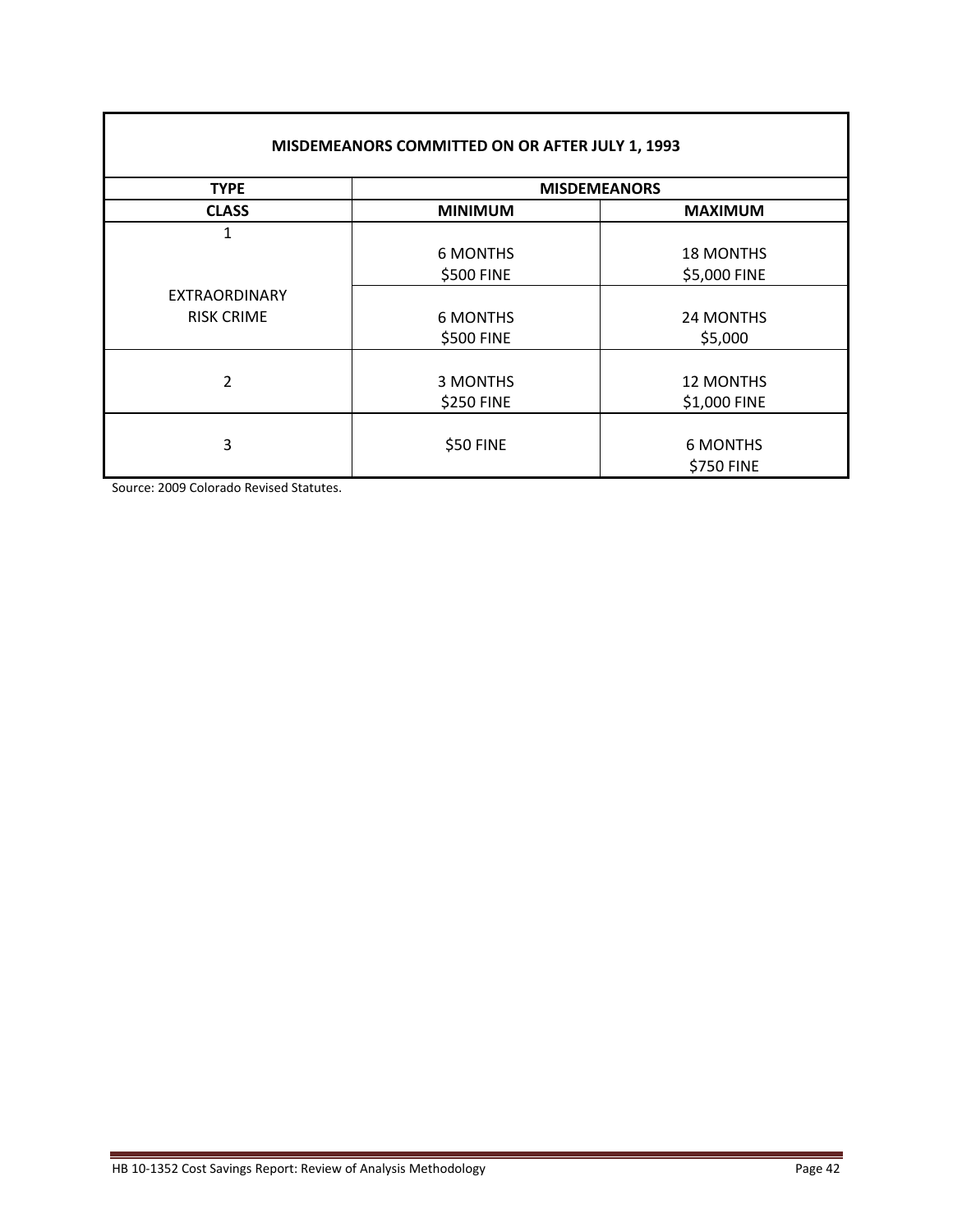## **APPENDIX C: CONTROLLED SUBSTANCES**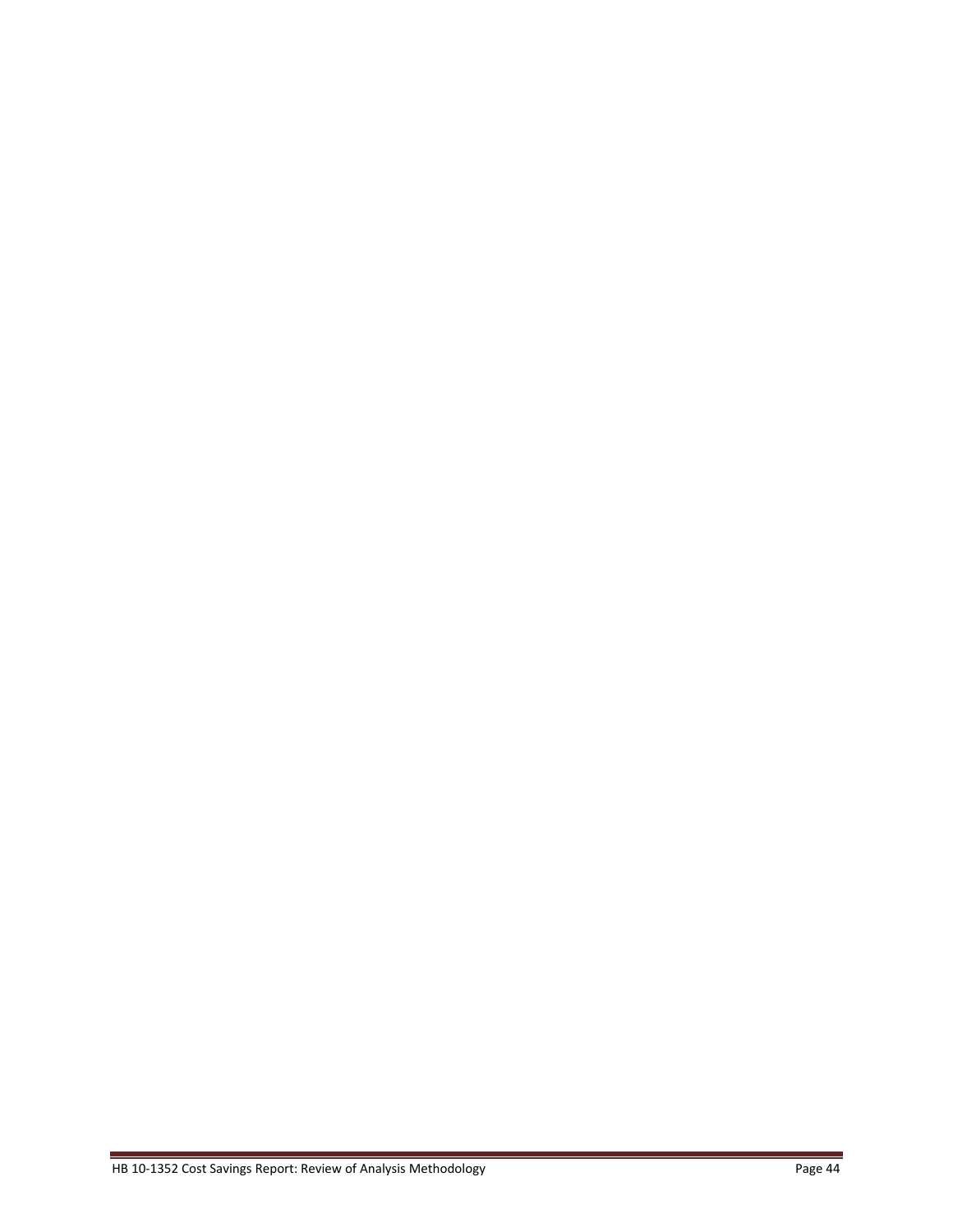| <b>SUBSTANCE</b>                                  | <b>DEA</b><br><b>NUMBER</b> | <b>CSA</b><br><b>SCH</b> | <b>NARC</b> | <b>OTHER NAMES</b>                               |
|---------------------------------------------------|-----------------------------|--------------------------|-------------|--------------------------------------------------|
|                                                   |                             |                          |             |                                                  |
| 1-(1-Phenylcyclohexyl)pyrrolidine                 | 7458                        |                          | N           | PCPy, PHP, rolicyclidine                         |
| 1-(2-Phenylethyl)-4-phenyl-4-acetoxypiperidine    | 9663                        |                          | Y           | PEPAP, synthetic heroin                          |
| 1-[1-(2-Thienyl)cyclohexyl]piperidine             | 7470                        |                          | N           | TCP, tenocyclidine                               |
| 1-[1-(2-Thienyl)cyclohexyl]pyrrolidine            | 7473                        | $\mathbf{I}$             | N           | <b>TCPy</b>                                      |
| 1-Methyl-4-phenyl-4-propionoxypiperidine          | 9661                        |                          | Y           | MPPP, synthetic heroin                           |
| 2,5-Dimethoxy-4-(n)-propylthiophenethylamine      | 7348                        |                          | N           | 2C-T-7                                           |
| 2,5-Dimethoxy-4-ethylamphetamine                  | 7399                        |                          | N           | <b>DOET</b>                                      |
| 2,5-Dimethoxyamphetamine                          | 7396                        |                          | N           | DMA, 2,5-DMA                                     |
| 3,4,5-Trimethoxyamphetamine                       | 7390                        |                          | N           | TMA                                              |
| 3,4-Methylenedioxyamphetamine                     | 7400                        |                          | N           | MDA, Love Drug                                   |
| 3,4-Methylenedioxymethamphetamine                 | 7405                        |                          | N           | MDMA, Ecstasy, XTC                               |
| 3,4-Methylenedioxy-N-ethylamphetamine             | 7404                        |                          | N           | N-ethyl MDA, MDE, MDEA                           |
| 3-Methylfentanyl                                  | 9813                        |                          | Y           | China White, fentanyl                            |
| 3-Methylthiofentanyl                              | 9833                        |                          | Y           | Chine White, fentanyl                            |
| 4-Bromo-2,5-dimethoxyamphetamine                  | 7391                        |                          | N           | DOB, 4-bromo-DMA                                 |
| 4-Bromo-2,5-dimethoxyphenethylamine               | 7392                        |                          | N           | 2C-B, Nexus, has been sold as Ecstasy, i.e. MDMA |
| 4-Methoxyamphetamine                              | 7411                        |                          | N           | <b>PMA</b>                                       |
| 4-Methyl-2,5-dimethoxyamphetamine                 | 7395                        |                          | N           | DOM, STP                                         |
| 4-Methylaminorex (cis isomer)                     | 1590                        |                          | N           | U4Euh, McN-422                                   |
| 5-Methoxy-3,4-methylenedioxyamphetamine           | 7401                        |                          | N           | <b>MMDA</b>                                      |
| 5-Methoxy-N, N-diisopropyltryptamine              | 7439                        |                          | N           | 5-MeO-DIPT                                       |
| Acetorphine                                       | 9319                        |                          | Y           |                                                  |
| Acetyl-alpha-methylfentanyl                       | 9815                        |                          | Υ           |                                                  |
| Acetyldihydrocodeine                              | 9051                        |                          | Y           | Acetylcodone                                     |
| Acetylmethadol                                    | 9601                        |                          | Y           | Methadyl acetate                                 |
| Allylprodine                                      | 9602                        |                          | Y           |                                                  |
| Alphacetylmethadol except levo-alphacetylmethadol | 9603                        |                          | Υ           |                                                  |
| Alpha-ethyltryptamine                             | 7249                        | L                        | N           | ET, Trip                                         |
| Alphameprodine                                    | 9604                        |                          | Υ           |                                                  |
| Alphamethadol                                     | 9605                        |                          | Υ           |                                                  |
| Alpha-methylfentanyl                              | 9814                        |                          | Υ           | China White, fentanyl                            |
| Alpha-methylthiofentanyl                          | 9832                        |                          | Υ           | China White, fentanyl                            |
| Alpha-methyltryptamine                            | 7432                        |                          | N           | AMT                                              |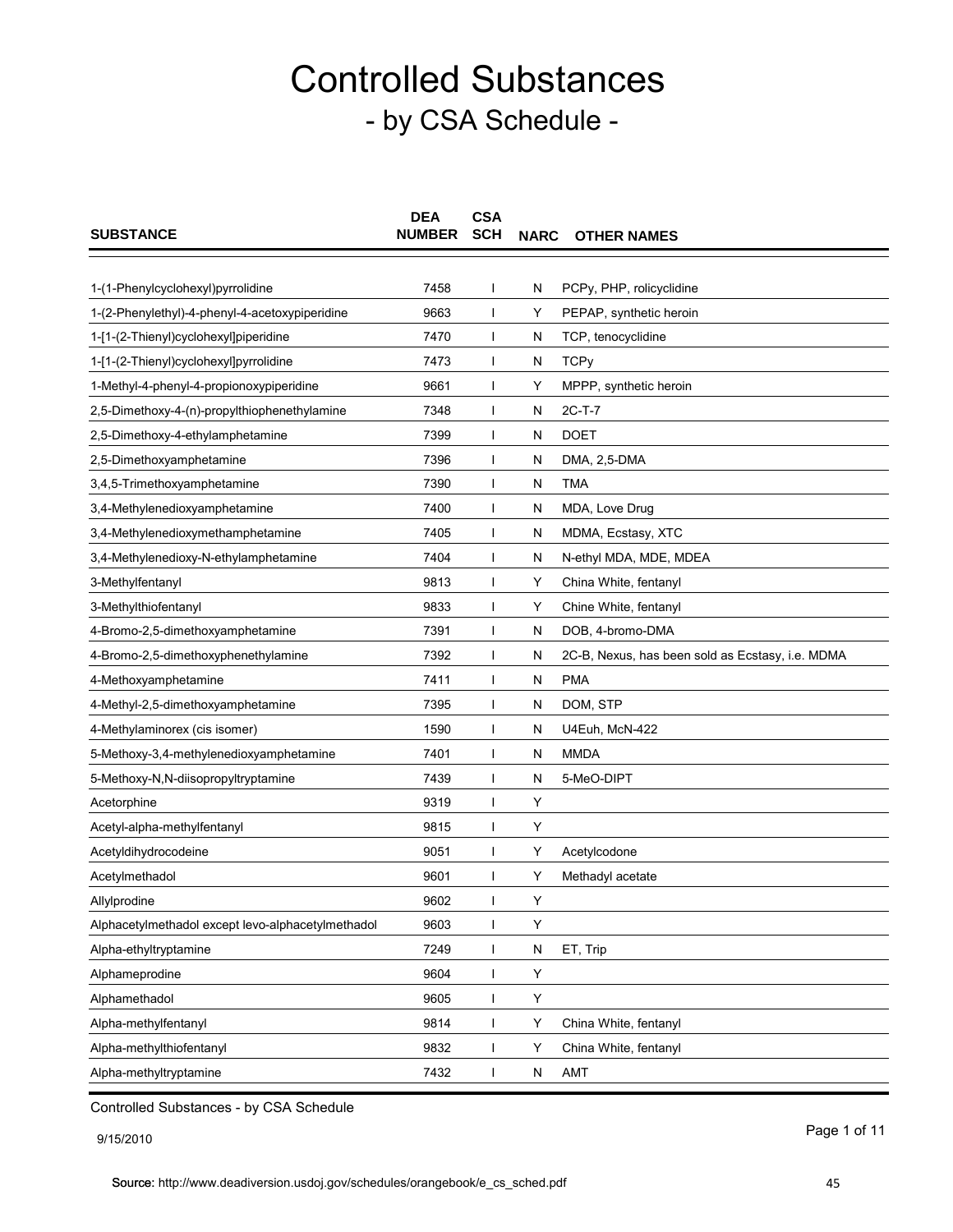| <b>SUBSTANCE</b>              | <b>DEA</b><br><b>NUMBER</b> | <b>CSA</b><br><b>SCH</b> | <b>NARC</b> | <b>OTHER NAMES</b>                                  |
|-------------------------------|-----------------------------|--------------------------|-------------|-----------------------------------------------------|
| Aminorex                      | 1585                        |                          | N           | has been sold as methamphetamine                    |
| Benzethidine                  | 9606                        |                          | Υ           |                                                     |
| Benzylmorphine                | 9052                        |                          | Y           |                                                     |
| Betacetylmethadol             | 9607                        |                          | Υ           |                                                     |
| Beta-hydroxy-3-methylfentanyl | 9831                        |                          | Υ           | China White, fentanyl                               |
| Beta-hydroxyfentanyl          | 9830                        |                          | Υ           | China White, fentanyl                               |
| Betameprodine                 | 9608                        |                          | Y           |                                                     |
| Betamethadol                  | 9609                        |                          | Υ           |                                                     |
| Betaprodine                   | 9611                        |                          | Y           |                                                     |
| Bufotenine                    | 7433                        |                          | N           | Mappine, N,N-dimethylserotonin                      |
| Cathinone                     | 1235                        | J.                       | N           | Constituent of "Khat" plant                         |
| Clonitazene                   | 9612                        |                          | Υ           |                                                     |
| Codeine methylbromide         | 9070                        |                          | Y           |                                                     |
| Codeine-N-oxide               | 9053                        |                          | Y           |                                                     |
| Cyprenorphine                 | 9054                        |                          | Y           |                                                     |
| Desomorphine                  | 9055                        |                          | Υ           |                                                     |
| Dextromoramide                | 9613                        |                          | Y           | Palfium, Jetrium, Narcolo                           |
| Diampromide                   | 9615                        |                          | Υ           |                                                     |
| Diethylthiambutene            | 9616                        | J.                       | Y           |                                                     |
| Diethyltryptamine             | 7434                        |                          | N           | <b>DET</b>                                          |
| Difenoxin                     | 9168                        |                          | Y           | Lyspafen                                            |
| Dihydromorphine               | 9145                        |                          | Y           |                                                     |
| Dimenoxadol                   | 9617                        |                          | Y           |                                                     |
| Dimepheptanol                 | 9618                        |                          | Υ           |                                                     |
| Dimethylthiambutene           | 9619                        |                          | Y           |                                                     |
| Dimethyltryptamine            | 7435                        |                          | N           | <b>DMT</b>                                          |
| Dioxaphetyl butyrate          | 9621                        | ı                        | Y           |                                                     |
| Dipipanone                    | 9622                        | $\mathbf{I}$             | Υ           | Dipipan, phenylpiperone HCI, Diconal, Wellconal     |
| Drotebanol                    | 9335                        | $\mathbf{I}$             | Υ           | Metebanyl, oxymethebanol                            |
| Ethylmethylthiambutene        | 9623                        | $\mathbf{I}$             | Υ           |                                                     |
| Etonitazene                   | 9624                        | $\mathbf{I}$             | Υ           |                                                     |
| Etorphine (except HCI)        | 9056                        |                          | Υ           |                                                     |
| Etoxeridine                   | 9625                        | ı                        | Υ           |                                                     |
| Fenethylline                  | 1503                        |                          | N           | Captagon, amfetyline, ethyltheophylline amphetamine |
| Furethidine                   | 9626                        | I                        | Υ           |                                                     |
| Gamma Hydroxybutyric Acid     | 2010                        | $\mathbf{I}$             | N           | GHB, gamma hydroxybutyrate, sodium oxybate          |
| Heroin                        | 9200                        | ı                        | Υ           | Diacetylmorphine, diamorphine                       |

9/15/2010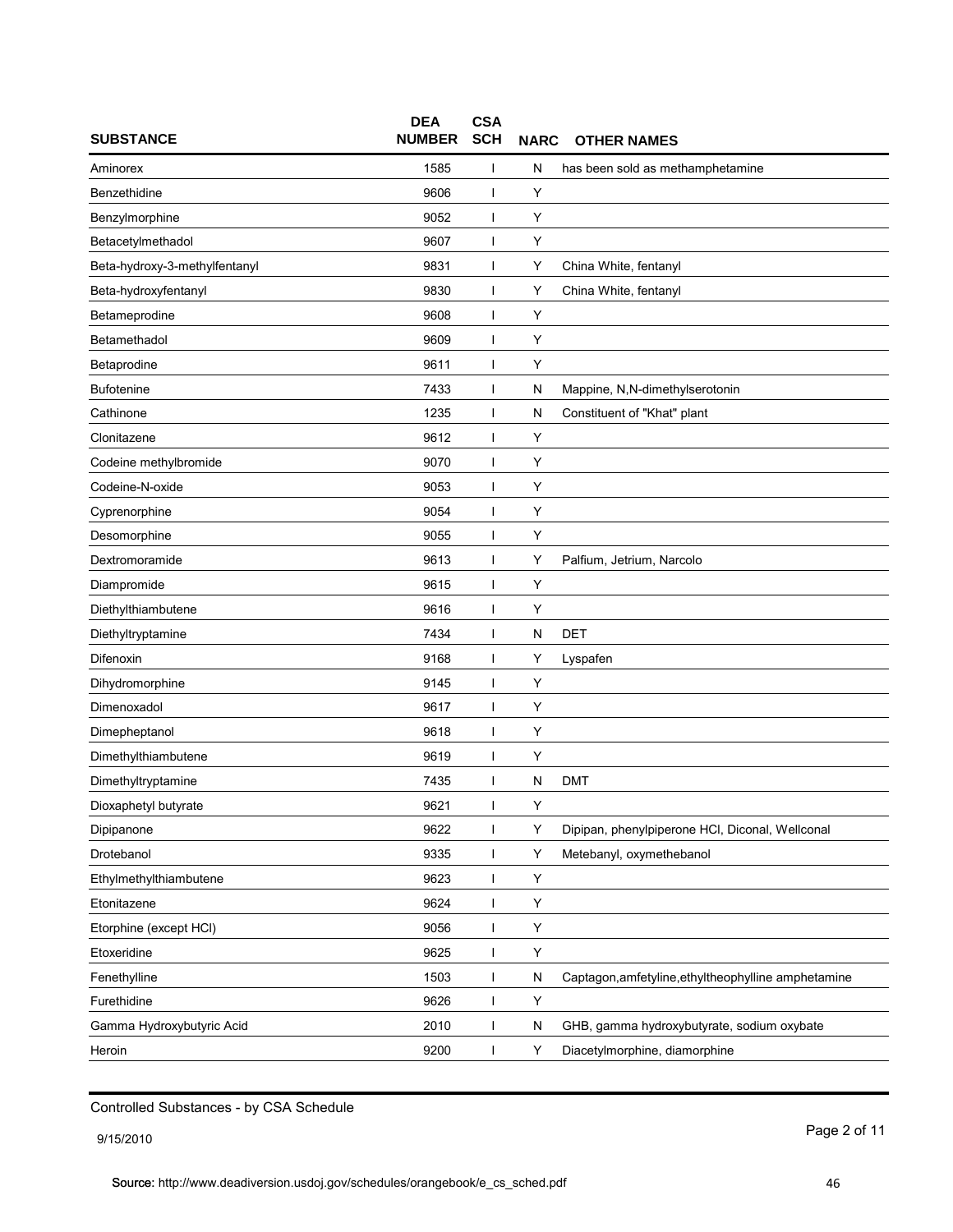| <b>SUBSTANCE</b>                        | <b>DEA</b><br><b>NUMBER</b> | <b>CSA</b><br><b>SCH</b> | <b>NARC</b> | <b>OTHER NAMES</b>                            |
|-----------------------------------------|-----------------------------|--------------------------|-------------|-----------------------------------------------|
| Hydromorphinol                          | 9301                        |                          | Y           |                                               |
| Hydroxypethidine                        | 9627                        | ı                        | Υ           |                                               |
| Ibogaine                                | 7260                        | I                        | N           | Constituent of "Tabernanthe iboga" plant      |
| Ketobemidone                            | 9628                        | I                        | Y           | Cliradon                                      |
| Levomoramide                            | 9629                        | ı                        | Y           |                                               |
| Levophenacylmorphan                     | 9631                        | ı                        | Υ           |                                               |
| Lysergic acid diethylamide              | 7315                        | ı                        | N           | LSD, lysergide                                |
| Marihuana                               | 7360                        |                          | N           | Cannabis, marijuana                           |
| Mecloqualone                            | 2572                        | I                        | N           | Nubarene                                      |
| Mescaline                               | 7381                        |                          | N           | Constituent of "Peyote" cacti                 |
| Methaqualone                            | 2565                        | ı                        | N           | Quaalude, Parest, Somnafac, Opitimil, Mandrax |
| Methcathinone                           | 1237                        | ı                        | N           | N-Methylcathinone, "cat"                      |
| Methyldesorphine                        | 9302                        |                          | Y           |                                               |
| Methyldihydromorphine                   | 9304                        |                          | Υ           |                                               |
| Morpheridine                            | 9632                        | I                        | Υ           |                                               |
| Morphine methylbromide                  | 9305                        |                          | Υ           |                                               |
| Morphine methylsulfonate                | 9306                        | ı                        | Y           |                                               |
| Morphine-N-oxide                        | 9307                        |                          | Υ           |                                               |
| Myrophine                               | 9308                        | ı                        | Υ           |                                               |
| N,N-Dimethylamphetamine                 | 1480                        |                          | N           |                                               |
| N-Benzylpiperazine                      | 7493                        |                          | N           | BZP, 1-benzylpiperazine                       |
| N-Ethyl-1-phenylcyclohexylamine         | 7455                        | ı                        | N           | <b>PCE</b>                                    |
| N-Ethyl-3-piperidyl benzilate           | 7482                        | I                        | N           | JB 323                                        |
| N-Ethylamphetamine                      | 1475                        |                          | N           | <b>NEA</b>                                    |
| N-Hydroxy-3,4-methylenedioxyamphetamine | 7402                        | I                        | N           | N-hydroxy MDA                                 |
| Nicocodeine                             | 9309                        |                          | Υ           |                                               |
| Nicomorphine                            | 9312                        | $\mathbf{I}$             | Y           | Vilan                                         |
| N-Methyl-3-piperidyl benzilate          | 7484                        | I                        | N           | JB 336                                        |
| Noracymethadol                          | 9633                        | I                        | Υ           |                                               |
| Norlevorphanol                          | 9634                        | I                        | Υ           |                                               |
| Normethadone                            | 9635                        | I                        | Υ           | Phenyldimazone                                |
| Normorphine                             | 9313                        | ı                        | Υ           |                                               |
| Norpipanone                             | 9636                        | I                        | Υ           |                                               |
| Para-Fluorofentanyl                     | 9812                        |                          | Υ           | China White, fentanyl                         |
| Parahexyl                               | 7374                        | $\mathbf{I}$             | N           | Synhexyl,                                     |
| Peyote                                  | 7415                        | L                        | N           | Cactus which contains mescaline               |
| Phenadoxone                             | 9637                        | I                        | Υ           |                                               |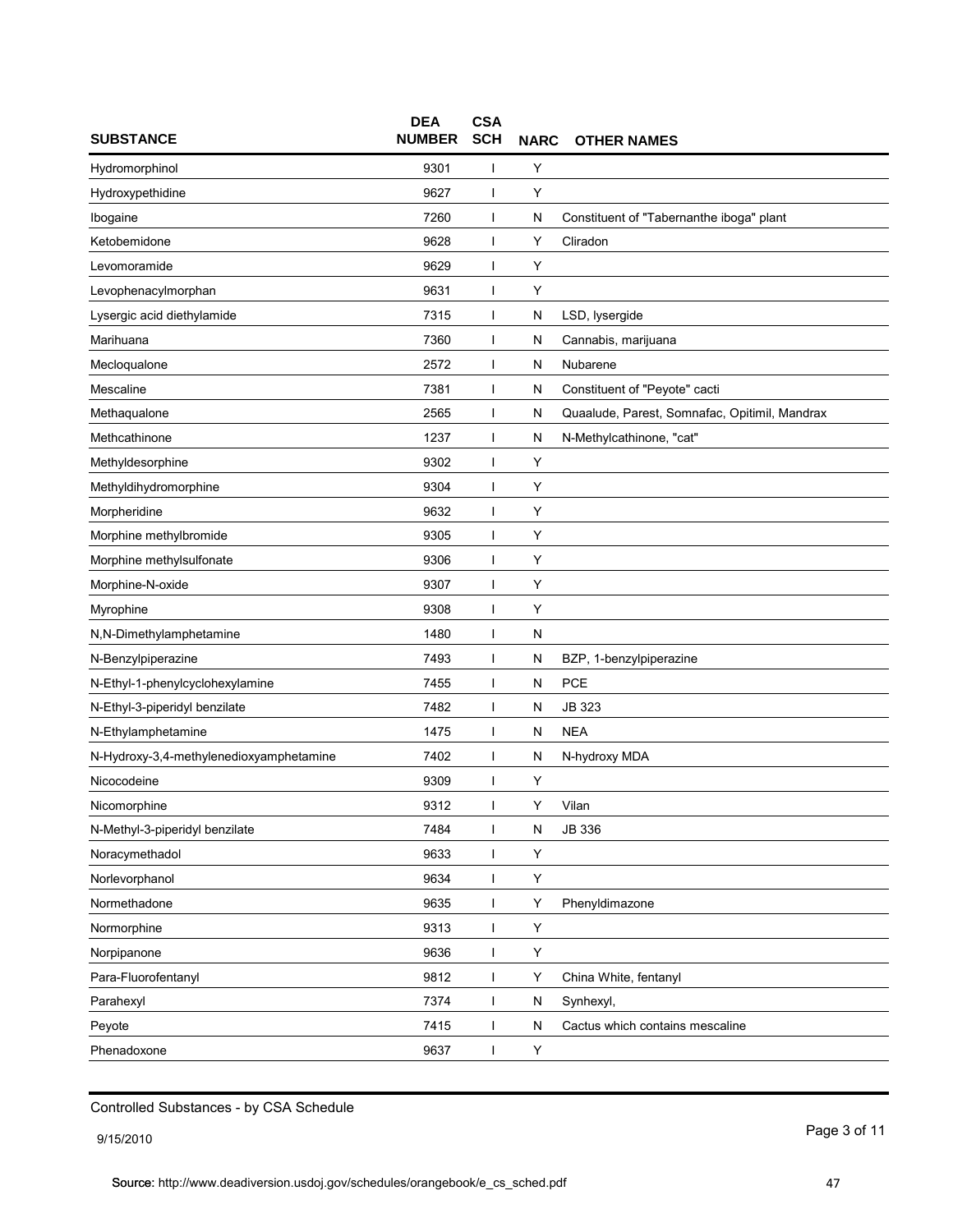| <b>SUBSTANCE</b>                            | <b>DEA</b><br><b>NUMBER</b> | <b>CSA</b><br><b>SCH</b> | <b>NARC</b> | <b>OTHER NAMES</b>                                   |
|---------------------------------------------|-----------------------------|--------------------------|-------------|------------------------------------------------------|
| Phenampromide                               | 9638                        |                          | Υ           |                                                      |
| Phenomorphan                                | 9647                        |                          | Υ           |                                                      |
| Phenoperidine                               | 9641                        |                          | Υ           | Operidine, Lealgin                                   |
| Pholcodine                                  | 9314                        |                          | Y           | Copholco, Adaphol, Codisol, Lantuss, Pholcolin       |
| Piritramide                                 | 9642                        |                          | Y           | Piridolan                                            |
| Proheptazine                                | 9643                        |                          | Y           |                                                      |
| Properidine                                 | 9644                        |                          | Υ           |                                                      |
| Propiram                                    | 9649                        |                          | Y           | Algeril                                              |
| Psilocybin                                  | 7437                        |                          | N           | Constituent of "Magic mushrooms"                     |
| Psilocyn                                    | 7438                        |                          | N           | Psilocin, constituent of "Magic mushrooms"           |
| Racemoramide                                | 9645                        |                          | Υ           |                                                      |
| Tetrahydrocannabinols                       | 7370                        |                          | N           | THC, Delta-8 THC, Delta-9 THC, dronabinol and others |
| Thebacon                                    | 9315                        |                          | Υ           | Acetylhydrocodone, Acedicon, Thebacetyl              |
| Thiofentanyl                                | 9835                        |                          | Y           | Chine white, fentanyl                                |
| Tilidine                                    | 9750                        |                          | Υ           | Tilidate, Valoron, Kitadol, Lak, Tilsa               |
| Trimeperidine                               | 9646                        |                          | Y           | Promedolum                                           |
| 1-Phenylcyclohexylamine                     | 7460                        | Ш                        | N           | PCP precursor                                        |
| 1-Piperidinocyclohexanecarbonitrile         | 8603                        | Ш                        | N           | PCC, PCP precursor                                   |
| 4-Anilino-N-phenethyl-4-piperidine (ANPP)   | 8333                        | Ш                        | N           | <b>ANPP</b>                                          |
| Alfentanil                                  | 9737                        | Ш                        | Y           | Alfenta                                              |
| Alphaprodine                                | 9010                        | Ш                        | Y           | Nisentil                                             |
| Amobarbital                                 | 2125                        | Ш                        | N           | Amytal, Tuinal                                       |
| Amphetamine                                 | 1100                        | Ш                        | N           | Dexedrine, Adderall, Obetrol                         |
| Anileridine                                 | 9020                        | Ш                        | Y           | Leritine                                             |
| Benzoylecgonine                             | 9180                        | Ш                        | Y           | Cocaine metabolite                                   |
| Bezitramide                                 | 9800                        | Ш                        | Y           | Burgodin                                             |
| Carfentanil                                 | 9743                        | Ш                        | Y           | Wildnil                                              |
| Coca Leaves                                 | 9040                        | Ш                        | Υ           |                                                      |
| Cocaine                                     | 9041                        | Ш                        | Υ           | Methyl benzoylecgonine, Crack                        |
| Codeine                                     | 9050                        | Ш                        | Y           | Morphine methyl ester, methyl morphine               |
| Dextropropoxyphene, bulk (non-dosage forms) | 9273                        | Ш                        | Υ           | Propoxyphene                                         |
| Dihydrocodeine                              | 9120                        | Ш                        | Y           | Didrate, Parzone                                     |
| Dihydroetorphine                            | 9334                        | Ш                        | Υ           | DHE                                                  |
| Diphenoxylate                               | 9170                        | Ш                        | Υ           |                                                      |
| Ecgonine                                    | 9180                        | Ш                        | Υ           | Cocaine precursor, in Coca leaves                    |
| Ethylmorphine                               | 9190                        | Ш                        | Υ           | Dionin                                               |
| Etorphine HCI                               | 9059                        | Ш                        | Y           | M 99                                                 |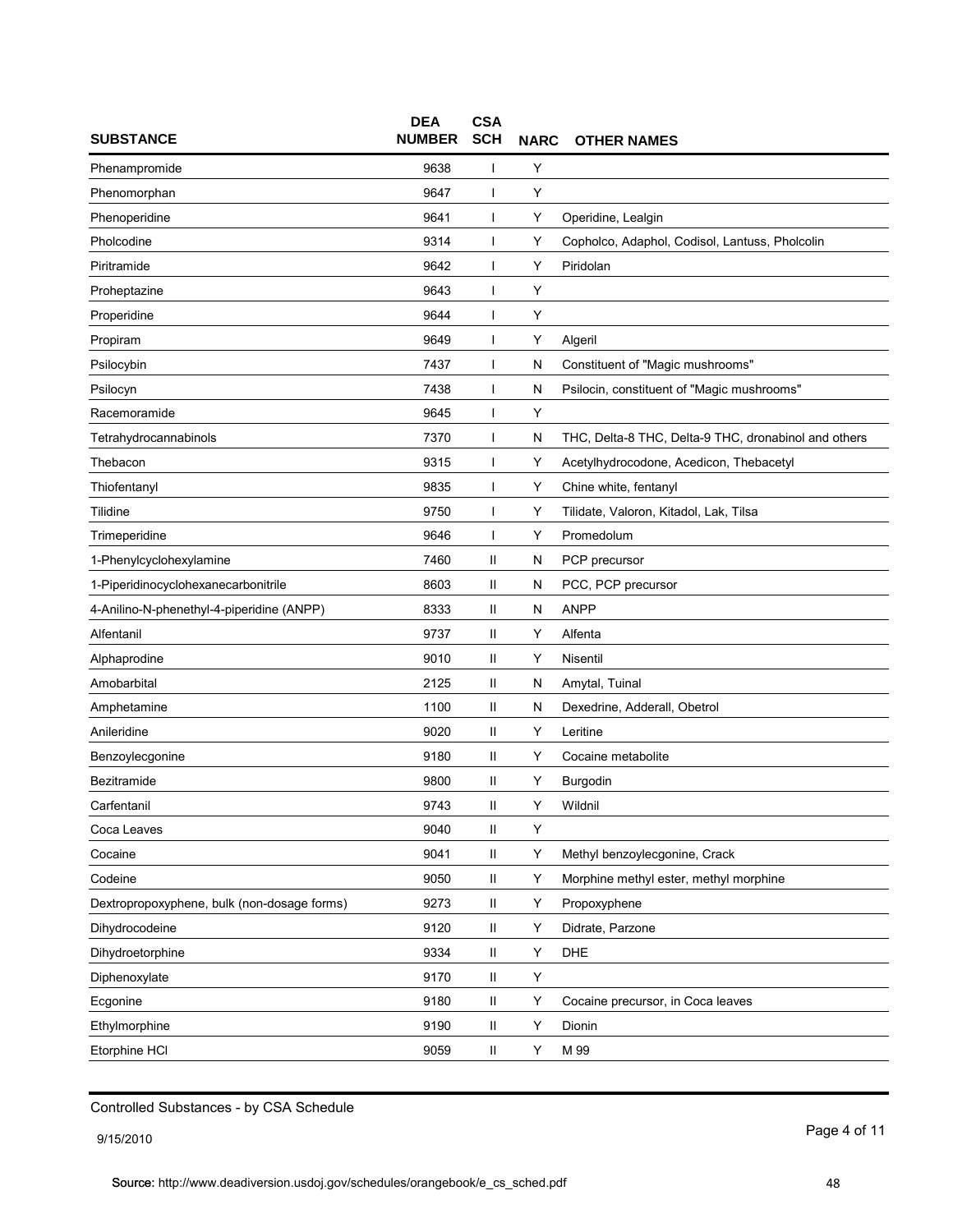| <b>SUBSTANCE</b>          | <b>DEA</b><br><b>NUMBER</b> | <b>CSA</b><br><b>SCH</b> | <b>NARC</b> | <b>OTHER NAMES</b>                                 |
|---------------------------|-----------------------------|--------------------------|-------------|----------------------------------------------------|
| Fentanyl                  | 9801                        | Ш                        | Y           | Duragesic, Oralet, Actiq, Sublimaze, Innovar       |
| Glutethimide              | 2550                        | Ш                        | N           | Doriden, Dorimide                                  |
| Hydrocodone               | 9193                        | Ш                        | Y           | dihydrocodeinone                                   |
| Hydromorphone             | 9150                        | Ш                        | Υ           | Dilaudid, dihydromorphinone                        |
| Isomethadone              | 9226                        | Ш                        | Y           | Isoamidone                                         |
| Levo-alphacetylmethadol   | 9648                        | Ш                        | Υ           | LAAM, long acting methadone, levomethadyl acetate  |
| Levomethorphan            | 9210                        | Ш                        | Υ           |                                                    |
| Levorphanol               | 9220                        | Ш                        | Y           | Levo-Dromoran                                      |
| Lisdexamfetamine          | 1205                        | Ш                        | N           | Vyvanse                                            |
| Meperidine                | 9230                        | Ш                        | Y           | Demerol, Mepergan, pethidine                       |
| Meperidine intermediate-A | 9232                        | Ш                        | Y           | Meperidine precursor                               |
| Meperidine intermediate-B | 9233                        | Ш                        | Υ           | Meperidine precursor, normeperidine                |
| Meperidine intermediate-C | 9234                        | Ш                        | Y           | Meperidine precursor                               |
| Metazocine                | 9240                        | Ш                        | Υ           |                                                    |
| Methadone                 | 9250                        | Ш                        | Υ           | Dolophine, Methadose, Amidone                      |
| Methadone intermediate    | 9254                        | Ш                        | Y           | Methadone precursor                                |
| Methamphetamine           | 1105                        | Ш                        | N           | Desoxyn, D-desoxyephedrine, ICE, Crank, Speed      |
| Methylphenidate           | 1724                        | Ш                        | N           | Concerta, Ritalin, Methylin                        |
| Metopon                   | 9260                        | Ш                        | Y           |                                                    |
| Moramide-intermediate     | 9802                        | Ш                        | Y           |                                                    |
| Morphine                  | 9300                        | Ш                        | Y           | MS Contin, Roxanol, Oramorph, RMS, MSIR            |
| Nabilone                  | 7379                        | Ш                        | N           | Cesamet                                            |
| Opium extracts            | 9610                        | Ш                        | Y           |                                                    |
| Opium fluid extract       | 9620                        | Ш                        | Υ           |                                                    |
| Opium poppy               | 9650                        | Ш                        | Y           | Papaver somniferum                                 |
| Opium tincture            | 9630                        | Ш                        | Y           | Laudanum                                           |
| Opium, granulated         | 9640                        | $\mathbf{II}$            | Y           | Granulated opium                                   |
| Opium, powdered           | 9639                        | Ш                        | Y           | Powdered opium                                     |
| Opium, raw                | 9600                        | Ш                        | Υ           | Raw opium, gum opium                               |
| Oripavine                 | 9330                        | Ш                        | Y           |                                                    |
| Oxycodone                 | 9143                        | Ш                        | Y           | OxyContin, Percocet, Endocet, Roxicodone, Roxicet, |
| Oxymorphone               | 9652                        | Ш                        | Υ           | Numorphan                                          |
| Pentobarbital             | 2270                        | Ш                        | N           | Nembutal                                           |
| Phenazocine               | 9715                        | Ш                        | Υ           | Narphen, Prinadol                                  |
| Phencyclidine             | 7471                        | Ш                        | N           | PCP, Sernylan                                      |
| Phenmetrazine             | 1631                        | Ш                        | N           | Preludin                                           |
| Phenylacetone             | 8501                        | Ш                        | N           | P2P, phenyl-2-propanone, benzyl methyl ketone      |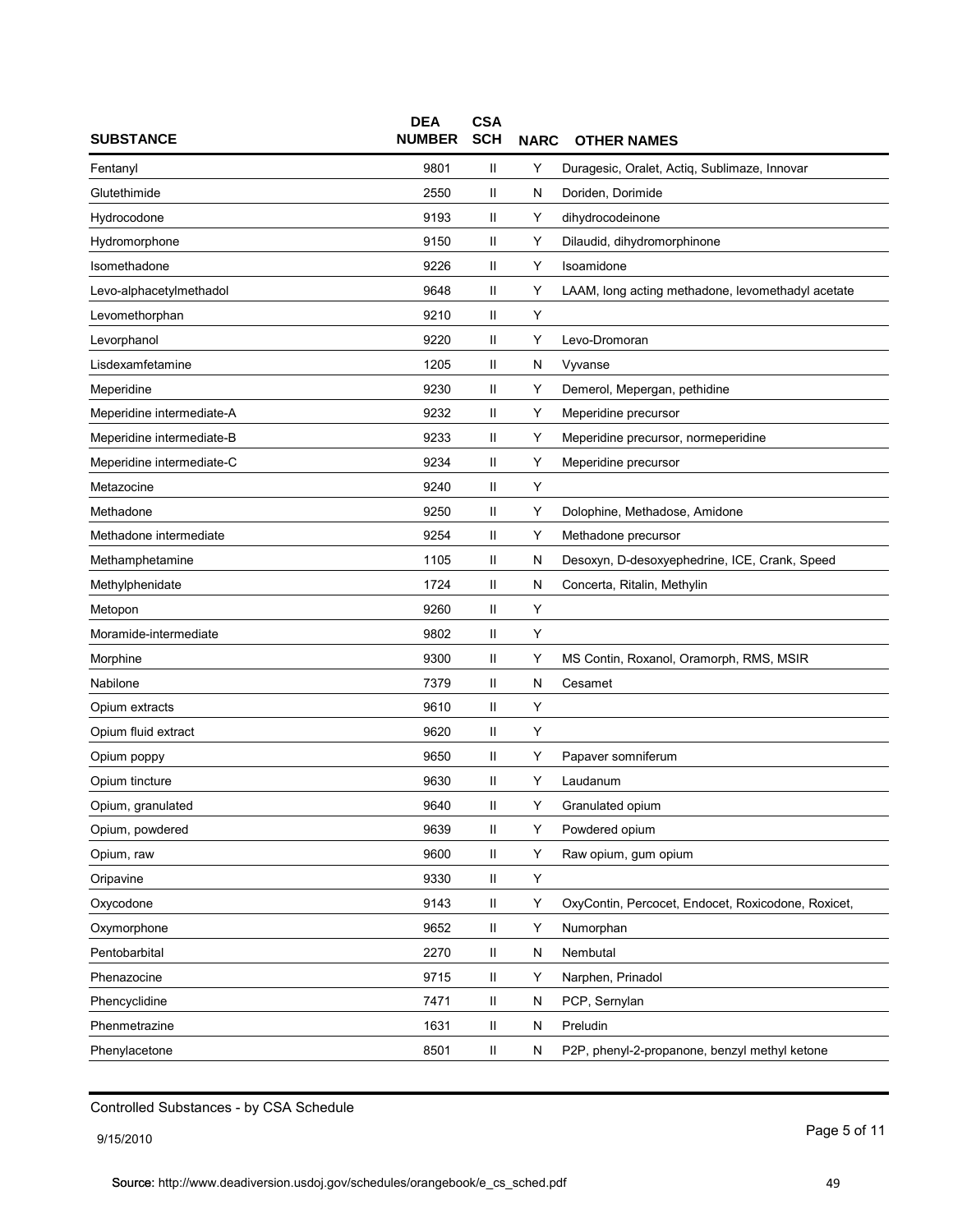| <b>SUBSTANCE</b>                                                                                                       | <b>DEA</b><br><b>NUMBER</b> | <b>CSA</b><br><b>SCH</b> | <b>NARC</b> | <b>OTHER NAMES</b>                      |
|------------------------------------------------------------------------------------------------------------------------|-----------------------------|--------------------------|-------------|-----------------------------------------|
| Piminodine                                                                                                             | 9730                        | Ш                        | Y           |                                         |
| Poppy Straw                                                                                                            | 9650                        | Ш                        | Υ           | Opium poppy capsules, poppy heads       |
| Poppy Straw Concentrate                                                                                                | 9670                        | Ш                        | Υ           | Concentrate of Poppy Straw, CPS         |
| Racemethorphan                                                                                                         | 9732                        | Ш                        | Y           |                                         |
| Racemorphan                                                                                                            | 9733                        | Ш                        | Y           | Dromoran                                |
| Remifentanil                                                                                                           | 9739                        | $\mathsf{II}$            | Υ           | Ultiva                                  |
| Secobarbital                                                                                                           | 2315                        | Ш                        | N           | Seconal, Tuinal                         |
| Sufentanil                                                                                                             | 9740                        | $\mathbf{II}$            | Y           | Sufenta                                 |
| Tapentadol                                                                                                             | 9780                        | Ш                        | Y           |                                         |
| Thebaine                                                                                                               | 9333                        | Ш                        | Υ           | Precursor of many narcotics             |
| 13Beta-ethyl-17beta-hydroxygon-4-en-3-one                                                                              | 4000                        | Ш                        | N           |                                         |
| 17Alpha-methyl-3alpha, 17beta-dihydroxy-5alpha-<br>androstane                                                          | 4000                        | Ш                        | N           |                                         |
| 17Alpha-methyl-3beta, 17beta-dihydroxy-5alpha-<br>androstane                                                           | 4000                        | Ш                        | ${\sf N}$   |                                         |
| 17Alpha-methyl-3beta,17beta-dihydroxyandrost-4-ene                                                                     | 4000                        | Ш                        | N           |                                         |
| 17Alpha-methyl-4-hydroxynandrolone (17alpha-methyl-<br>4-hydroxy-17beta-hydroxyestr-4-en-3-one)                        | 4000                        | Ш                        | N           |                                         |
| 17Alpha-methyl-delta1-dihydrotestosterone (17beta-<br>hydroxy-17alpha-methyl-5alpha-androst-1-en-3-one)                | 4000                        | Ш                        | N           | 17-Alpha-methyl-1-testosterone          |
| 19-Nor-4,9(10)-androstadienedione                                                                                      | 4000                        | Ш                        | N           |                                         |
| 19-Nor-4-androstenediol (3beta, 17beta-dihydroxyestr-4-<br>ene; 3alpha, 17beta-dihydroxyestr-4-ene)                    | 4000                        | Ш                        | N           |                                         |
| 19-Nor-4-androstenedione (estr-4-en-3,17-dione)                                                                        | 4000                        | Ш                        | N           |                                         |
| 19-Nor-5-androstenediol (3beta, 17beta-dihydroxyestr-5-<br>ene; 3alpha, 17beta-dihydroxyestr-5-ene)                    | 4000                        | Ш                        | N           |                                         |
| 19-Nor-5-androstenedione (estr-5-en-3,17-dione)                                                                        | 4000                        | Ш                        | ${\sf N}$   |                                         |
| 1-Androstenediol (3beta, 17beta-dihydroxy-5alpha-<br>androst-1-ene; 3alpha, 17beta-dihydroxy-5alpha-<br>androst-1-ene) | 4000                        | Ш                        | N           |                                         |
| 1-Androstenedione (5alpha-androst-1-en-3,17-dione)                                                                     | 4000                        | Ш                        | ${\sf N}$   |                                         |
| 3Alpha, 17beta-dihydroxy-5alpha-androstane                                                                             | 4000                        | Ш                        | N           |                                         |
| 3Beta, 17beta-dihydroxy-5alpha-androstane                                                                              | 4000                        | Ш                        | ${\sf N}$   |                                         |
| 4-Androstenediol (3beta, 17beta-dihydroxy-androst-4-<br>ene)                                                           | 4000                        | Ш                        | N           | 4-AD                                    |
| 4-Androstenedione (androst-4-en-3,17-dione)                                                                            | 4000                        | Ш                        | N           |                                         |
| 4-Dihydrotestosterone (17beta-hydroxyandrostan-3-<br>one)                                                              | 4000                        | Ш                        | N           | Anabolex, Andractim, Pesomax, Stanolone |
| 4-Hydroxy-19-nortestosterone (4,17beta-dihydroxyestr-<br>4-en-3-one)                                                   | 4000                        | Ш                        | ${\sf N}$   |                                         |
| 4-Hydroxytestosterone (4,17beta-dihydroxyandrost-4-<br>en-3-one)                                                       | 4000                        | Ш                        | N           |                                         |
| 5-Androstenediol (3beta, 17beta-dihydroxy-androst-5-<br>ene)                                                           | 4000                        | Ш                        | N           |                                         |
| 5-Androstenedione (androst-5-en-3,17-dione)                                                                            | 4000                        | Ш                        | N           |                                         |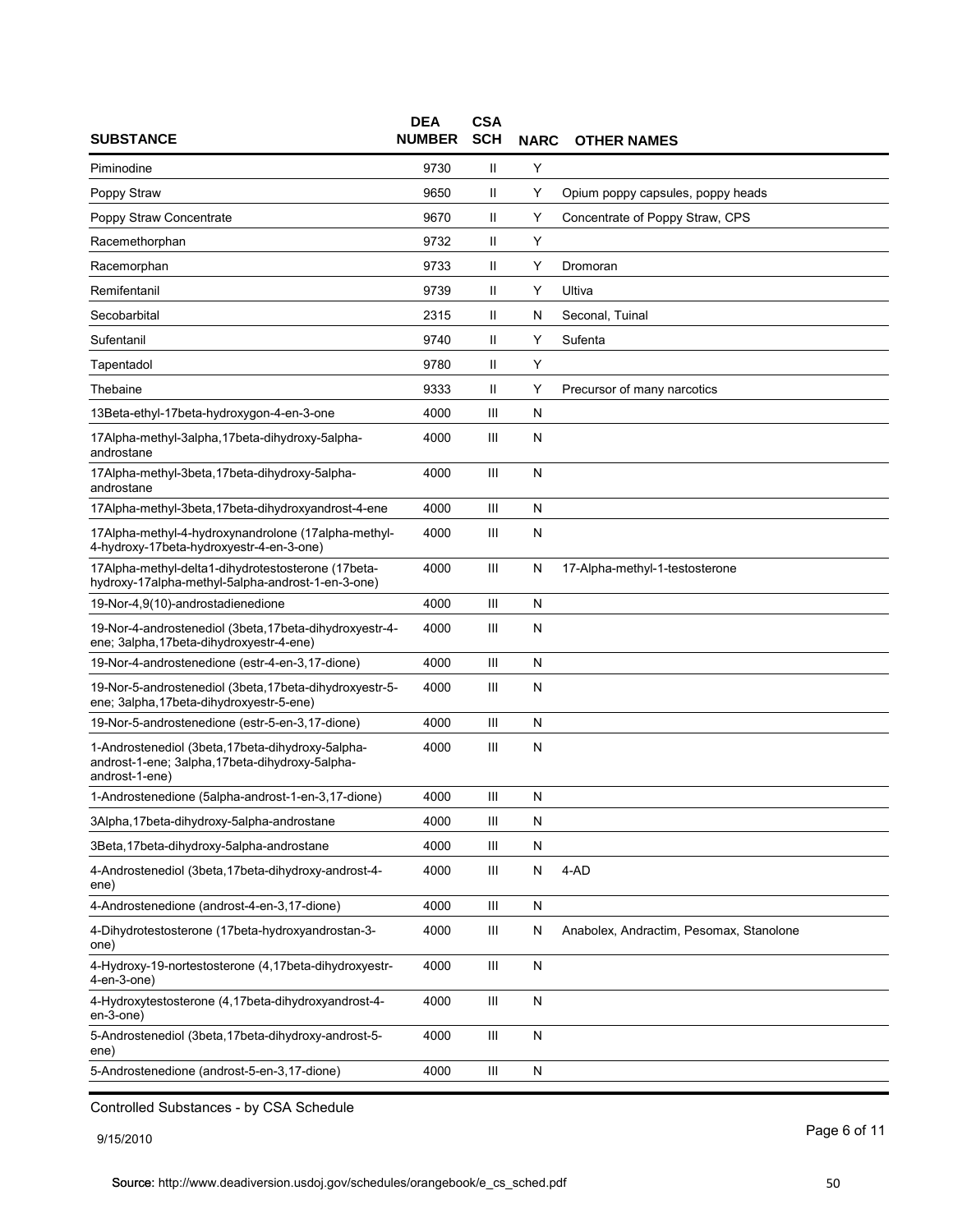| <b>SUBSTANCE</b>                                                                                   | <b>DEA</b><br><b>NUMBER</b> | <b>CSA</b><br><b>SCH</b> | <b>NARC</b> | <b>OTHER NAMES</b>                                                      |
|----------------------------------------------------------------------------------------------------|-----------------------------|--------------------------|-------------|-------------------------------------------------------------------------|
| Amobarbital & noncontrolled active ingred.                                                         | 2126                        | Ш                        | N           |                                                                         |
| Amobarbital suppository dosage form                                                                | 2126                        | Ш                        | N           |                                                                         |
| Anabolic steroids                                                                                  | 4000                        | Ш                        | N           | "Body Building" drugs                                                   |
| Androstanedione (5alpha-androstan-3,17-dione)                                                      | 4000                        | Ш                        | N           |                                                                         |
| Aprobarbital                                                                                       | 2100                        | Ш                        | N           | Alurate                                                                 |
| Barbituric acid derivative                                                                         | 2100                        | Ш                        | N           | Barbiturates not specifically listed                                    |
| Benzphetamine                                                                                      | 1228                        | Ш                        | N           | Didrex, Inapetyl                                                        |
| Bolasterone (7alpha,17alpha-dimethyl-17beta-<br>hydroxyandrost-4-en-3-one)                         | 4000                        | Ш                        | N           |                                                                         |
| Boldenone (17beta-hydroxyandrost-1,4-diene-3-one)                                                  | 4000                        | Ш                        | N           | Equipoise, Parenabol, Vebonol, dehydrotestosterone                      |
| <b>Boldione</b>                                                                                    | 4000                        | Ш                        | N           |                                                                         |
| Buprenorphine                                                                                      | 9064                        | Ш                        | Y           | Buprenex, Temgesic, Subutex, Suboxone                                   |
| Butabarbital (secbutabarbital)                                                                     | 2100                        | Ш                        | N           | Butisol, Butibel                                                        |
| <b>Butalbital</b>                                                                                  | 2100                        | Ш                        | N           | Fiorinal, Butalbital with aspirin                                       |
| Butobarbital (butethal)                                                                            | 2100                        | Ш                        | N           | Soneryl (UK)                                                            |
| Calusterone (7beta, 17alpha-dimethyl-17beta-<br>hydroxyandrost-4-en-3-one)                         | 4000                        | Ш                        | N           | Methosarb                                                               |
| Chlorhexadol                                                                                       | 2510                        | Ш                        | N           | Mechloral, Mecoral, Medodorm, Chloralodol                               |
| Chlorphentermine                                                                                   | 1645                        | Ш                        | N           | Pre-Sate, Lucofen, Apsedon, Desopimon                                   |
| Clortermine                                                                                        | 1647                        | Ш                        | N           | Voranil                                                                 |
| Clostebol (4-chloro-17beta-hydroxyandrost-4-en-3-one)                                              | 4000                        | Ш                        | N           | Alfa-Trofodermin, Clostene, 4-chlorotestosterone                        |
| Codeine & isoquinoline alkaloid 90 mg/du                                                           | 9803                        | Ш                        | Y           | Codeine with papaverine or noscapine                                    |
| Codeine combination product 90 mg/du                                                               | 9804                        | Ш                        | Y           | Empirin, Fiorinal, Tylenol, ASA or APAP w/codeine                       |
| Dehydrochloromethyltestosterone (4-chloro-17beta-<br>hydroxy-17alpha-methylandrost-1,4-dien-3-one) | 4000                        | Ш                        | N           | Oral-Turinabol                                                          |
| Delta1-dihydrotestosterone (17beta-hydroxy-5alpha-<br>androst-1-en-3-one)                          | 4000                        | Ш                        | N           | 1-Testosterone                                                          |
| Desoxymethyltestosterone                                                                           | 4000                        | Ш                        | N           |                                                                         |
| Dihydrocodeine combination product 90 mg/du                                                        | 9807                        | Ш                        | Y           | Synalgos-DC, Compal                                                     |
| Dronabinol (synthetic) in sesame oil in soft gelatin<br>capsule as approved by FDA                 | 7369                        | Ш                        | N           | Marinol, synthetic THC in sesame oil/soft gelatin as<br>approved by FDA |
| Drostanolone (17beta-hydroxy-2alpha-methyl-5alpha-<br>androstan-3-one)                             | 4000                        | Ш                        | N           | Drolban, Masterid, Permastril                                           |
| Embutramide                                                                                        | 2020                        | Ш                        | N           | Tributane                                                               |
| Ethylestrenol (17alpha-ethyl-17beta-hydroxyestr-4-ene)                                             | 4000                        | Ш                        | N           | Maxibolin, Orabolin, Durabolin-O, Duraboral                             |
| Ethylmorphine combination product 15 mg/du                                                         | 9808                        | Ш                        | Υ           |                                                                         |
| Fluoxymesterone (9-fluoro-17alpha-methyl-<br>11beta, 17beta-dihydroxyandrost-4-en-3-one)           | 4000                        | Ш                        | N           | Anadroid-F, Halotestin, Ora-Testryl                                     |
| Formebolone (2-formyl-17alpha-methyl-<br>11alpha, 17beta-dihydroxyandrost-1, 4-dien-3-one)         | 4000                        | Ш                        | N           | Esiclene, Hubernol                                                      |
| Furazabol (17alpha-methyl-17beta-<br>hydroxyandrostano[2,3-c]-furazan)                             | 4000                        | Ш                        | N           | Frazalon, Miotolon, Qu Zhi Shu                                          |
| Gamma Hydroxybutyric Acid preparations                                                             | 2012                        | Ш                        | N           | Xyrem                                                                   |

9/15/2010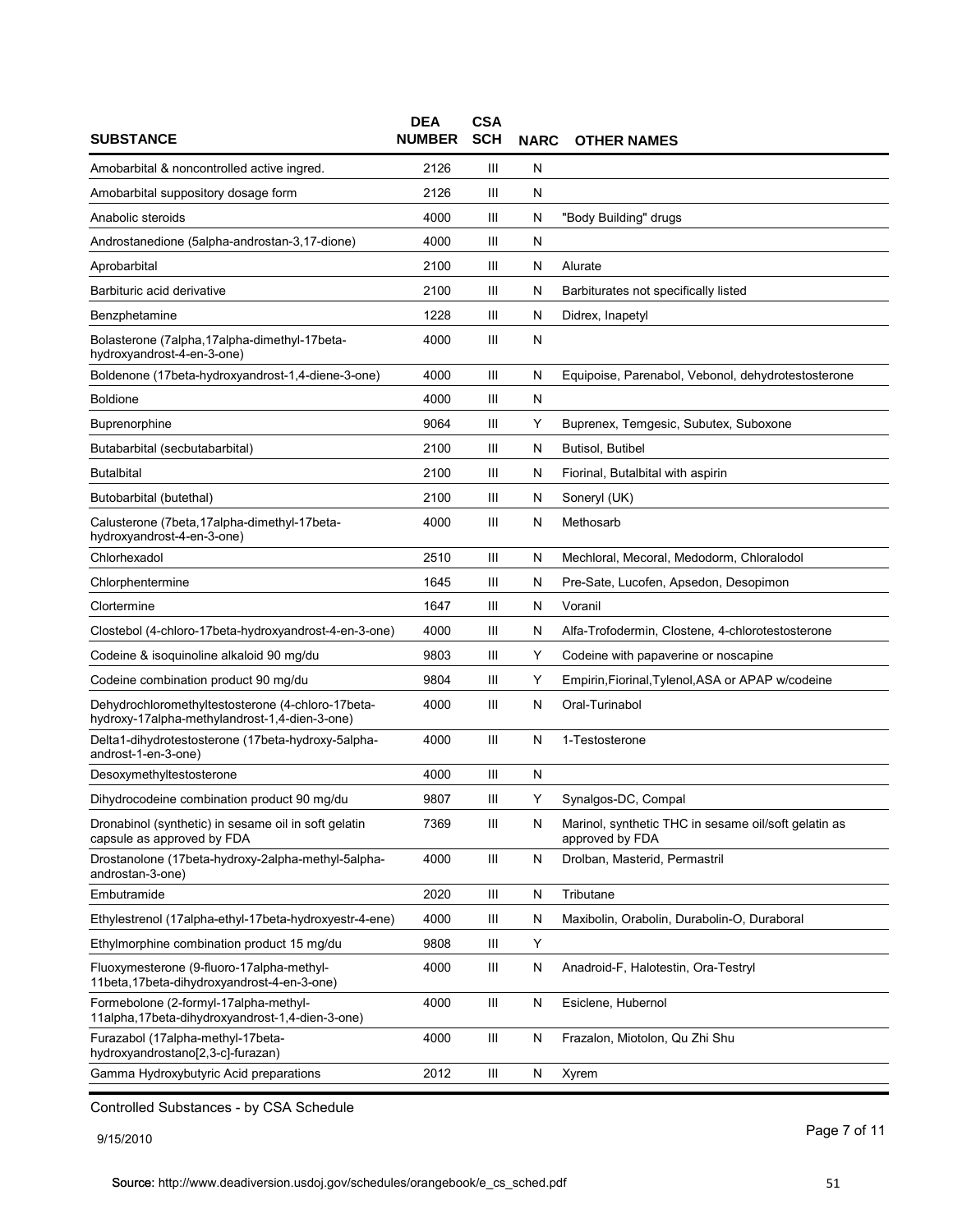| <b>SUBSTANCE</b>                                                                           | <b>DEA</b><br><b>NUMBER</b> | <b>CSA</b><br><b>SCH</b> | <b>NARC</b> | <b>OTHER NAMES</b>                                    |
|--------------------------------------------------------------------------------------------|-----------------------------|--------------------------|-------------|-------------------------------------------------------|
| Hydrocodone & isoquinoline alkaloid <15 mg/du                                              | 9805                        | Ш                        | Y           | Dihydrocodeinone+papaverine or noscapine              |
| Hydrocodone combination product <15 mg/du                                                  | 9806                        | Ш                        | Y           | Lorcet, Lortab, Vicodin, Vicoprofen, Tussionex, Norco |
| Ketamine                                                                                   | 7285                        | Ш                        | N           | Ketaset, Ketalar, Special K, K                        |
| Lysergic acid                                                                              | 7300                        | Ш                        | N           | LSD precursor                                         |
| Lysergic acid amide                                                                        | 7310                        | Ш                        | N           | LSD precursor                                         |
| Mestanolone (17alpha-methyl-17beta-hydroxy-5alpha-<br>androstan-3-one)                     | 4000                        | Ш                        | N           | Assimil, Ermalone, Methybol, Tantarone                |
| Mesterolone (1alpha-methyl-17beta-hydroxy-5alpha-<br>androstan-3-one)                      | 4000                        | Ш                        | N           | Androviron, Proviron, Testiwop                        |
| Methandienone (17alpha-methyl-17beta-<br>hydroxyandrost-1,4-diene-3-one)                   | 4000                        | Ш                        | N           | Dianabol, Metabolina, Nerobol, Perbolin               |
| Methandriol (17alpha-methyl-3beta, 17beta-<br>dihydroxyandrost-5-ene)                      | 4000                        | Ш                        | N           | Sinesex, Stenediol, Troformone                        |
| Methenolone (1-methyl-17beta-hydroxy-5alpha-androst-<br>1-en-3-one)                        | 4000                        | Ш                        | N           | Primobolan, Primobolan Depot, Primobolan S            |
| Methyldienolone (17alpha-methyl-17beta-hydroxyestr-<br>4,9(10)-dien-3-one)                 | 4000                        | Ш                        | N           |                                                       |
| Methyltestosterone (17alpha-methyl-17beta-<br>hydroxyandrost-4-en-3-one)                   | 4000                        | Ш                        | N           | Android, Oreton, Testred, Virilon                     |
| Methyltrienolone (17alpha-methyl-17beta-hydroxyestr-<br>4,9,11-trien-3-one)                | 4000                        | Ш                        | N           | Metribolone                                           |
| Methyprylon                                                                                | 2575                        | Ш                        | N           | Noludar                                               |
| Mibolerone (7alpha, 17alpha-dimethyl-17beta-<br>hydroxyestr-4-en-3-one)                    | 4000                        | Ш                        | N           | Cheque, Matenon                                       |
| Morphine combination product/50 mg/100 ml or gm                                            | 9810                        | Ш                        | Y           |                                                       |
| Nalorphine                                                                                 | 9400                        | Ш                        | Υ           | Nalline                                               |
| Nandrolone (17beta-hydroxyestr-4-en-3-one)                                                 | 4000                        | Ш                        | N           | Deca-Durabolin, Durabolin, Durabolin-50               |
| Norbolethone (13beta, 17alpha-diethyl-17beta-<br>hydroxygon-4-en-3-one)                    | 4000                        | Ш                        | N           | Genabol                                               |
| Norclostebol (4-chloro-17beta-hydroxyestr-4-en-3-one                                       | 4000                        | Ш                        | N           | Anabol-4-19, Lentabol                                 |
| Norethandrolone (17alpha-ethyl-17beta-hydroxyestr-4-<br>en-3-one)                          | 4000                        | Ш                        | N           | Nilevar, Pronabol, Solevar                            |
| Normethandrolone (17alpha-methyl-17beta-<br>nydroxyestr-4-en-3-one)                        | 4000                        | Ш                        | N           | Lutenin, Matronal, Orgasteron                         |
| Opium combination product 25 mg/du                                                         | 9809                        | Ш                        | Y           | Paregoric, other combination products                 |
| Oxandrolone (17alpha-methyl-17beta-hydroxy-2-oxa-<br>5alpha-androstan-3-one)               | 4000                        | Ш                        | N           | Anavar, Lonavar, Oxandrin, Provitar, Vasorome         |
| Oxymesterone (17alpha-methyl-4,17beta-<br>dihydroxyandrost-4-en-3-one)                     | 4000                        | Ш                        | N           | Anamidol, Balnimax, Oranabol, Oranabol 10             |
| Oxymetholone (17alpha-methyl-2-hydroxymethylene-<br>17beta-hydroxy-5alpha-androstan-3-one) | 4000                        | Ш                        | N           | Anadrol-50, Adroyd, Anapolon, Anasteron, Pardroyd     |
| Pentobarbital & noncontrolled active ingred.                                               | 2271                        | Ш                        | N           | FP-3                                                  |
| Pentobarbital suppository dosage form                                                      | 2271                        | Ш                        | N           | <b>WANS</b>                                           |
| Phendimetrazine                                                                            | 1615                        | Ш                        | N           | Plegine, Prelu-2, Bontril, Melfiat, Statobex          |
| Secobarbital & noncontrolled active ingred                                                 | 2316                        | Ш                        | N           |                                                       |
| Secobarbital suppository dosage form                                                       | 2316                        | Ш                        | N           |                                                       |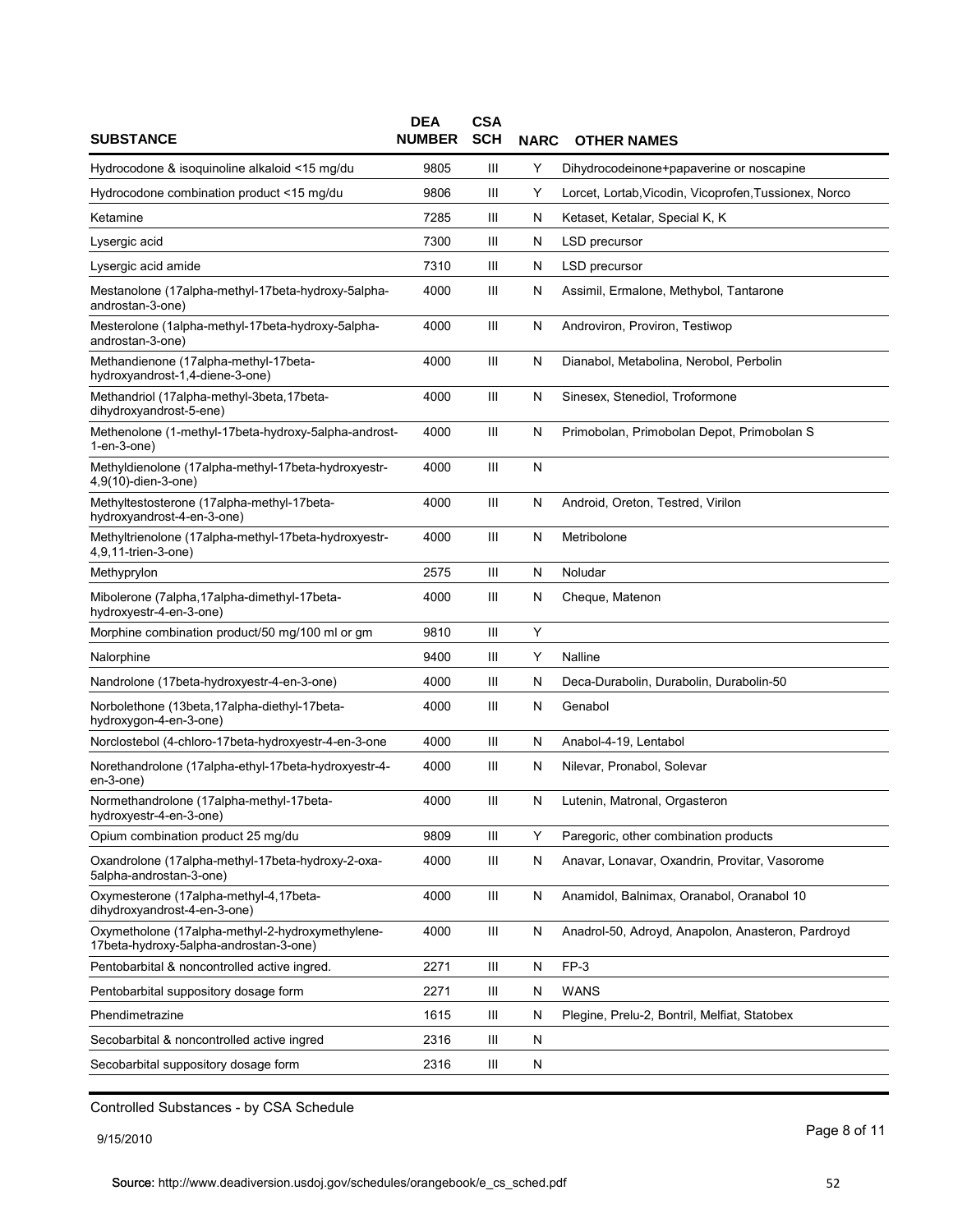| <b>SUBSTANCE</b>                                                                        | <b>DEA</b><br><b>NUMBER</b> | <b>CSA</b><br><b>SCH</b> | <b>NARC</b> | <b>OTHER NAMES</b>                                  |
|-----------------------------------------------------------------------------------------|-----------------------------|--------------------------|-------------|-----------------------------------------------------|
| Stanozolol (17alpha-methyl-17beta-hydroxy-5alpha-<br>androst-2-eno[3,2-c]-pyrazole)     | 4000                        | Ш                        | N           | Winstrol, Winstrol-V                                |
| Stenbolone (17beta-hydroxy-2-methyl--5alpha-androst-<br>$1$ -en- $3$ -one $)$           | 4000                        | Ш                        | N           |                                                     |
| Stimulant compounds previously excepted                                                 | 1405                        | Ш                        | N           | Mediatric                                           |
| Sulfondiethylmethane                                                                    | 2600                        | Ш                        | N           |                                                     |
| Sulfonethylmethane                                                                      | 2605                        | Ш                        | N           |                                                     |
| Sulfonmethane                                                                           | 2610                        | Ш                        | N           |                                                     |
| Talbutal                                                                                | 2100                        | Ш                        | N           | Lotusate                                            |
| Testolactone (13-hydroxy-3-oxo-13,17-secoandrosta-<br>1,4-dien-17-oic acid lactone)     | 4000                        | Ш                        | N           | Teolit, Teslac                                      |
| Testosterone (17beta-hydroxyandrost-4-en-3-one)                                         | 4000                        | Ш                        | N           | Android-T, Androlan, Depotest, Delatestryl          |
| Tetrahydrogestrinone (13beta, 17alpha-diethyl-17beta-<br>hydroxygon-4,9,11-trien-3-one) | 4000                        | Ш                        | N           | THG                                                 |
| Thiamylal                                                                               | 2100                        | Ш                        | N           | Surital                                             |
| Thiopental                                                                              | 2100                        | Ш                        | N           | Pentothal                                           |
| Tiletamine & Zolazepam Combination Product                                              | 7295                        | Ш                        | N           | Telazol                                             |
| Trenbolone (17beta-hydroxyestr-4,9,11-trien-3-one)                                      | 4000                        | Ш                        | N           | Finaplix-S, Finajet, Parabolan                      |
| Vinbarbital                                                                             | 2100                        | Ш                        | N           | Delvinal, vinbarbitone                              |
| Alprazolam                                                                              | 2882                        | IV                       | N           | Xanax                                               |
| Barbital                                                                                | 2145                        | IV                       | N           | Veronal, Plexonal, barbitone                        |
| Bromazepam                                                                              | 2748                        | IV                       | N           | Lexotan, Lexatin, Lexotanil                         |
| Butorphanol                                                                             | 9720                        | IV                       | N           | Stadol, Stadol NS, Torbugesic, Torbutrol            |
| Camazepam                                                                               | 2749                        | IV                       | N           | Albego, Limpidon, Paxor                             |
| Cathine                                                                                 | 1230                        | IV                       | N           | Constituent of "Khat" plant, (+)-norpseudoephedrine |
| Chloral betaine                                                                         | 2460                        | IV                       | N           | Beta Chlor                                          |
| Chloral hydrate                                                                         | 2465                        | IV                       | N           | Noctec                                              |
| Chlordiazepoxide                                                                        | 2744                        | IV                       | N           | Librium, Libritabs, Limbitrol, SK-Lygen             |
| Clobazam                                                                                | 2751                        | IV                       | N           | Urbadan, Urbanyl                                    |
| Clonazepam                                                                              | 2737                        | IV                       | N           | Klonopin, Clonopin                                  |
| Clorazepate                                                                             | 2768                        | IV                       | N           | Tranxene                                            |
| Clotiazepam                                                                             | 2752                        | IV                       | N           | Trecalmo, Rize, Clozan, Veratran                    |
| Cloxazolam                                                                              | 2753                        | IV                       | N           | Akton, Lubalix, Olcadil, Sepazon                    |
| Delorazepam                                                                             | 2754                        | IV                       | N           |                                                     |
| Dexfenfluramine                                                                         | 1670                        | IV                       | N           | Redux                                               |
| Dextropropoxyphene dosage forms                                                         | 9278                        | IV                       | Υ           | Darvon, propoxyphene, Darvocet, Propacet            |
| Diazepam                                                                                | 2765                        | IV                       | N           | Valium, Diastat                                     |
| Dichloralphenazone                                                                      | 2467                        | IV                       | N           | Midrin, dichloralantipyrine                         |
| Diethylpropion                                                                          | 1610                        | IV                       | N           | Tenuate, Tepanil                                    |
| Difenoxin 1 mg/25 ug AtSO4/du                                                           | 9167                        | IV                       | Υ           | Motofen                                             |
|                                                                                         |                             |                          |             |                                                     |

9/15/2010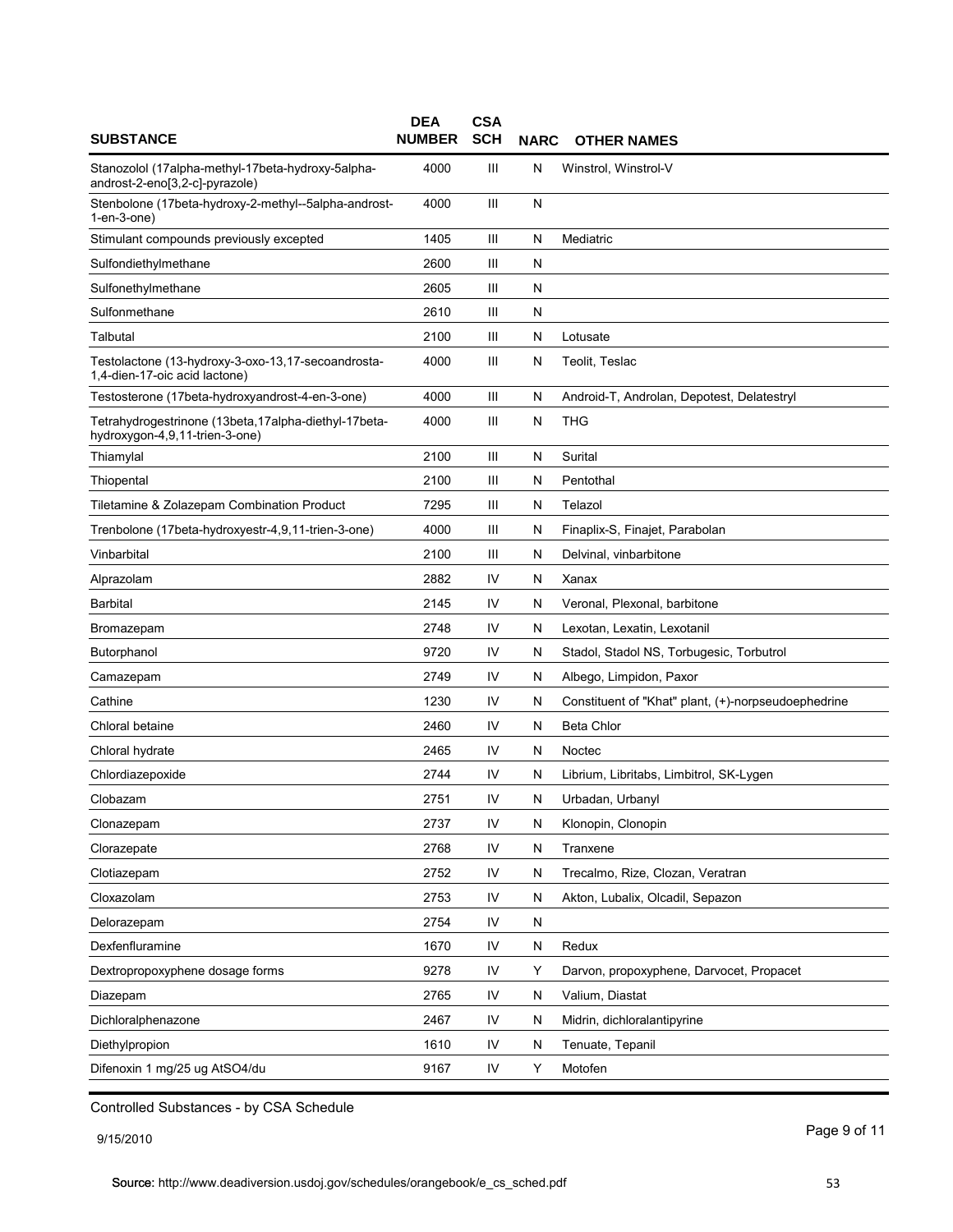| <b>SUBSTANCE</b>                    | <b>DEA</b><br><b>NUMBER</b> | <b>CSA</b><br><b>SCH</b> | <b>NARC</b> | <b>OTHER NAMES</b>                                |
|-------------------------------------|-----------------------------|--------------------------|-------------|---------------------------------------------------|
| Estazolam                           | 2756                        | IV                       | N           | ProSom, Domnamid, Eurodin, Nuctalon               |
| Ethchlorvynol                       | 2540                        | IV                       | N           | Placidyl                                          |
| Ethinamate                          | 2545                        | IV                       | N           | Valmid, Valamin                                   |
| Ethyl loflazepate                   | 2758                        | IV                       | N           |                                                   |
| Fencamfamin                         | 1760                        | IV                       | N           | Reactivan                                         |
| Fenfluramine                        | 1670                        | IV                       | N           | Pondimin, Ponderal                                |
| Fenproporex                         | 1575                        | IV                       | N           | Gacilin, Solvolip                                 |
| Fludiazepam                         | 2759                        | IV                       | N           |                                                   |
| Flunitrazepam                       | 2763                        | IV                       | N           | Rohypnol, Narcozep, Darkene, Roipnol              |
| Flurazepam                          | 2767                        | IV                       | N           | Dalmane                                           |
| Fospropofol                         | 2138                        | IV                       | N           | Lusedra                                           |
| Halazepam                           | 2762                        | IV                       | N           | Paxipam                                           |
| Haloxazolam                         | 2771                        | IV                       | N           |                                                   |
| Ketazolam                           | 2772                        | IV                       | ${\sf N}$   | Anxon, Loftran, Solatran, Contamex                |
| Loprazolam                          | 2773                        | IV                       | N           |                                                   |
| Lorazepam                           | 2885                        | IV                       | N           | Ativan                                            |
| Lormetazepam                        | 2774                        | IV                       | N           | Noctamid                                          |
| Mazindol                            | 1605                        | IV                       | N           | Sanorex, Mazanor                                  |
| Mebutamate                          | 2800                        | IV                       | N           | Capla                                             |
| Medazepam                           | 2836                        | IV                       | N           | Nobrium                                           |
| Mefenorex                           | 1580                        | IV                       | N           | Anorexic, Amexate, Doracil, Pondinil              |
| Meprobamate                         | 2820                        | IV                       | N           | Miltown, Equanil, Micrainin, Equagesic, Meprospan |
| Methohexital                        | 2264                        | IV                       | N           | <b>Brevital</b>                                   |
| Methylphenobarbital (mephobarbital) | 2250                        | IV                       | N           | Mebaral, mephobarbital                            |
| Midazolam                           | 2884                        | IV                       | N           | Versed                                            |
| Modafinil                           | 1680                        | IV                       | N           | Provigil                                          |
| Nimetazepam                         | 2837                        | IV                       | N           | Erimin                                            |
| Nitrazepam                          | 2834                        | IV                       | N           | Mogadon                                           |
| Nordiazepam                         | 2838                        | IV                       | N           | Nordazepam, Demadar, Madar                        |
| Oxazepam                            | 2835                        | IV                       | N           | Serax, Serenid-D                                  |
| Oxazolam                            | 2839                        | IV                       | N           | Serenal, Convertal                                |
| Paraldehyde                         | 2585                        | IV                       | N           | Paral                                             |
| Pemoline                            | 1530                        | IV                       | N           | Cylert                                            |
| Pentazocine                         | 9709                        | IV                       | N           | Talwin, Talwin NX, Talacen, Talwin Compound       |
| Petrichloral                        | 2591                        | IV                       | N           | Pentaerythritol chloral, Periclor                 |
| Phenobarbital                       | 2285                        | IV                       | N           | Luminal, Donnatal, Bellergal-S                    |
| Phentermine                         | 1640                        | IV                       | N           | Ionamin, Fastin, Adipex-P, Obe-Nix, Zantryl       |

9/15/2010